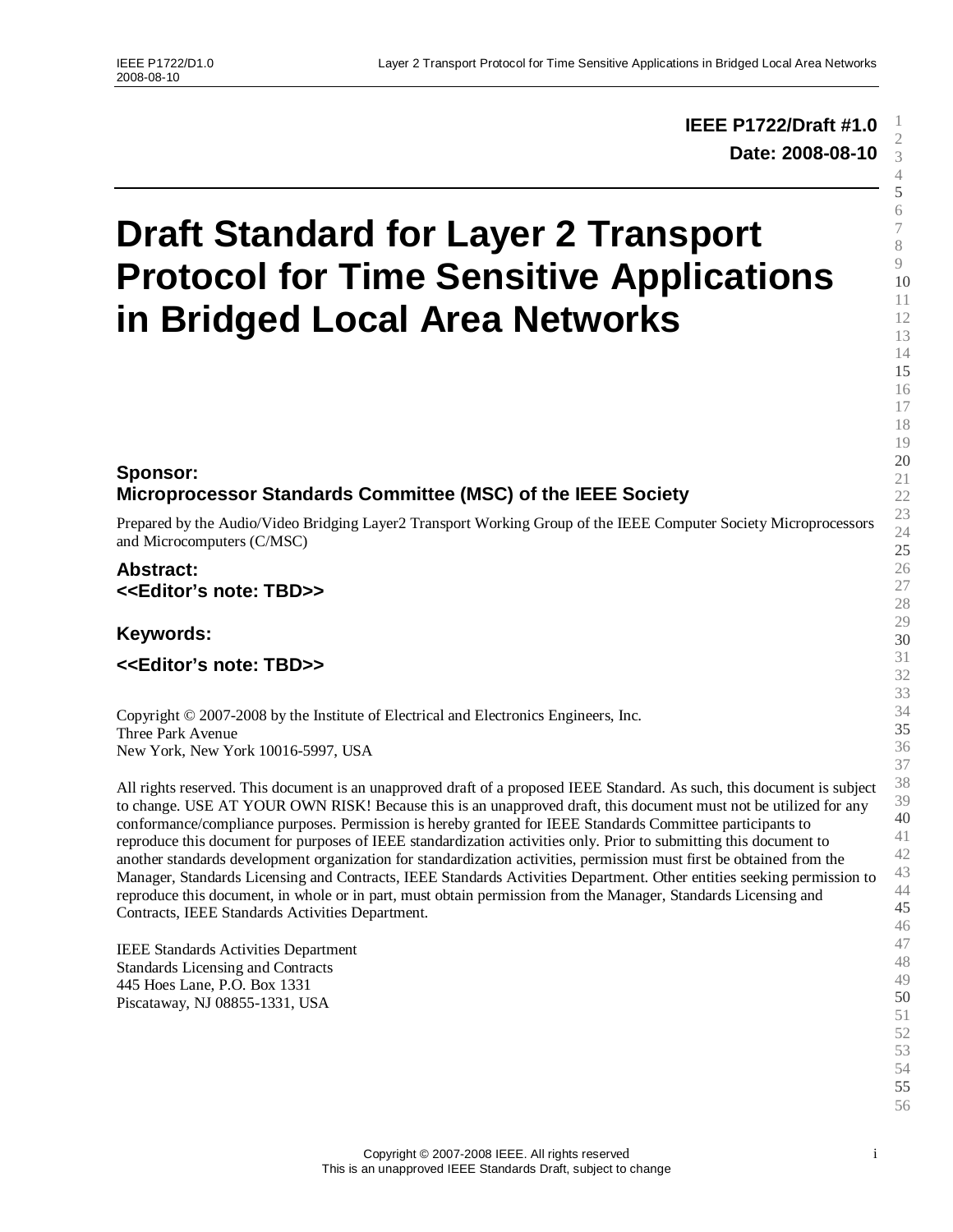# **Introduction**

(This introduction is not part of IEEE P1722/D0.03 Draft Standard for Layer 2 Transport Protocol for Time Sensitive Applications in Bridged Local Area Networks.)

**<<Editor's note: Additional introductory text TBD>>**

Editors' Foreword

**<<Notes>>**

**<<Throughout this document, all notes such as this one, presented between angle braces, are temporary notes inserted by the Editors for a variety of purposes; these notes and the Editors'Foreword will all be removed prior to publication and are not part of the normative text.>>**

**<<Comments and participation in IEEE standards development>>**

**<<All comments on this draft are welcome and encouraged. This includes not only technical comments, but also in the areas of IEEE standards presentation style, formatting, spelling, etc. as a properly formatted and structured document will improve the understanding and implementability of all relevant technical details. It is also requested that all technical and editorial comments should not simply state what is wrong, but also what in the commenter's opinion should be done to fix the problem.**

**Full participation in the development of this draft requires individual attendance at IEEE P1722 meetings. Information on P1722 activities, working papers, and email distribution lists etc. can be currently be found on the AVBTP Website: http://grouper.ieee.org/groups/1722/**

**Use of the email distribution list is not presently restricted to IEEE MSC members, and the working group has had a policy of considering ballot comments from all who are interested and willing to contribute to the development of the draft. Individuals not attending meetings have helped to identify sources of misunderstanding and ambiguity in past projects. Non-members are advised that the email lists exist primarily to allow the members of the working group to develop standards, and are not a general forum.**

**Comments and questions on this document may be sent to the AVBTP email exploder, to the editor or to the chair (email addresses below). Information on joining the AVBTP email exploder can currently be found at: <http://grouper.ieee.org/groups/1722/reflector.html>**

**PLEASE NOTE: Comments whose distribution is restricted in any way cannot be considered, and may not be acknowledged.**

**Editor of the P1722 Working Group:**

**Alan K. Bartky SNAP networks 1871 SHARON LN SANTA ANA CA 92705-5910 USA +1 (714) 425 0967 (Tel) EMAIL: [alan@snap-networks.com](mailto:alan@snap-networks.com)**

**Chair of the P1722 Working Group:**

**Robert Boatright Harman Pro email: rboatright@ieee.org +1 (801) 568-7566 office +1 (801) 859-5294 mobile**

**>>**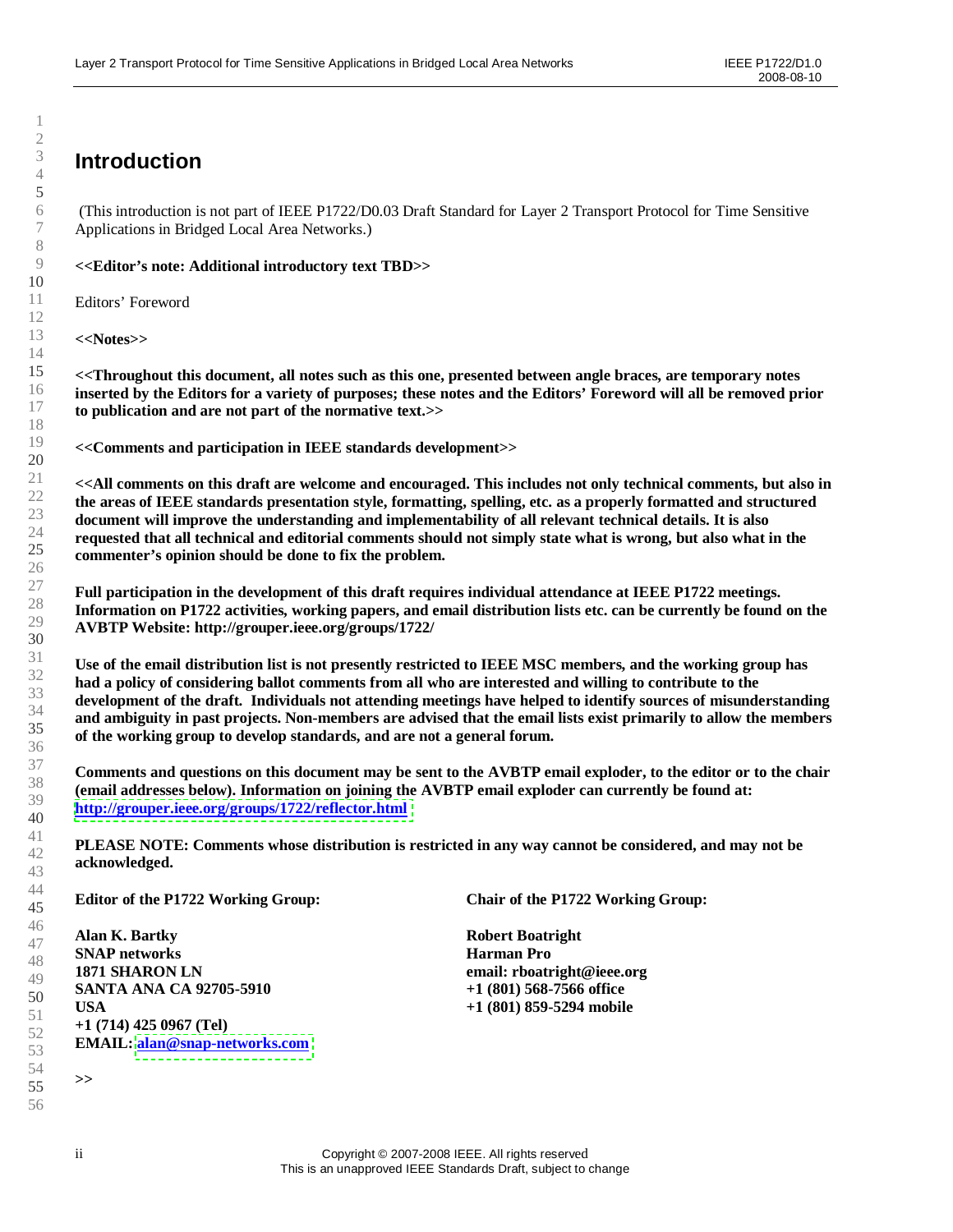**<<Editor's note: Document format and use of standard MSC templates for editing IEEE standards:**

**This document is being edited in Microsoft Word based on the 2007 standard MSC template and the goal of the working group is to adhere to the formats and conventions contained within the template and its associated guidelines document unless otherwise agreed to by the working group.**

**Standard MSC templates are available for Adobe Framemaker, Microsoft Word, and Open-Office. For more information and for additional web links to download the template files, please see:**

**<http://grouper.ieee.org/groups/msc/WordProcessors.html>**

**These templates are available under an open-source license; they may be used by any SDO, individual, or company. >>**

Patents

Attention is called to the possibility that implementation of this standard may require use of subject matter covered by patent rights. By publication of this standard, no position is taken with respect to the existence or validity of any patent rights in connection therewith. The IEEE shall not be responsible for identifying patents or patent applications for which a license may be required to implement an IEEE standard or for conducting inquiries into the legal validity or scope of those patents that are brought to its attention.

For further information on IEEE patent policy, please see: <http://standards.ieee.org/board/pat/pat-slideset.pdf>

#### Participants

At the time this draft standard was completed, the Audio/Video Bridging Layer2 Transport Working Group had the following membership:

<< Editor's note: This list is based on active participants within recent history either by face to face meetings or by email contributions. At some point in the future, this will be replaced with an official list>>

Robert Boatright, Chair

|                  | Alan K. Bartky, Editor     |                      | ◡<br>3              |
|------------------|----------------------------|----------------------|---------------------|
| Alan K. Bartky   | John Nels Fuller           | Suman Sharma         | 3<br>3              |
| Alexei Beliaev   | <b>Chuck Harrison</b>      | <b>Kevin Stanton</b> | 3<br>3              |
| Robert Boatright | Raghu Kondapalli           | Michael Johas Teener | 3<br>4              |
| George Claseman  | Lee Minich                 | <b>Fred Tuck</b>     | $\overline{4}$<br>4 |
| William Dai      | <b>Matthew Xavier Mora</b> | Ganesh Venkatesan    | 4<br>4              |
| Kevin Gross      | Dave Olsen                 | Niel Warren          | 4<br>4<br>4         |
| Craig Gunther    | Don Pannell                | <b>Andy Yanowitz</b> | 4                   |

The following members of the balloting committee voted on this standard. Balloters may have voted for approval, disapproval, or abstention.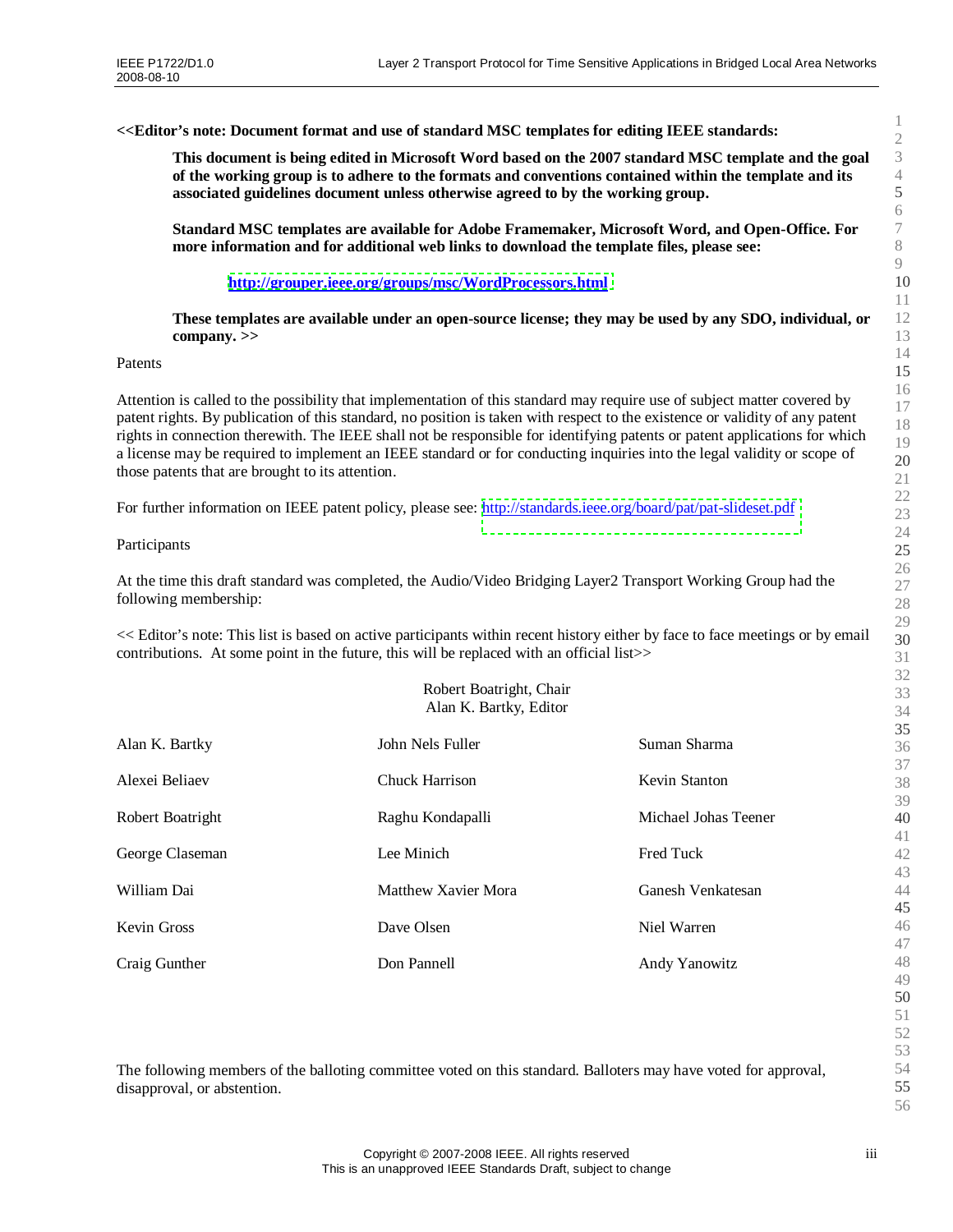(to be supplied by IEEE) When the IEEE-SA Standards Board approved this standard on XX Month 200X, it had the following membership: Name, Chair name, Vice Chair name, Secretary (to be supplied by IEEE) \*Member Emeritus Also included is the following nonvoting IEEE-SA Standards Board liaisons: (To be supplied by IEEE) *Editor's name here* IEEE Standards Project Editor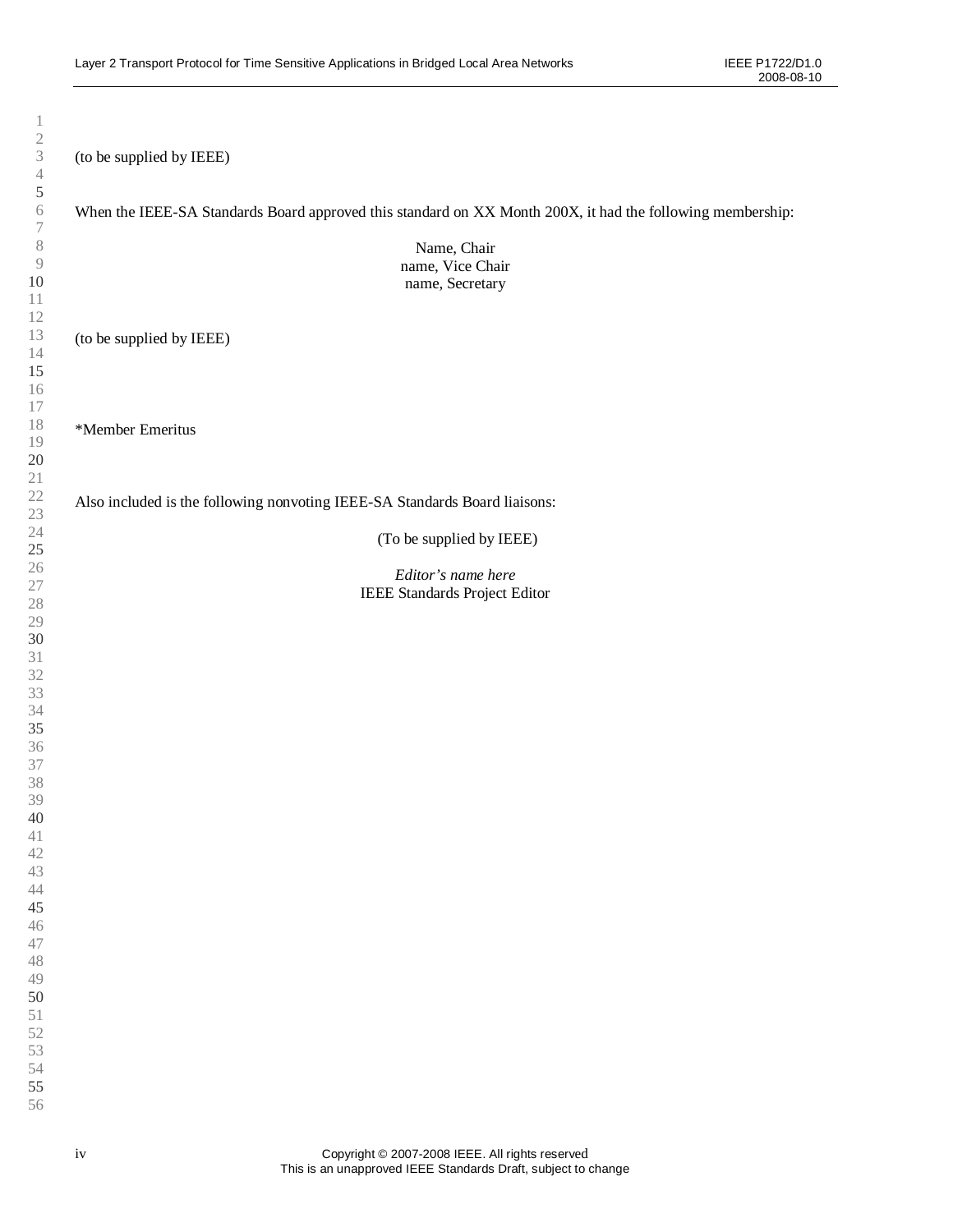# **Revision history**

| <b>Version</b> | Date       | <b>Author</b>            | <b>Comments</b>                                                                                                                                                                                                                                                                                                                                                                                                                                                                                                                                                                                                                                                                                                                                                                                                                                                                                                                                                                              |
|----------------|------------|--------------------------|----------------------------------------------------------------------------------------------------------------------------------------------------------------------------------------------------------------------------------------------------------------------------------------------------------------------------------------------------------------------------------------------------------------------------------------------------------------------------------------------------------------------------------------------------------------------------------------------------------------------------------------------------------------------------------------------------------------------------------------------------------------------------------------------------------------------------------------------------------------------------------------------------------------------------------------------------------------------------------------------|
| 0.01           | 2007-07-11 | Alan K.<br><b>Bartky</b> | First version based on IEEE templates, IEEE other specifications and work<br>to date from various contributions from http://www.avbtp.org                                                                                                                                                                                                                                                                                                                                                                                                                                                                                                                                                                                                                                                                                                                                                                                                                                                    |
| 0.02           | 2007-07-13 | Alan K.<br><b>Bartky</b> | Changed to MSC template. Misc. cleanup                                                                                                                                                                                                                                                                                                                                                                                                                                                                                                                                                                                                                                                                                                                                                                                                                                                                                                                                                       |
| 0.03           | 2007-08-10 | Alan K.<br><b>Bartky</b> | Summary changes:<br>Edited in initial proposals for Fragmentation/Reassembly, Cross-<br>Timestamp functions.<br>Redesigned encapsulations to accommodate Fragmentation/Reassembly<br>$\bullet$<br>with standardized fields for fragment and packet lengths<br>Added additional quadlet to all stream data packets<br>$\circ$<br>Made it so all even numbered subtypes indicate "standard<br>$\circ$<br>stream data header format, including 61883/IIDC and<br>Proprietary/Experimental; and made odd numbered subtypes<br>reserved for control<br>With that, changed reserved subtype value for AV/C<br>control data from 2 to 3.<br>Also changed proprietary control messages to be<br>٠<br>subtype $FF_{16}$ with subtype_data of zero (0).<br>Edited in changes based on comments from Cupertino face to face<br>$\bullet$<br>meeting.<br>Copied line numbering format from latest MSC template.<br>Added hyperlink, table of contents, references, etc. to output PDF file.<br>$\bullet$ |
| 0.04           | 2007-08-27 | Alan K.<br><b>Bartky</b> | Edited in changes based on discussions at Santa Clara face to face<br>$\bullet$<br>meeting, 2007-08-23.<br>Added 64 bit Stream ID for all frames. Updated diagrams and text<br>$\bullet$<br>accordingly.<br>Added Control/Data bit after Ethertype as MSB and changed subtype<br>$\bullet$<br>field from 7 to 8 bits. Updated values, text and tables accordingly.<br>Edited in some of the changes for fragmentation and reassembly based<br>$\bullet$<br>on emails and teleconference discussions. Still more work to go here,<br>but should be good enough to start discussing again.<br>Created new Annex Z for holding of issues and resolutions during<br>$\bullet$<br>creation of this specification.<br>Started editing some text from initial cut and paste bullets from my<br>$\bullet$<br>PowerPoint based contributions to be more "standard like" text. Still a<br>lot more to go on this, but again hopefully still good enough to discuss at<br>our meetings.                 |

The following table shows the change history for this specification.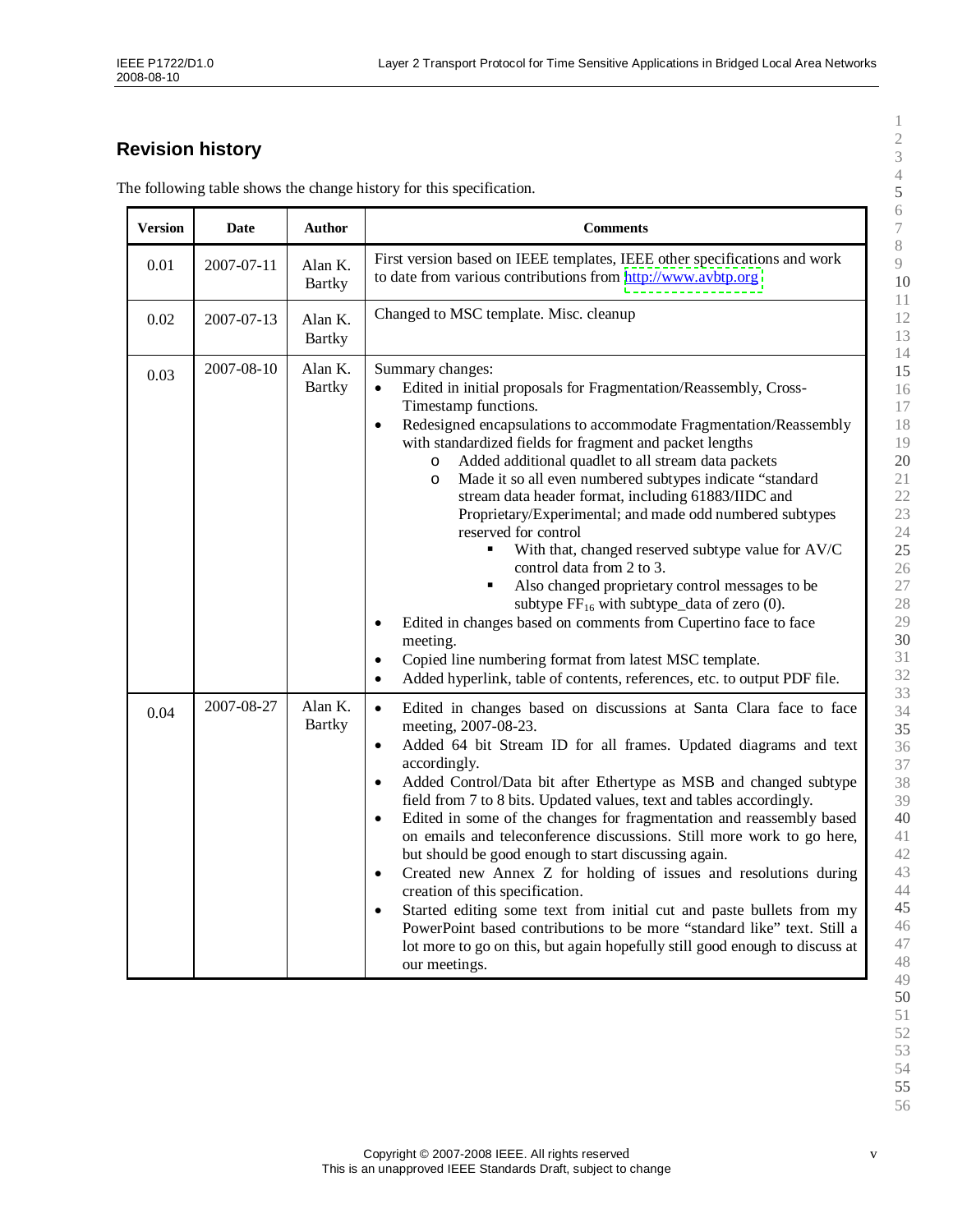| 0.05 | 2007-11-29 | Alan K.<br><b>Bartky</b> | David V. James edited in suggested style, syntax, etc. type changes.<br>Editor reviewed all of them and chose which to accept into the<br>document (comments/question on those not accepted welcome).<br>Edited multiple encapsulation changes to realign the AVBTP frame<br>to have the same quadlet alignment as IP packets (original<br>alignment was based on trying to align the AVBTP packet in the<br>same quadlet alignment as an Ethernet Frame, IP packets are<br>actually not quadlet aligned with the frame as the Ethernet header is<br>either 14 or 18 bytes long depending on if the frame is untagged<br>(14) or tagged (18) format. Basically added two additional bytes at<br>the start of each frame.<br>Changed control frame encapsulation to have a standard length and<br>٠<br>status field (i.e. took advantage of the 2 new bytes added).<br>Incorporated initial cut and paste and some modifications to John<br>٠<br>Nels Fuller's contribution on AV/C Command Transport Protocol.<br>Misc. cleanup, rewording and clarification of Fragmentation section<br>٠<br>(still more to work here).<br>Initial incorporation of Craig Gunther's contribution on AVBTP<br>timestamp and 61883 SYT processing (mostly cut and paste, some<br>minor edit's)                                                                                                                                                                                                                  |
|------|------------|--------------------------|------------------------------------------------------------------------------------------------------------------------------------------------------------------------------------------------------------------------------------------------------------------------------------------------------------------------------------------------------------------------------------------------------------------------------------------------------------------------------------------------------------------------------------------------------------------------------------------------------------------------------------------------------------------------------------------------------------------------------------------------------------------------------------------------------------------------------------------------------------------------------------------------------------------------------------------------------------------------------------------------------------------------------------------------------------------------------------------------------------------------------------------------------------------------------------------------------------------------------------------------------------------------------------------------------------------------------------------------------------------------------------------------------------------------------------------------------------------------------------------------|
| 0.06 | 2008-03-07 | Alan K.<br><b>Bartky</b> | Edited in John's Fuller's contribution on Command Transport<br>Protocol and did some misc. editing and cleanup. Also, per group<br>consensus changed OPEN and CLOSE to OPEN and CLOSE<br>Edited in Dave Olsen's contributions on Timing/Synchronization<br>and also MAC address allocation. For MAC address Allocation,<br>created a new normative Annex (note: this may move to another<br>IEEE 802 based standard in the future, but for now, we will keep<br>working on this in P1722).<br>In process of editing the text in, did several changes from<br>$\circ$<br>"should" to "shall" based on my understanding of the text<br>and needs of the protocol as described by the text. The<br>editor kindly requests others review all uses of "should"<br>and "shall" throughout the document.<br>Updated AVBTP name list to be more reflective of those actually<br>working and contributing to the standard.<br>Moved fragmentation/reassembly details from main text to Annex B<br>as native AVBTP end stations will use CIP to do the breaking up of<br>source data into AVBTP packets and will not support CIP packets<br>that do not fit in a maximum size Ethernet frame. This work may<br>still be useful for IEEE 1394 to AVBTP interworking units, so<br>moving the text and diagrams there as a placeholder.<br>Added some placeholder text from some new assumptions as<br>discussed at the Sandy Utah face to face meeting and entered into<br>the draft assumptions document. |

vi Copyright © 2007-2008 IEEE. All rights reserved This is an unapproved IEEE Standards Draft, subject to change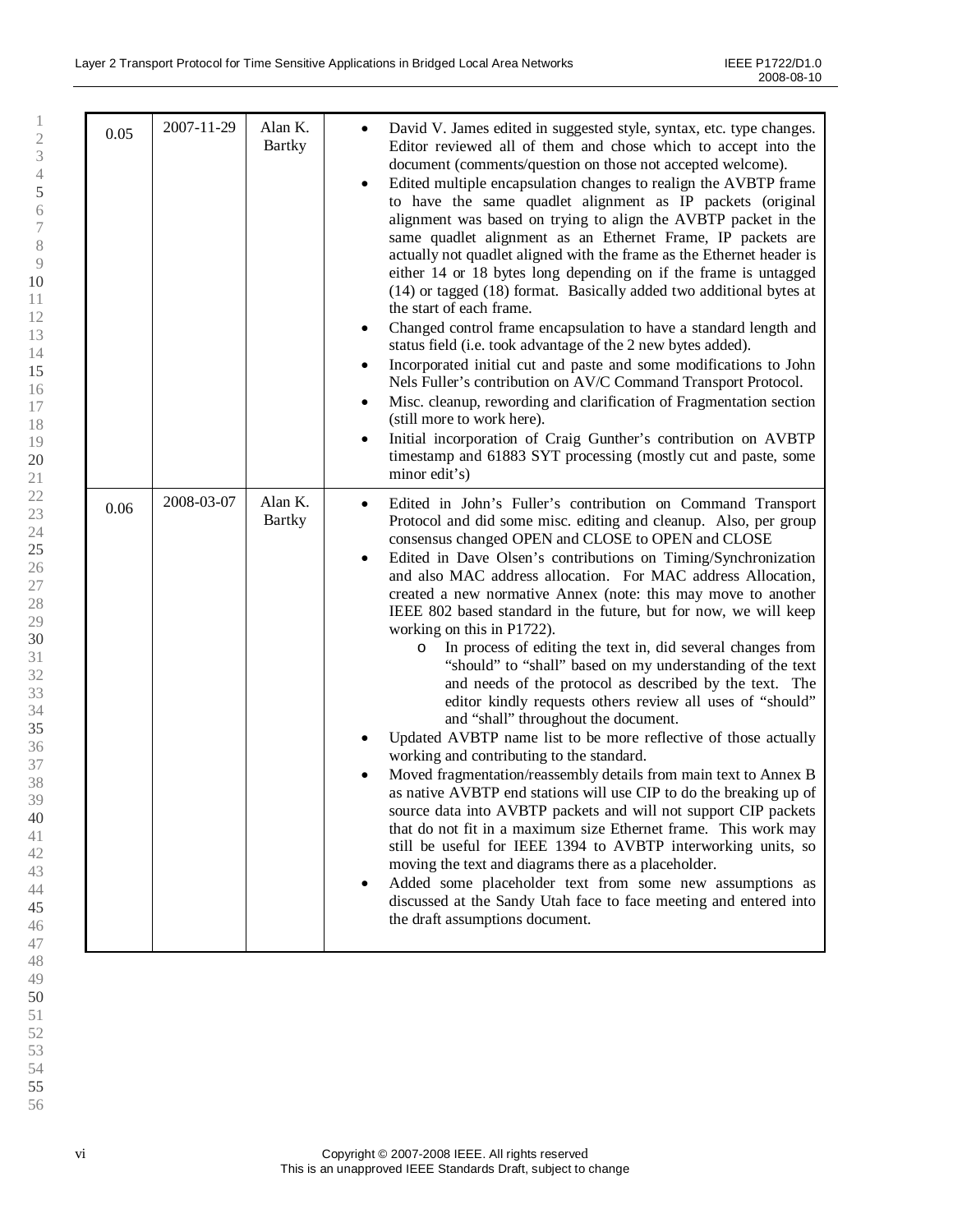| 0.7 | 2008-04-07 | Alan K.<br><b>Bartky</b> | Updated editor's contact information<br>$\bullet$<br>Updated Web page and email address info to official IEEE 1722<br>web site<br>Significantly updated Annex C based on discussions in IEEE 1722<br>$\bullet$<br>and 802.1 AVB meetings.<br>Changed from "Multicast MAC address acquisition<br>$\circ$<br>protocol" to "MAC address acquisition protocol" to reflect<br>request to allow protocol to be expanded to also allow<br>allocation of Source MAC addresses and to allow for a<br>future DHCP like server for allocating MAC addresses.<br>Based on that added new proposed fields and<br>٠<br>protocol operations<br>Added new tables and parameters to make it easier to tune.<br>O<br>Per discussions from last face to face meeting and also on<br>teleconferences, Changed fields:<br>gm_info to gm_discontinuity<br>$\circ$<br>gm_generation to stream_reserved2<br>$\circ$                                                                                                                                                                                                                                                                                                                                 |
|-----|------------|--------------------------|-----------------------------------------------------------------------------------------------------------------------------------------------------------------------------------------------------------------------------------------------------------------------------------------------------------------------------------------------------------------------------------------------------------------------------------------------------------------------------------------------------------------------------------------------------------------------------------------------------------------------------------------------------------------------------------------------------------------------------------------------------------------------------------------------------------------------------------------------------------------------------------------------------------------------------------------------------------------------------------------------------------------------------------------------------------------------------------------------------------------------------------------------------------------------------------------------------------------------------|
| 0.8 | 2008-05-18 | Alan K.<br><b>Bartky</b> | Removed Cross timestamp and Fragmentation from Annex B based<br>$\bullet$<br>on agreement to have 1394 to Ethernet AVBTP gateways use the<br>source cycle time in the gateway_info field and require that 1394 to<br>AVBTP gateways break up and reassemble as necessary on data<br>block boundaries (i.e. Break up large CIP packets into multiple<br>smaller CIP packets that fit on Ethernet and then reassemble as<br>necessary when sending back on 1394 networks).<br>Changed diagrams and data definition to look more like IETF<br>$\bullet$<br>documents (bits 00-31, big endian format). Came up with a hybrid<br>format that hopefully should please those familiar with 1394<br>conventions and/or IETF conventions.<br>Changed format and some supporting text on MAAP protocol in<br>$\bullet$<br>Annex C to:<br>Use start and length instead of start and end<br>$\circ$<br>Added renewal time field<br>$\circ$<br>Started some work on 61883 based timing and synchronization<br>$\bullet$<br>sections by going through the 61883 series of documents and<br>putting in this document key sections that need to change to work in<br>an AVBTP environment based on design needs and discussions to<br>date. |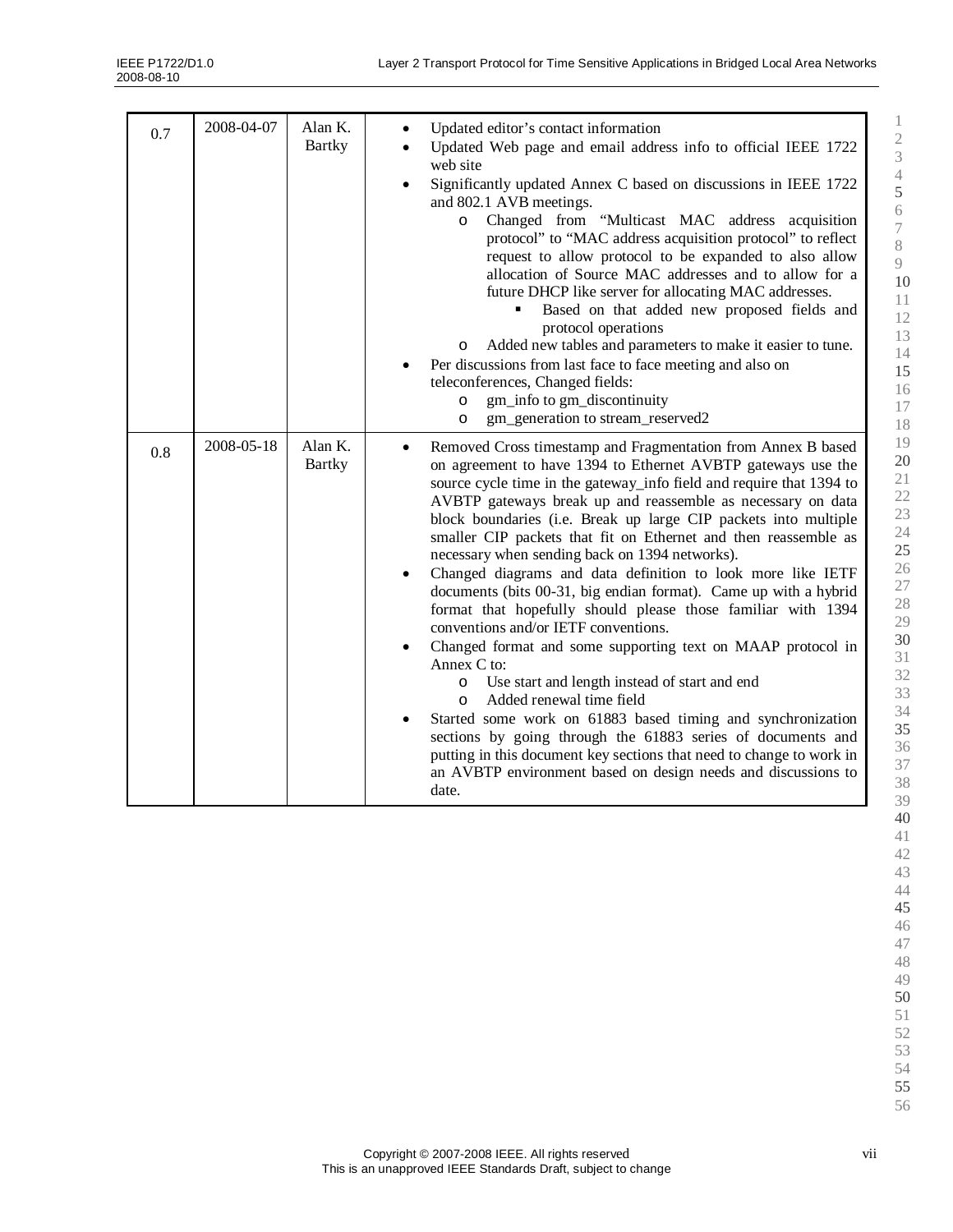| 2008-06-15<br>0.9 | Alan K.<br><b>Bartky</b>   | Edited text based on editorial comments received from Kevin Gross<br>Misc. editing of some TBD and placeholder text into more<br>descriptive text.<br>Removed John Fuller's Command Transport Protocol (CTP) as we<br>now have consensus that for 61883 over AVBTP applications that<br>require AV/C, we will instead require the use of the new AV/C over<br>IP specification being developed by the 1394 Trade Association.<br>Added gateway_info_valid field based on recommendation from<br>Matt Mora and agreed to at AVBTP teleconferences. Created initial<br>draft text to describe the field and also updated all stream data<br>packet diagrams accordingly.<br>Misc. cleanup/clarification of bits within bytes for various fields in<br><b>AVBTP</b> frames.<br>Added additional reference documents and referenced them within<br>the document as appropriate.<br>Added additional details (diagrams and text) for handling of CIP<br>packets with source packets (SPH==1) of 61883-4 and -7 (MPEG<br>over CIP). |
|-------------------|----------------------------|-------------------------------------------------------------------------------------------------------------------------------------------------------------------------------------------------------------------------------------------------------------------------------------------------------------------------------------------------------------------------------------------------------------------------------------------------------------------------------------------------------------------------------------------------------------------------------------------------------------------------------------------------------------------------------------------------------------------------------------------------------------------------------------------------------------------------------------------------------------------------------------------------------------------------------------------------------------------------------------------------------------------------------|
| 2008-08-10<br>1.0 | Alan $K1$<br><b>Bartky</b> | Created version for initial ballot.<br>Removed sections not worked on<br>$\circ$<br>Removed miscellaneous editors notes<br>$\circ$<br>Removed service interface sections (consensus to remove<br>$\Omega$<br>this was done at the last face to face meeting)<br>Added 802.11 encapsulation information from Ganesh<br>Added late presentation time bit as discussed at the last face to face<br>meeting in Fremont, California.<br>Cleaned up some of the text relating to presentation time and<br>synchronization, in particular to clean up text relating to 61883-4<br>and 61883-7 which uses the source packet header time instead of<br>the avbtp_timestamp field.                                                                                                                                                                                                                                                                                                                                                      |

1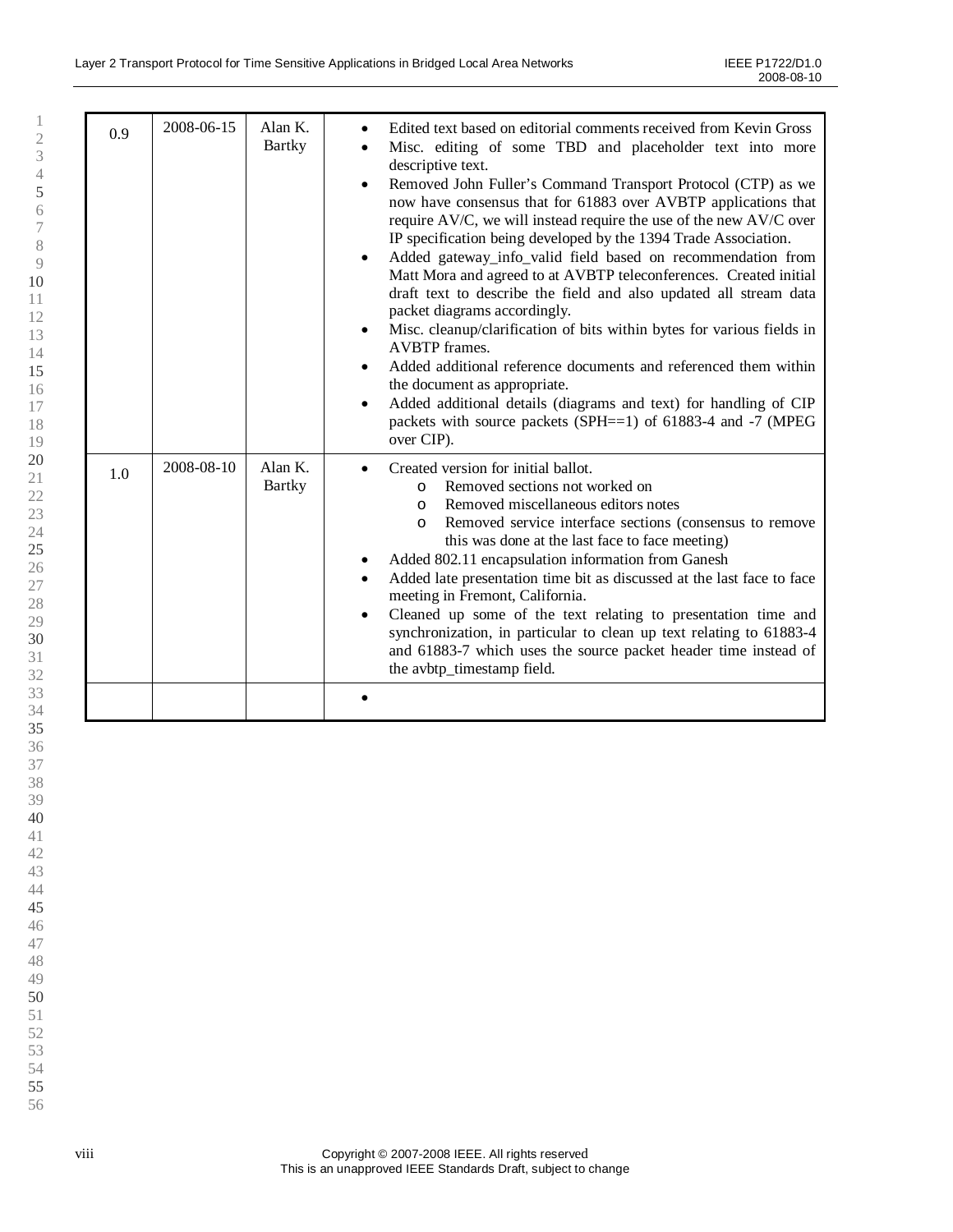# **Table of contents**

|  | 4             |
|--|---------------|
|  | 5             |
|  | 6             |
|  | 7             |
|  | $8\,$         |
|  | $\circ$<br>10 |
|  | 11<br>12      |
|  | 13            |
|  | 14            |
|  | 15            |
|  | 16            |
|  | 17            |
|  | 18            |
|  | 19            |
|  | 20            |
|  | 21            |
|  | 22            |
|  | 23            |
|  | 24            |
|  | 25            |
|  | 26            |
|  | 27            |
|  | 28            |
|  | 29            |
|  | 30            |
|  | 31            |
|  | 32            |
|  | 33            |
|  | 34            |
|  | 35            |
|  | 36            |
|  | 37            |
|  | 38            |
|  | 39            |
|  | 40            |
|  | 41            |
|  | 42            |
|  | 43            |
|  | 44            |
|  | 45            |
|  | 46            |
|  | 47            |
|  | 48            |
|  | 49            |
|  | 50            |
|  | 51            |
|  | 52            |
|  | 53            |
|  | 54            |
|  | 55            |

 $\,1\,$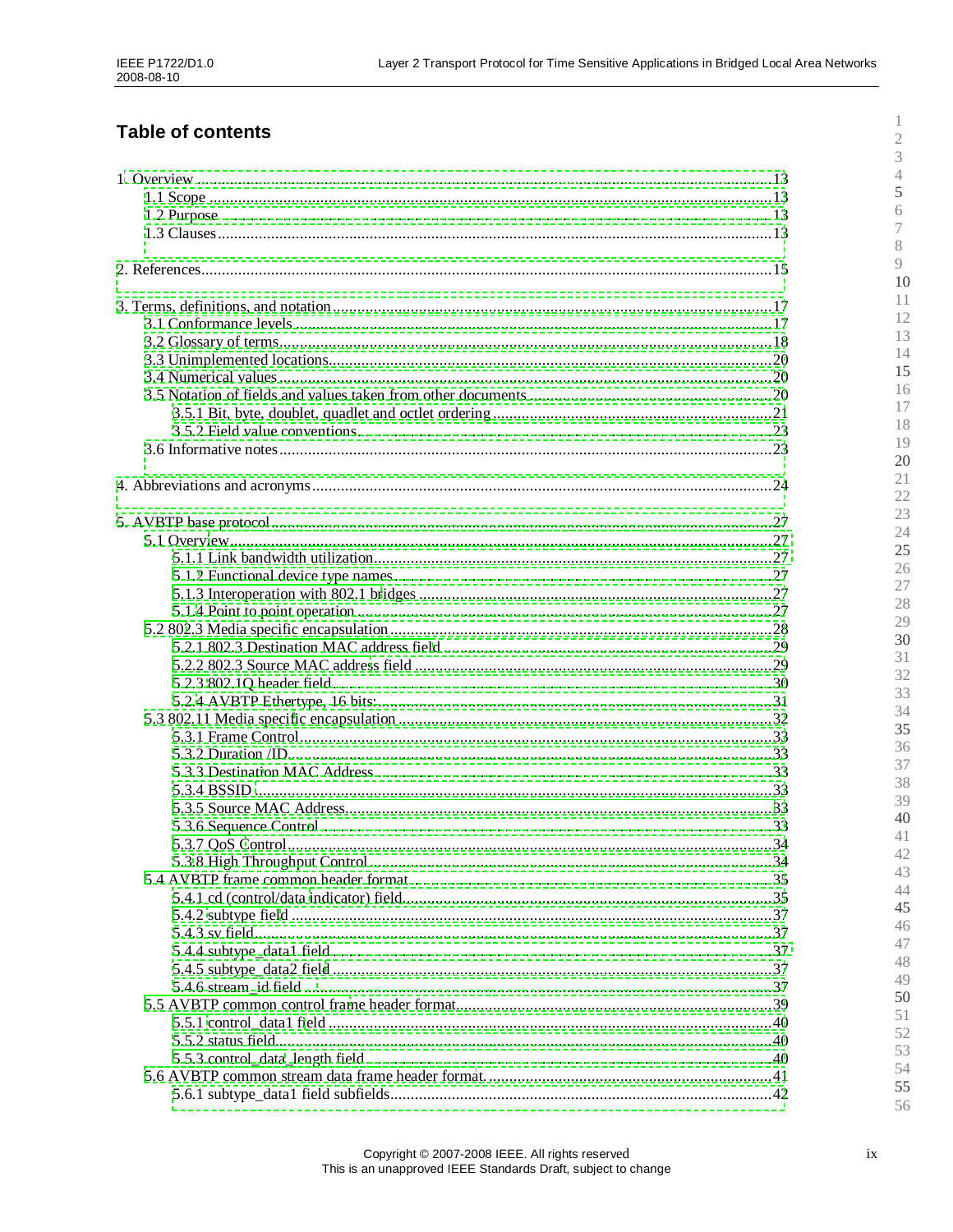| 2  |                                                                                                               |  |
|----|---------------------------------------------------------------------------------------------------------------|--|
| 3  |                                                                                                               |  |
| 4  |                                                                                                               |  |
| 5  |                                                                                                               |  |
| 6  |                                                                                                               |  |
|    |                                                                                                               |  |
| 8  |                                                                                                               |  |
|    |                                                                                                               |  |
| 9  |                                                                                                               |  |
| 10 |                                                                                                               |  |
| 11 |                                                                                                               |  |
| 12 |                                                                                                               |  |
| 13 |                                                                                                               |  |
| 14 |                                                                                                               |  |
| 15 |                                                                                                               |  |
| 16 |                                                                                                               |  |
| 17 |                                                                                                               |  |
|    |                                                                                                               |  |
| 18 |                                                                                                               |  |
| 19 |                                                                                                               |  |
| 20 |                                                                                                               |  |
| 21 |                                                                                                               |  |
| 22 |                                                                                                               |  |
| 23 |                                                                                                               |  |
| 24 |                                                                                                               |  |
| 25 |                                                                                                               |  |
| 26 |                                                                                                               |  |
| 27 |                                                                                                               |  |
| 28 |                                                                                                               |  |
|    |                                                                                                               |  |
| 29 |                                                                                                               |  |
| 30 |                                                                                                               |  |
| 31 |                                                                                                               |  |
| 32 |                                                                                                               |  |
| 33 |                                                                                                               |  |
| 34 |                                                                                                               |  |
| 35 |                                                                                                               |  |
| 36 |                                                                                                               |  |
| 37 |                                                                                                               |  |
| 38 | 6.4.12 SYT (synchronization timing) field (1394 cycle time based presentation time for SPH field equals 0) 56 |  |
| 39 |                                                                                                               |  |
|    | 6.4.13 avbtp_source_packet_header_timestamp field (802.1AS time based presentation time for SPH field         |  |
| 40 |                                                                                                               |  |
| 41 |                                                                                                               |  |
| 42 |                                                                                                               |  |
| 43 |                                                                                                               |  |
| 44 |                                                                                                               |  |
| 45 |                                                                                                               |  |
| 46 |                                                                                                               |  |
| 47 |                                                                                                               |  |
| 48 |                                                                                                               |  |
| 49 |                                                                                                               |  |
|    |                                                                                                               |  |
| 50 |                                                                                                               |  |
| 51 |                                                                                                               |  |
| 52 |                                                                                                               |  |
| 53 |                                                                                                               |  |
| 54 |                                                                                                               |  |
| 55 |                                                                                                               |  |
| 56 |                                                                                                               |  |
|    |                                                                                                               |  |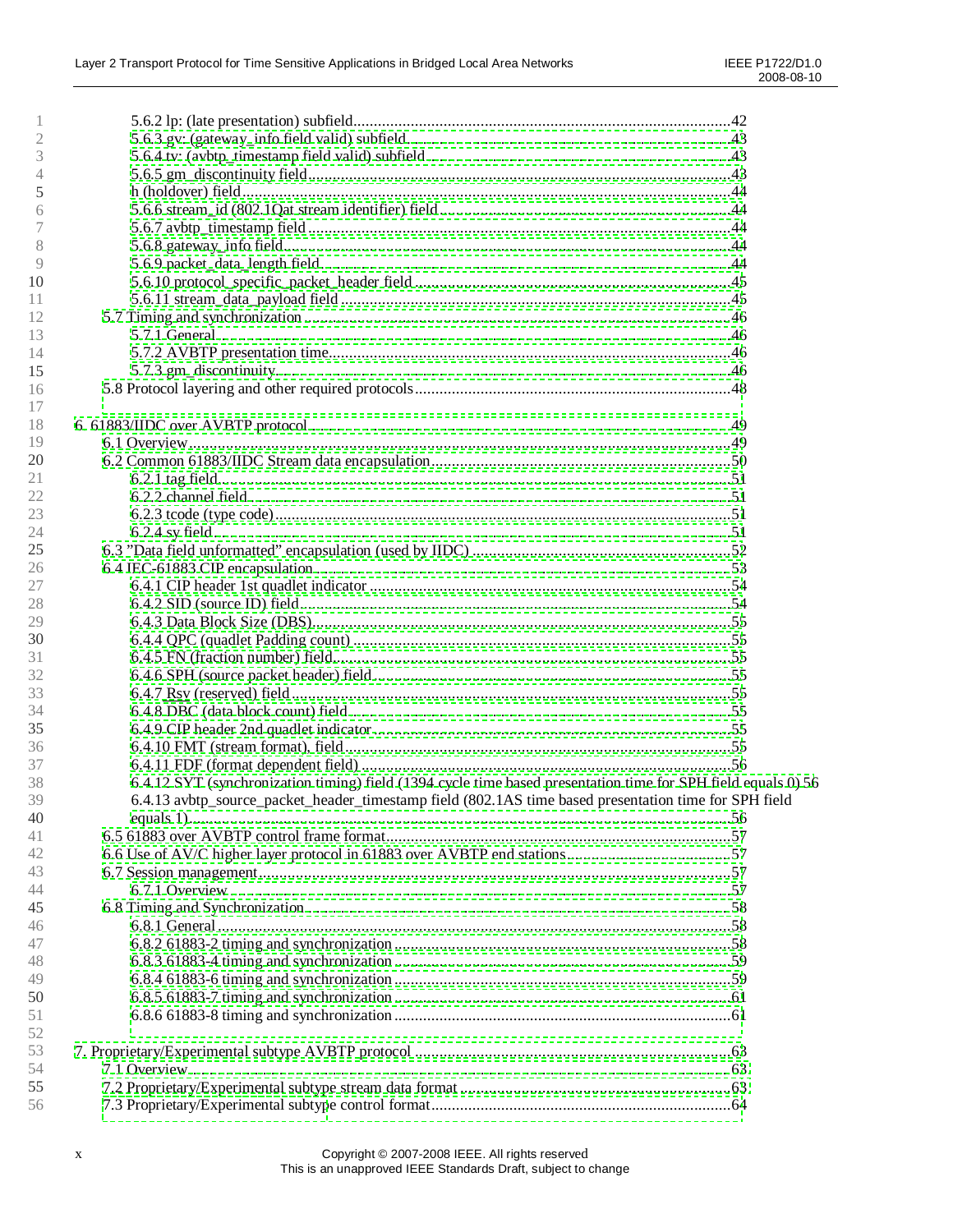|                                                                                                                 | 3             |
|-----------------------------------------------------------------------------------------------------------------|---------------|
|                                                                                                                 |               |
|                                                                                                                 | 5             |
|                                                                                                                 | h             |
|                                                                                                                 |               |
|                                                                                                                 | 8             |
|                                                                                                                 | $\mathcal{Q}$ |
|                                                                                                                 | 10            |
|                                                                                                                 | 11            |
|                                                                                                                 | 12            |
|                                                                                                                 | 13            |
|                                                                                                                 | 14            |
|                                                                                                                 | 15            |
|                                                                                                                 | 16            |
|                                                                                                                 | 17            |
|                                                                                                                 | 18            |
|                                                                                                                 | 19            |
|                                                                                                                 | 20            |
| Z.4 Need to define more details on format and function of AVBTP source Timestamp and relationship to use of the | 21            |
|                                                                                                                 | 22            |
|                                                                                                                 | 23            |
| Z.6 Need to define what happens if presentation time has passed and/or is out of range78                        | 24            |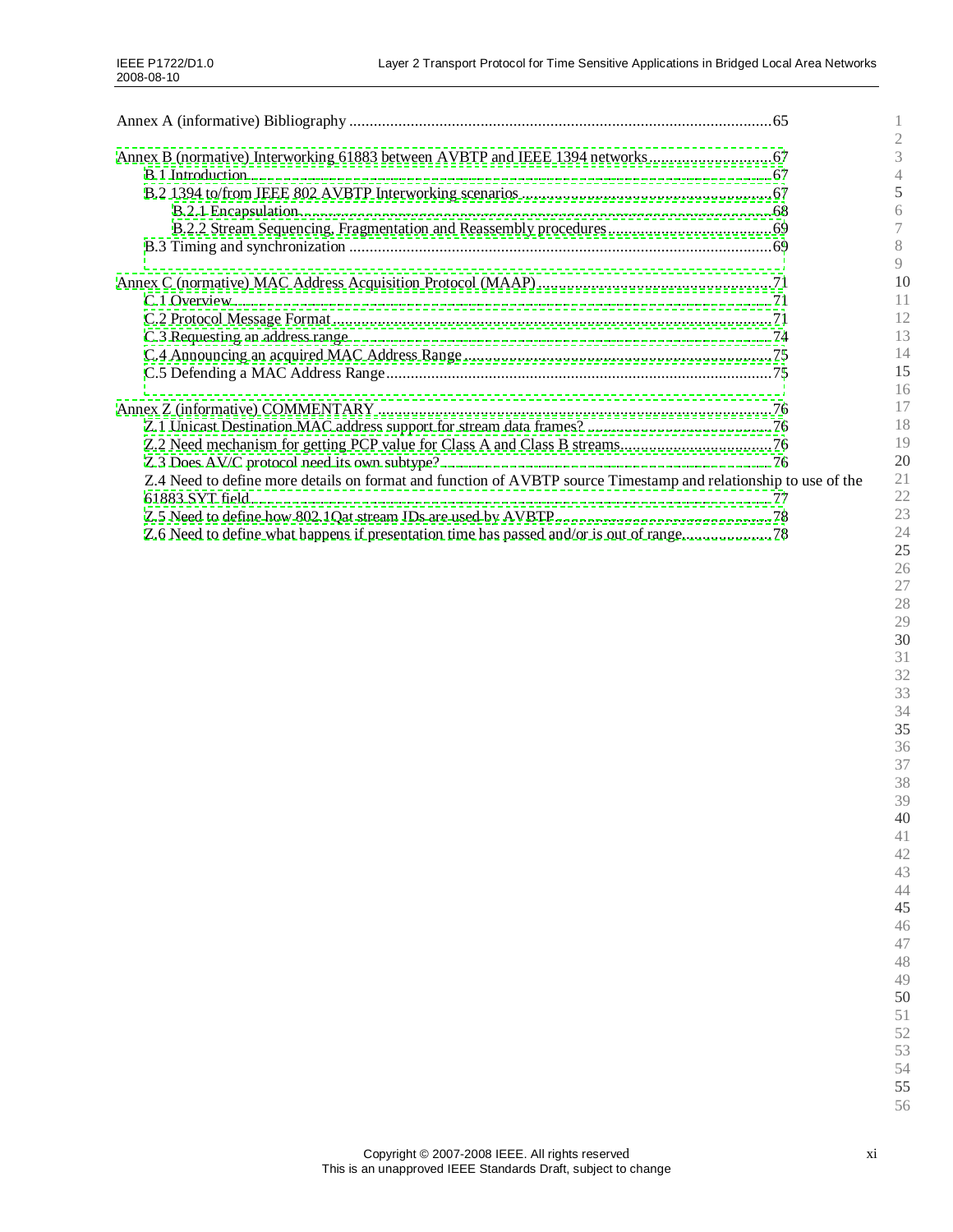# **List of figures**

# **List of tables**

xii Copyright © 2007-2008 IEEE. All rights reserved This is an unapproved IEEE Standards Draft, subject to change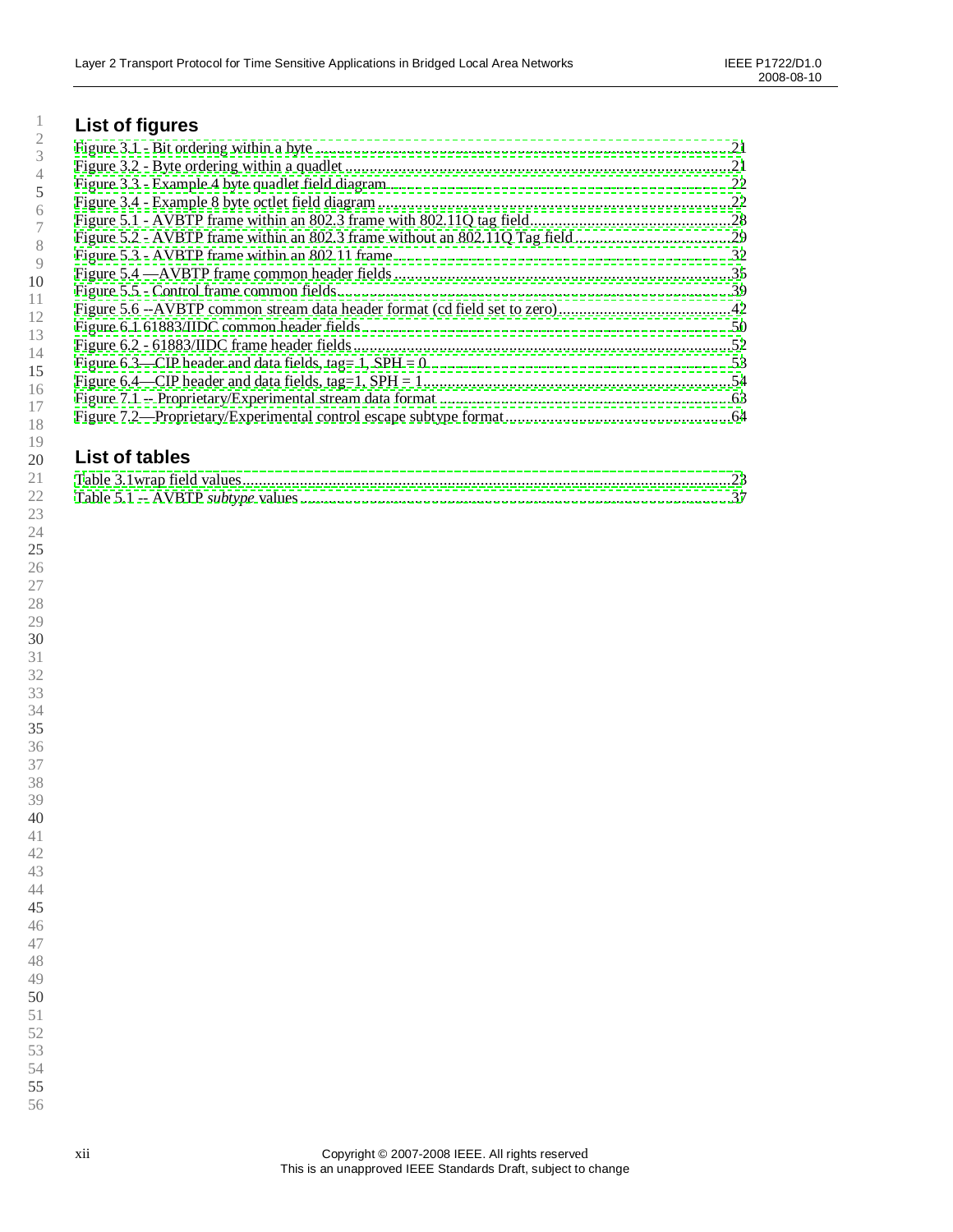# <span id="page-12-1"></span><span id="page-12-0"></span>**Draft Standard for Layer 2 Transport Protocol for Time Sensitive Applications in Bridged Local Area Networks**

### **1. Overview**

Increasingly, entertainment media is digitally transported. Streaming audio/video and interactive applications over bridged LANs need to have comparable real-time performance with legacy analog distribution. There is significant enduser and vendor interest in defining a simple yet common method for handling real-time audio/video suitable for consumer electronics, professional A/V applications, etc. Technologies such as IEEE 1394, Bluetooth and USB exist today but each has their own encapsulation, protocols, timing control, etc. such that building interworking functions is difficult. The use of a common audio/video transport over multiple IEEE 802 network types will realize operational and equipment cost benefits. By ensuring that all IEEE 802 wired and wireless devices share a common set of transport mechanisms for time-sensitive audio/video streams, we lessen the effort of producing interworking units between IEEE 802 and other digital networks.

**<<Editor's note: The above text was copied from the IEEE P1722 PAR. This will be expanded or edited as appropriate.>>**

#### **1.1 Scope**

This standard specifies the protocol, data encapsulations, connection management and presentation time procedures used to ensure interoperability between audio and video based end stations that use standard networking services provided by all IEEE 802 networks meeting QoS requirements for time-sensitive applications by leveraging concepts of IEC 61883-1 through IEC 61883-8.

**<<Editor's note: The above text was copied from the IEEE P1722 PAR. This will be expanded or edited as appropriate.>>**

#### **1.2 Purpose**

This standard will facilitate interoperability between stations that stream time-sensitive audio and/or video across LANs providing time synchronization and latency/bandwidth services by defining the packet format and stream setup, control, and teardown protocols.

**<<Editor's note: The above text was copied from the IEEE P1722 PAR. This will be expanded or edited as appropriate.>>**

#### **1.3 Clauses**

Clauses in this document are as follows: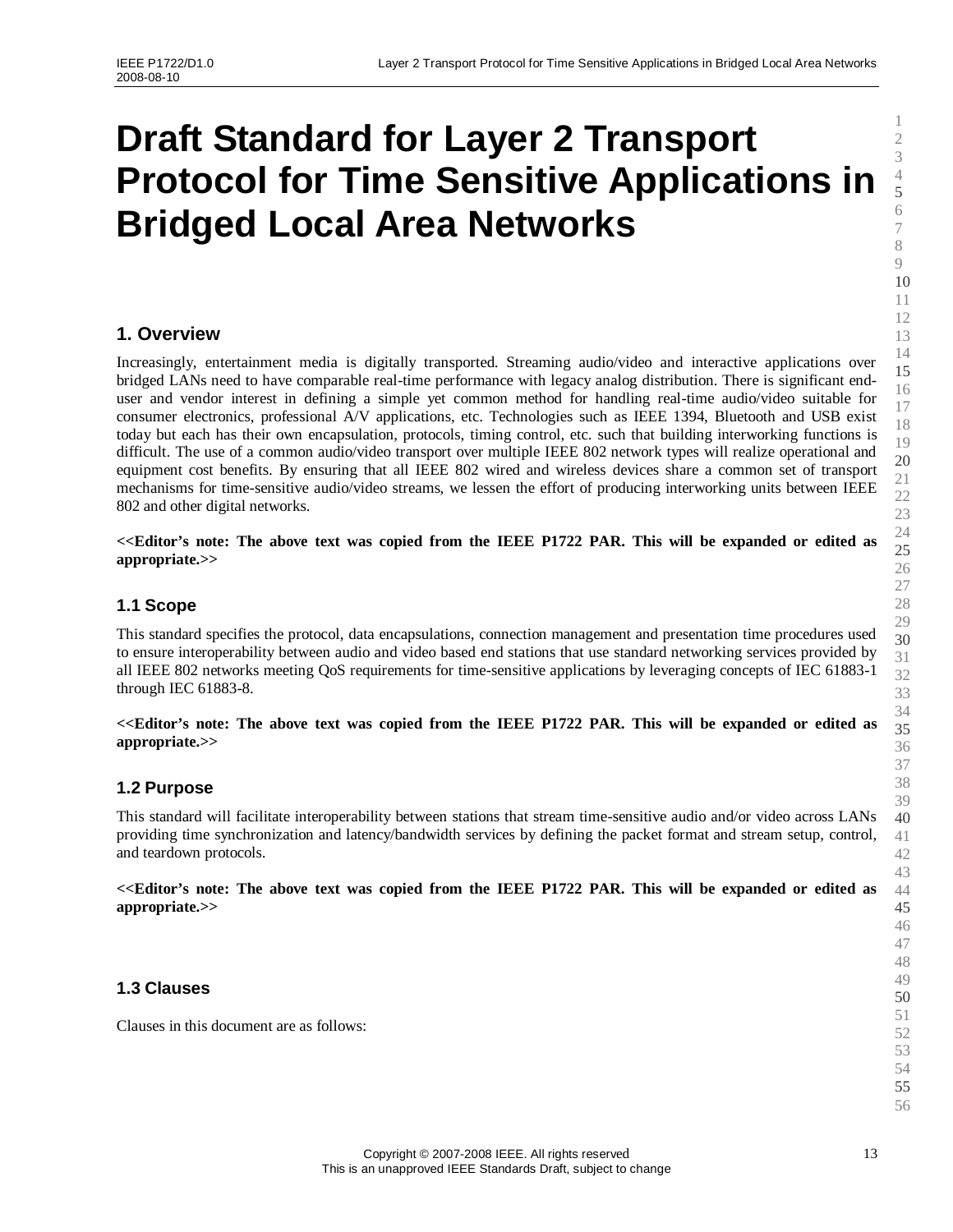| $\mathbf{1}$                  | Clause 1. Overview.                                                         |
|-------------------------------|-----------------------------------------------------------------------------|
| $\mathbf{2}$<br>3             | Clause 2. References                                                        |
| $\ensuremath{\mathnormal{4}}$ | Clause 3. Terms, definitions, and notation                                  |
| 5                             | Clause 4. Abbreviations and acronyms                                        |
| $\sqrt{6}$<br>$\tau$          | Clause 5. AVBTP base protocol                                               |
| $\,$ $\,$                     |                                                                             |
| $\overline{9}$                | Clause 6. 61883/IIDC over AVBTP protocol                                    |
| 10<br>11                      | Clause7. Proprietary/Experimental subtype AVBTP protocol                    |
| 12                            | Annex A. (informative) Bibliography.                                        |
| 13<br>14                      | Annex B (normative) Interworking 61883 between AVBTP and IEEE 1394 networks |
| 15                            | Annex C (normative) MAC address Acquisition protocol                        |
| 16                            | Annex Z (informative) COMMENTARY                                            |
| 17<br>18                      |                                                                             |
| 19                            |                                                                             |
| 20                            |                                                                             |
| 21<br>$22\,$                  |                                                                             |
| 23                            |                                                                             |
| 24                            |                                                                             |
| 25<br>26                      |                                                                             |
| 27                            |                                                                             |
| $28\,$                        |                                                                             |
| 29<br>30                      |                                                                             |
| 31                            |                                                                             |
| 32                            |                                                                             |
| 33<br>34                      |                                                                             |
| 35                            |                                                                             |
| 36                            |                                                                             |
| 37<br>38                      |                                                                             |
| 39                            |                                                                             |
| 40                            |                                                                             |
| 41<br>42                      |                                                                             |
| 43                            |                                                                             |
| 44<br>45                      |                                                                             |
| 46                            |                                                                             |
| 47                            |                                                                             |
| 48<br>49                      |                                                                             |
| 50                            |                                                                             |
| $51\,$                        |                                                                             |
| 52<br>53                      |                                                                             |
| 54                            |                                                                             |
| 55                            |                                                                             |
| 56                            |                                                                             |

$$
1^{\prime}
$$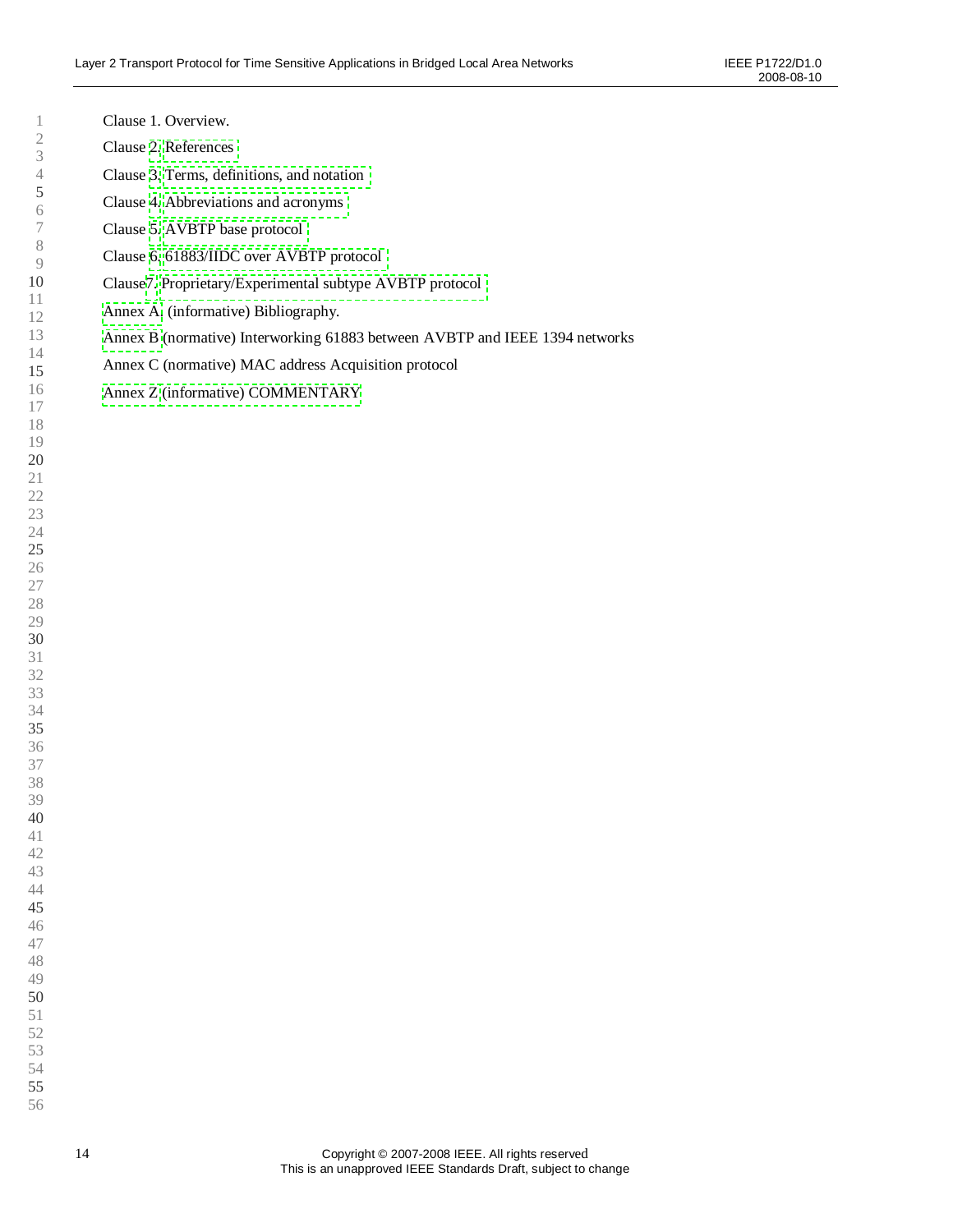## <span id="page-14-0"></span>**2. References**

The following standards contain provisions that, through reference in this document, constitute provisions of this standard. All the standards listed are normative references. Informative references are given in Annex A. At the time of publication, the editions indicated were valid. All standards are subject to revision, and parties to agreements based on this standard are encouraged to investigate the possibility of applying the most recent editions of the standards indicated below.

- [R[1](#page-14-1)] IEEE Std 802®, IEEE Standard for Local and Metropolitan Area Networks: Overview and Architecture <sup>1</sup>
- [R2] IEC 61784-2:2007, Digital data communications for measurement and control –Part 2: Additional profiles for ISO/IEC 8802-3 based communication networks in real-time applications[2](#page-14-2)
- [R3] IEEE 802.3-2005, IEEE Standards for Information technology –Telecommunications and information exchange between systems – Local and metropolitan area networks – Specific requirements – Part 3: Carrier sense multiple access with collision detection (CSMA/CD) access method and Physical Layer specifications
- [R4] IEEE Std 802.1Q-2005, IEEE Standard for Local and Metropolitan Area Networks---Virtual Bridged Local Area Networks;
- [R5] IEEE P802.1AS, IEEE standard for Local and Metropolitan Area Networks: Timing and Synchronization for Time-Sensitive Applications in Bridged Local Area Networks; **<<Editor's note, draft document, see: [http://www.ieee802.org/1/pages/802.1as.html>](http://www.ieee802.org/1/pages/802.1as.html)>**
- [R6] IEEE P802.1Qat, IEEE standard for Local and Metropolitan Area Networks: Virtual Bridged Local Area Networks - Amendment 9: Stream Reservation Protocol; **<<Editor's note: draft document, see: [http://www.ieee802.org/1/pages/802.1at.html>](http://www.ieee802.org/1/pages/802.1at.html)>**
- [R7] IEEE P802.1Qav, IEEE standard for Local and Metropolitan Area Networks: Virtual Bridged Local Area Networks - Amendment 11: Forwarding and Queuing for Time-Sensitive Streams; **<<Editor's note, draft document, see: [http://www.ieee802.org/1/pages/802.1av.html>](http://www.ieee802.org/1/pages/802.1av.html)>**
- [R8] IEEE 802.1ak, Virtual Bridged Local Area Networks, Amendment 07: Multiple Registration Protocol
- [R9] IEEE P802.1ak-2007/Cor 1 Draft Standard for Local and Metropolitan Area Networks Virtual Bridged Local Area Networks - Amendment 07: Multiple Registration Protocol- Corrigendum 1
- [R10] IEEE P802.1AB-REV Draft Standard for Local and Metropolitan Area Networks Station and Media Access Control Connectivity Discovery **<<Editor's note, draft document, see: [http://www.ieee802.org/1/pages/802.1AB-rev.html>](http://www.ieee802.org/1/pages/802.1AB-rev.html)>**
- [R11] IEC 61883-1 (2003-01) Consumer audio/video equipment Digital interface Part 1: General;

<span id="page-14-1"></span><sup>1</sup> IEEE publications are available from the Institute of Electrical and Electronics Engineers, 445 Hoes Lane, P.O. Box 1331, Piscataway, NJ 08855-1331, USA. New and revised IEEE standards and drafts are available for sale individually ( http://shop.ieee.org/ ), and are also available, via an online subscription ( http://standards.ieee.org/catalog/olis/index.html ). The Get IEEE 802™® program ( http://standards.ieee.org/getieee802/portfolio.html ) grants public access to view and download current individual electronic (PDF) IEEE Local and Metropolitan Area Network (IEEE 802®) standards at no charge twelve months after publication.

<span id="page-14-2"></span><sup>2</sup> IEC publications are available from IEC Sales Department, Case Postale 131, 3, rue de Varembé, CH-1211, benève 20, Switzerland/Suisse. IEC publications are also available in the United States from the Sales Department, American National Standards Institute, 11 West 42nd Street, 13th Floor, New York, NY 10036, USA . IEC publications are available for sale individually, and are also available via an online subscription ( http://webstore.iec.ch/ ).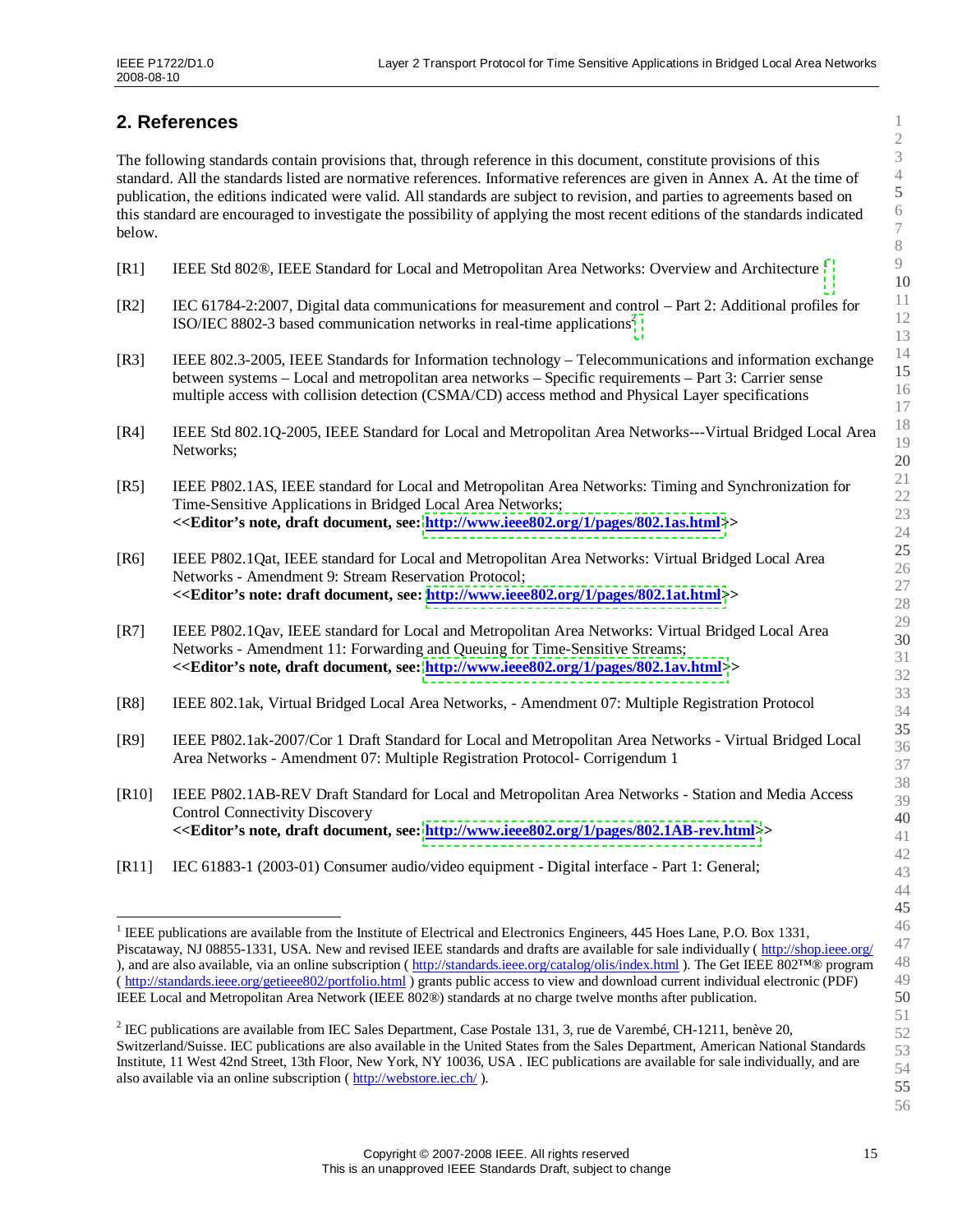<span id="page-15-1"></span>

| $[R12]$ | IEC 61883-2 (2004-08) Consumer audio/video equipment - Digital interface - Part 2: SD-DVCR data<br>transmission;                                                                                                                                                                                                                                                                 |
|---------|----------------------------------------------------------------------------------------------------------------------------------------------------------------------------------------------------------------------------------------------------------------------------------------------------------------------------------------------------------------------------------|
| $[R13]$ | IEC 61883-4 (2004-08) Consumer audio/video equipment - Digital interface - Part 4: MPEG2-TS data<br>transmission;                                                                                                                                                                                                                                                                |
| $[R14]$ | IEC 61883-6 (2005-10) Consumer audio/video equipment - Digital interface - Part 6: Audio and music data<br>transmission protocol;                                                                                                                                                                                                                                                |
| $[R15]$ | IEC 61883-7 (2003-01) Consumer audio/video equipment – Digital interface - Part 7: Transmission of ITU-R<br>BO.1294 System B                                                                                                                                                                                                                                                     |
| $[R16]$ | IEC 61883-8 (work in progress) Consumer audio/video equipment - Digital interface - Part 8: Transmission of<br>ITU-R Bt.601 style Digital Video Data<br><< <editor's 1394="" available="" by="" current="" for="" from="" iec,="" is="" not="" note,="" published="" the="" this="" trade<br="" version="" yet="">Association&gt;&gt;</editor's>                                 |
| $[R17]$ | 1394 Trade Association TA Document 2003017 IIDC 1394-based Digital Camera Specification Ver.1.31 <sup>3</sup>                                                                                                                                                                                                                                                                    |
| [R18]   | 1394 Trade Association TA Document 2004006 AV/C Digital Interface Command Set General Specification<br>Version 4.2                                                                                                                                                                                                                                                               |
| $[R19]$ | 1394 Trade Association TA Document 2006021 Networking IEEE 1394 Clusters via UWB over Coaxial Cable<br>- Part 3: FCP and CMP over IPv4<br>< <editor's 1.0,="" 2008="" 28,="" current="" draft="" in="" is="" may="" note:="" progress,="" version="" work="">&gt;</editor's>                                                                                                     |
| $[R20]$ | IETF RFC 791 Internet Protocol (http://www.ietf.org/rfc/rfc0791.txt?number=0791)                                                                                                                                                                                                                                                                                                 |
| [R21]   | IETF RFC 768 User Datagram Protocol (http://www.ietf.org/rfc/rfc0768.txt?number=0768)                                                                                                                                                                                                                                                                                            |
| $[R22]$ | IEEE 802.11-2007 IEEE Standard for Information technology— Telecommunications and information exchange<br>between systems— Local and metropolitan area networks— Specific requirements Part 11: Wireless LAN<br>Medium Access Control (MAC) and Physical Layer (PHY) Specifications                                                                                              |
| $[R23]$ | IEEE 802.1BA IEEE Standard for Local and Metropolitan Area Networks - Audio Video Bridging (AVB)<br><b>Systems</b><br>< <editor's approved,="" but="" current="" draft="" not="" note:="" work="" yet="">&gt;</editor's>                                                                                                                                                         |
|         | All the standards listed are normative references. Informative references are given in Annex A. At the time of publication,<br>the editions indicated were valid.                                                                                                                                                                                                                |
|         | << <editor's a<br="" converter="" creating="" file="" for="" hyperlink="" hyperlinks="" if="" in="" is="" my="" not="" note:="" pdf="" reason,="" some="" the="" tool="">footnote. For now, here are the links in an editor's note to make it easier for the reader to get to those web pages:&gt;&gt;</editor's>                                                                |
|         | New and revised IEEE standards and drafts are available for sale individually (http://shop.ieee.org/), and are also<br>available, via an online subscription (http://standards.ieee.org/catalog/olis/index.html). The Get IEEE 802 <sup>TM</sup> ® program<br>(http://standards.ieee.org/getieee802/portfolio.html) grants public access to view and download current individual |

<span id="page-15-0"></span><sup>&</sup>lt;sup>3</sup> 1394 Trade Association (1394TA) Members can download the 1394TA specifications for free from the members' website. Please note, however, that the copy right for each specification belongs to the 1394TA. Membership information can be found at: http://www.1394ta.org/About/Join/. For non-members, please contact jsnider@1394ta.org for information on how to obtain a copy of the 1394TA specifications and Technical Bulletins . The mailing address for the association is at: 1394 Trade Association Office 1560 East Southlake Blvd., Suite 242, Southlake TX 76092 USA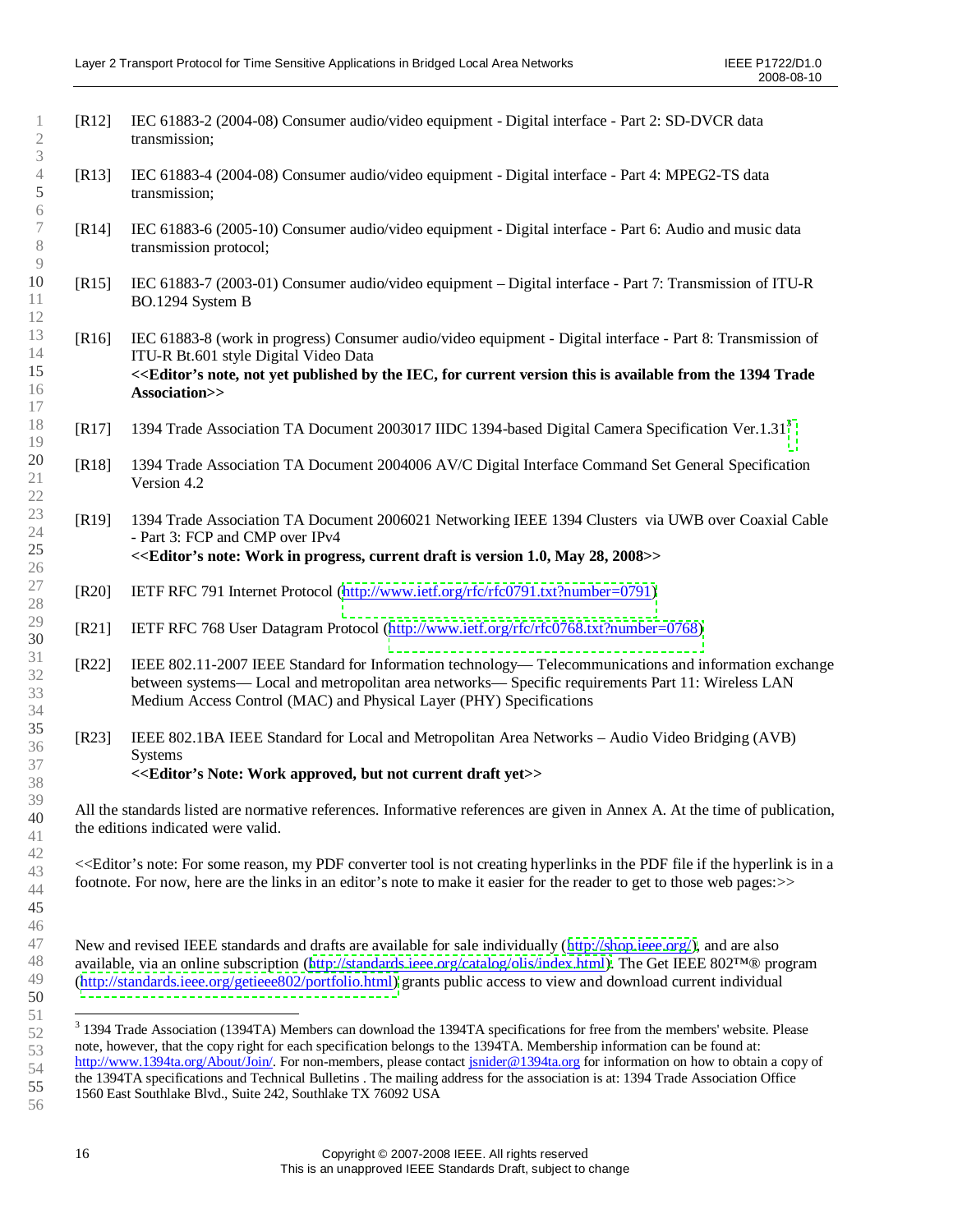<span id="page-16-1"></span><span id="page-16-0"></span>electronic (PDF) IEEE Local and Metropolitan Area Network (IEEE 802®) standards at no charge twelve months after publication.

IEC publications are available for sale individually, and are also available via an online subscription [\(http://webstore.iec.ch/\).](http://webstore.iec.ch/)

1394 Trade Association (1394TA) Members can download the 1394TA specifications for free from the members' website. Please note, however, that the copy right for each specification belongs to the 1394TA. Membership information can be found at: [http://www.1394ta.org/About/Join/.](http://www.1394ta.org/About/Join/) For non-members, please contact [jsnider@1394ta.org](mailto:jsnider@1394ta.org) for information on how to obtain a copy of the 1394TA specifications and Technical Bulletins.

Internet Requests for Comments (RFCs) are available on the World Wide Web at the following URL: [http://www.ietf.org/rfc.html.](http://www.ietf.org/rfc.html)

# **3. Terms, definitions, and notation**

#### **3.1 Conformance levels**

Several keywords are used to differentiate between different levels of requirements and optionality, as follows: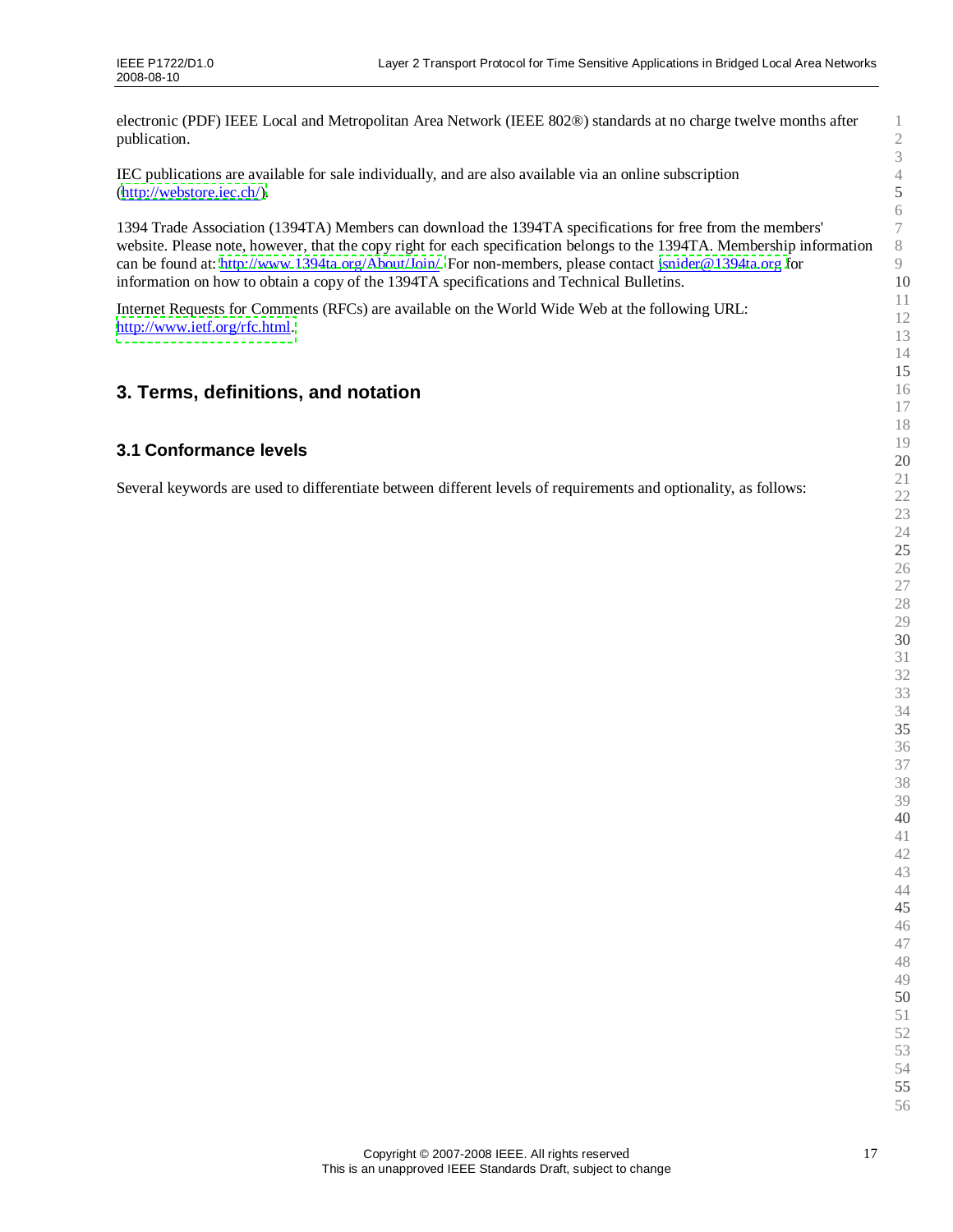<span id="page-17-0"></span>**3.1.1 expected:** Describe the behavior of the hardware or software in the design models assumed by this specification. Other hardware and software design models may also be implemented.

**3.1.2** may: Indicates a course of action permissible within the limits of the standard with no implied preference ("may" means "is permitted to").

**3.1.3 shall:** Indicates mandatory requirements strictly to be followed in order to conform to the standard and from which no deviation is permitted ("shall" means "is required to").

**3.1.4 should:** An indication that among several possibilities, one is recommended as particularly suitable, without mentioning or excluding others; or that a certain course of action is preferred but not necessarily required; or that (in the negative form) a certain course of action is deprecated but not prohibited ("should"means "is recommended to").

#### **3.2 Glossary of terms**

**3.2.1 1 AVBTP communication:** Information used in the operation of the AVBTP protocol, transmitted in an AVBTP message over an AVBTP communication path.

**3.2.2 Audio/Video Bridging Transport Protocol. (AVBTP):** The protocol defined by this standard. As an adjective, it indicates that the modified noun is specified in or interpreted in the context of this standard.

**3.2.3 AVBTP communication path:** A segment of a network enabling direct communication between two or more AVBTP end stations.

**3.2.4 AVBTP stream:** An AVBTP stream is between one talker and one or more listeners

**3.2.5 AVBTP port:** A logical access point of an AVBTP clock for AVBTP communications to the communications network.

**3.2.6 big endian:** A method of transmitting a multi-byte integer. Bytes are transmitted in order of decreasing significance, i.e. the most significant byte is transmitted first.

**3.2.7 byte:** Eight bits of data, used as a synonym for octet.

**3.2.8 controller:** A device that introduces and manages talkers and listeners, and manages groups of sessions.

**3.2.9 class A:** P802.1Qav stream data traffic class with 125µs observation interval

**3.2.10 class B:** P802.1Qav stream data traffic class with TBD millisecond observation interval.

**3.2.11 default:** In this document the word default when applied to attribute values and options means the configuration of an AVBTP device as it is delivered from the manufacturer.

**3.2.12 doublet:** Two bytes of data.

**3.2.13 epoch:** The origin of a timescale.

**3.2.14 event:** An abstraction of the mechanism by which signals or conditions are generated and represented.

**3.2.15 grandmaster selection time:** The maximum amount of time required by 802.1AS to elect and propagate new grand master address.

**3.2.16 holdover:** A clock previously synchronized/syntonized to another clock (normally a primary reference or a master clock) but now free-running based on its own internal oscillator, whose frequency is being adjusted using data acquired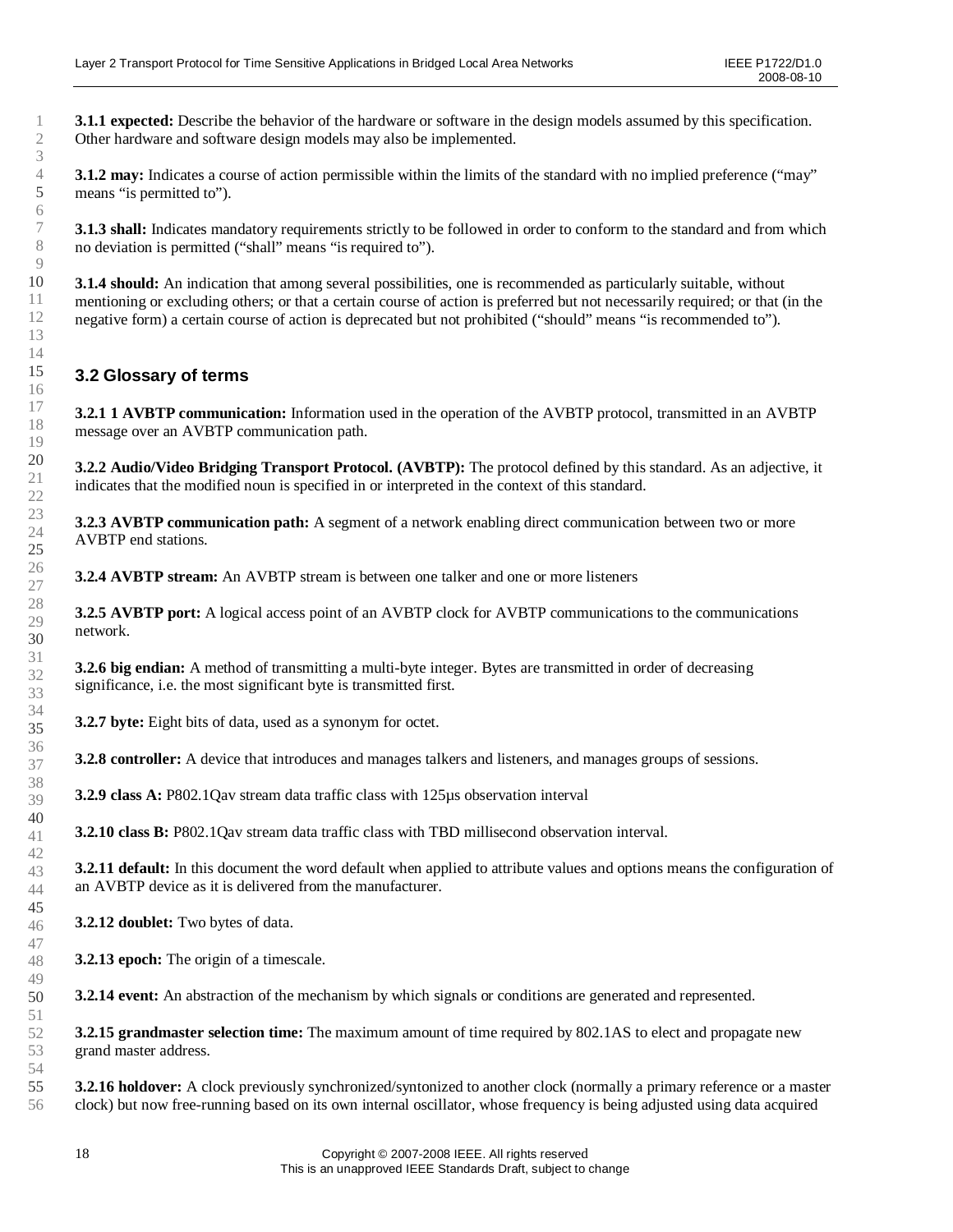while it had been synchronized/syntonized to the other clock, is said to be in holdover or in the holdover mode, as long as it is within its accuracy requirements.

**3.2.17 holdover mode:** When the 802.1AS clock is currently known to be or possibly unstable due to a loss or change in the grandmaster clock status. When detected and reported, the listener and talker shall revert to an internal holdover timing mode, ignoring the 802.1AS clock until the 802.1AS clock has once again stabilized.

**3.2.18 ingress time:** Ingress time is when the sample is sent by the talker application to the AVBTP layer. For example, on an I2S interface this is an 802.1AS timestamp of the word clock transition for the received sample.

**3.2.19 link**: A network segment between two IEEE 802 ports.

**3.2.20 listener:** A listener is a receiver of a stream.

**3.2.21 maximum holdover time:** The maximum time allowed for Grandmaster Selection plus clock stabilization on a listener.

**3.2.22 multicast communication:** A single AVBTP message sent from any AVBTP port and received and processed by all AVBTP ports on the same AVBTP communication path.

**3.2.23 node:** A device that can issue or receive AVBTP communications on a network**.**

**3.2.24 octet:** Eight bits of data, used as a synonym for byte.

**3.2.25 octlet:** Eight bytes of data.

**3.2.26 port number:** An index identifying a specific AVBTP port**.**

**3.2.27 presentation time:** Presentation time is the ingress time plus a delay constant

**3.2.28 quadlet:** Four bytes of data.

**3.2.29 synchronized clocks:** Two clocks are synchronized to a specified uncertainty if they have the same epoch and their measurements of the time of a single event at an arbitrary time differ by no more than that uncertainty. The timestamps generated by two synchronized clocks for the same event differ by no more than the specified uncertainty.

**3.2.30 syntonized clocks:** Two clocks are syntonized if they share the same definition of a second, which is the time as measured by each 802.1AS clock advances at the same rate. They may or may not share the same epoch.

**3.2.31 talker:** A talker is the source of a stream

**3.2.32 timeout:** A mechanism for terminating requested activity that, at least from the requester's perspective, does not complete within the time specified.

**3.2.33 timescale:** A linear measure of time from an epoch.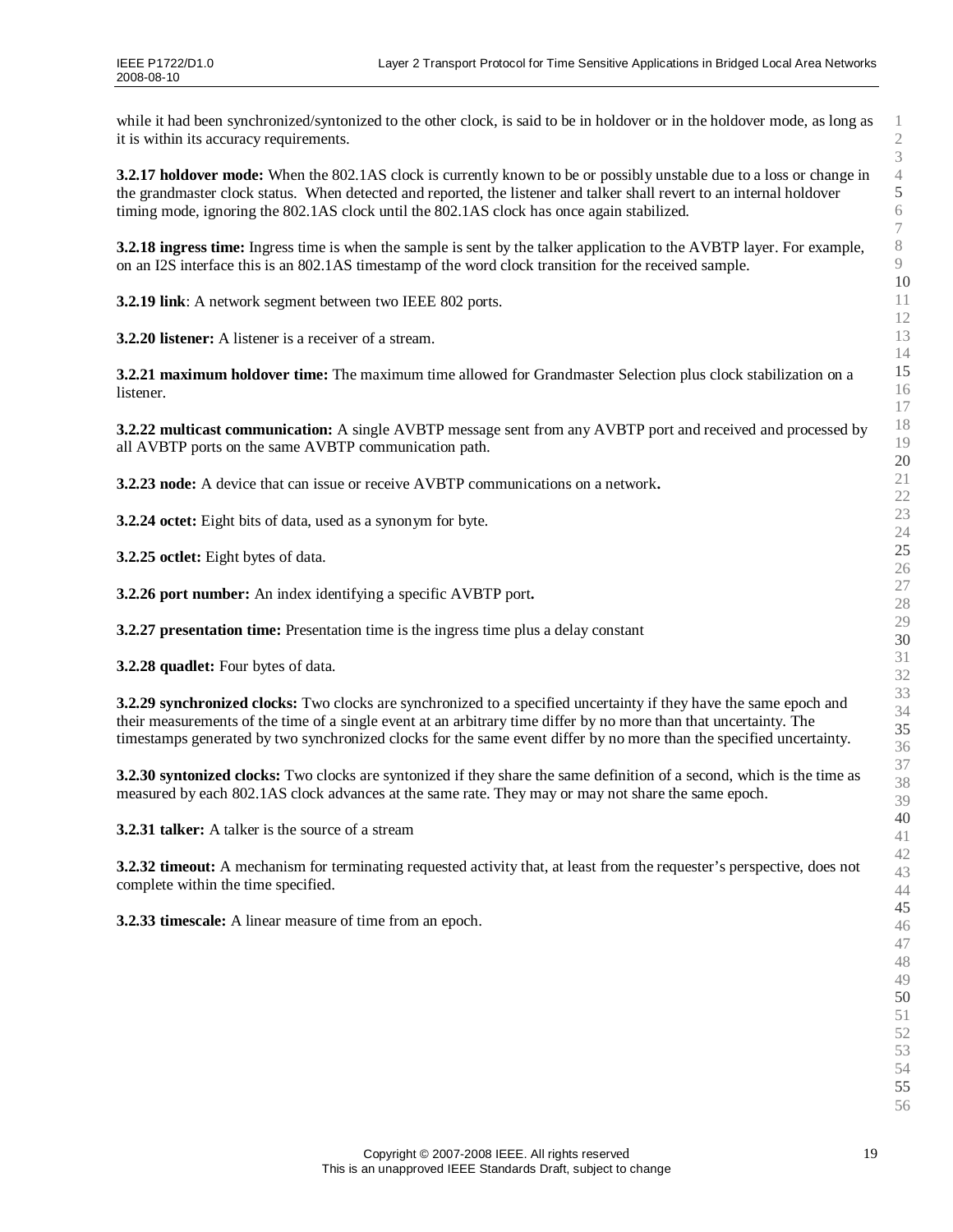## <span id="page-19-1"></span><span id="page-19-0"></span>**3.3 Unimplemented locations**

The capabilities of all reserved, ignored, and unused values are carefully defined, to minimize conflicts between current implementations and future definitions.

**3.3.1 reserved fields:** A set of bits within a data structure that is defined in this specification as reserved, and is not otherwise used. Implementations of this specification shall zero these fields. Future revisions of this specification, however, may define their usage.

**3.3.2 ignored location:** Selected locations or portions of locations are partially implemented and are defined to be ignored. An ignored value has an affiliated storage element, but the value in the storage elements has no side effect.

**3.3.3 reserved location**: Some locations or portions of locations are not implemented and are defined to be reserved. When a reserved value is written, a zero values shall be assumed; when read, the returned value shall be ignored.

**3.3.4 unused location:** Selected locations or portions of locations may be not implemented or partially implemented and are defined to be unused. For unused locations, the selection between reserved and ignored behaviors is implementation dependent.

#### **3.4 Numerical values**

Decimal, hexadecimal, and binary numbers are used within this document. For clarity, decimal numbers are generally used to represent counts, hexadecimal numbers are used to represent addresses, and binary numbers are used to describe bit patterns within binary fields.

Decimal numbers are represented in their usual 0, 1, 2, … format. Hexadecimal numbers are represented by a string of one or more hexadecimal (0-9,A-F) digits followed by the subscript 16. Binary numbers are represented by a string of one or more binary (0,1) digits in left to right order where the left most bit is the most significant bit and the right most bit is the least significant bit, followed by the subscript 2. Thus the decimal number "26" may also be represented as " $1A_{16}$ " or " $11010_2$ ".

These notational conventions have one exception: MAC addresses and OUI/EUI values are represented as strings of 8-bit hexadecimal numbers separated by hyphens and without a subscript, as for example "01-80-C2-00-00-15" or "AA-55-11".

#### **3.5 Notation of fields and values taken from other documents**

This document uses fields and values defined in other documents with multiple methods of defining such things as usage of upper and lower case, usage of underscore characters, italics, etc. As this document is intended to use these multiple protocols, its additional intent is also to make it easier for readers and implementers of those documents by not using different names and notation for those fields and values. So the following conventions are used for field names from other documents to match the convention from those documents.

- a) Fields from IEEE 802.1Q: Fields are in all uppercase, no underscores (examples: DA, SA, TPID, CFI, VID)
- b) Fields from IEEE 1394: Fields in lower case except for acronyms within the field name with optional underscores (examples: tcode, data\_length, source\_ID)
- c) Fields from IEC 61883: Fields always starting in uppercase, acronyms in uppercase, abbreviations with uppercase first followed by lowercase, no underscores (examples: DBC, DBS, Rsv).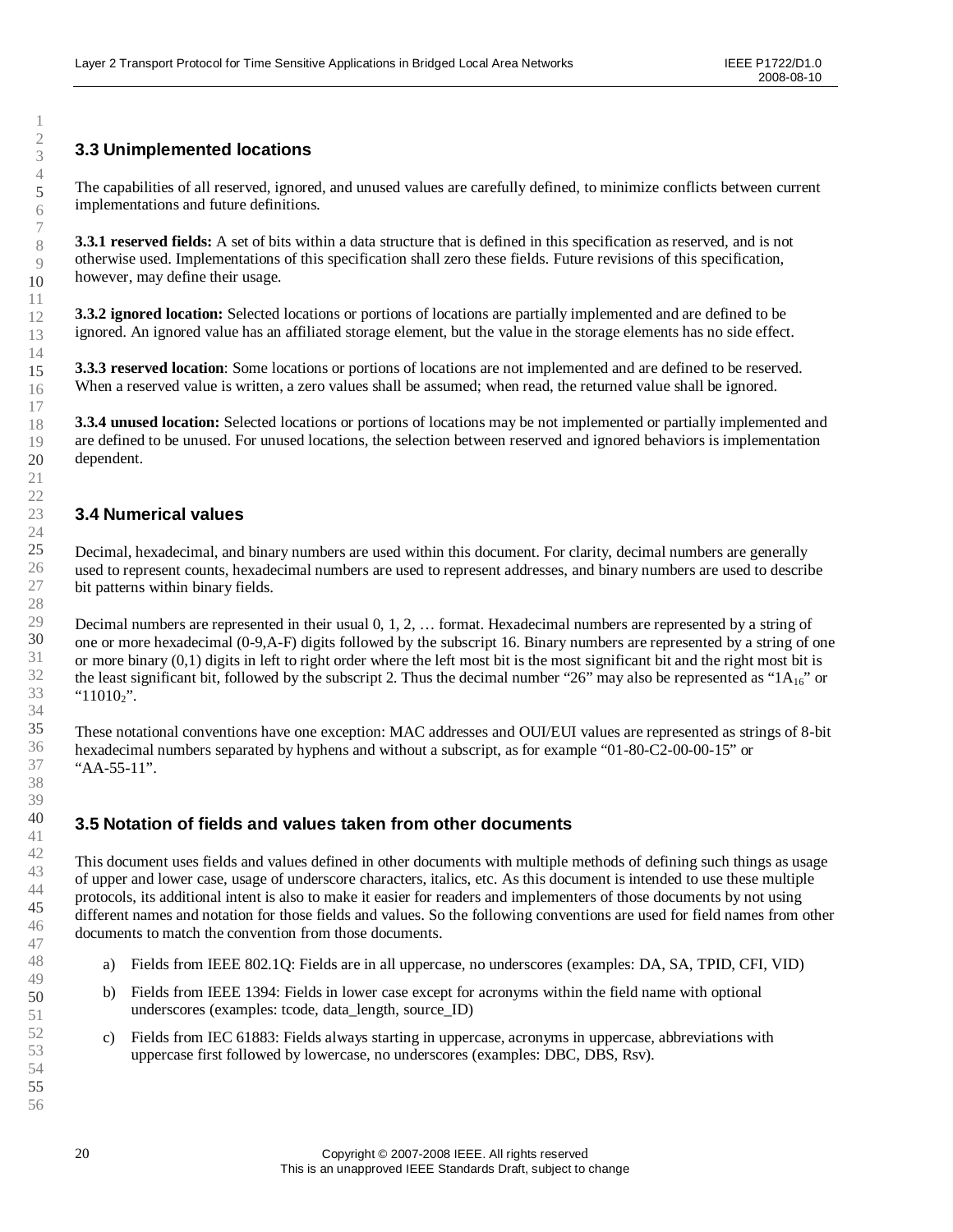#### <span id="page-20-2"></span><span id="page-20-1"></span>**3.5.1 Bit, byte, doublet, quadlet and octlet ordering**

<span id="page-20-0"></span>Similar to IETF RFC 0791 [\[R17\]](#page-15-1) Internet Protocol (IP), this protocol is agnostic to the underlying bit order used by layers below it. Therefore all frame and packet formats contained within are specified as a series of 8 bit bytes where the actual transmission, reception, storage and retrieval of bits within the bytes are machine and/or lower layer specific.

This document uses the same convention as IEEE 1394 for abbreviating the following terms:

- a) lsb: least significant bit (bit 7)
- b) msb: most significant bit (bit 0)
- c) LSB: least significant byte
- d) MSB: most significant byte

Like Internet Protocol, the actual ordering of multiple bytes to store larger numbers or arrays of data is specified in bigendian order where the first byte of a multi-byte number is the most significant byte and the last byte is the least significant byte.

The significance of the interior bits within a byte uniformly decreases in progression from msb to lsb where msb is labeled as bit 0 and lsb is bit 7 and is shown in this document in a left to right order as follows.





For the above figure, this would represent a decimal value of 1, a hexadecimal value of  $01_{16}$  and a binary value of  $00000001<sub>2</sub>$  with the only bit in the byte set to one of the least significant bit, bit 7.

This protocol specifies that all data to be transmitted and received for control and data frames shall always be using an integral number of 4 byte quadlets. A quadlet is a series of 4 bytes within a quadlet, the most significant byte is that which is transmitted first and the least significant byte is that which is transmitted last, as shown below.



**Figure 3.2 - Byte ordering within a quadlet**

For the above figure, this would represent a quadlet holding four byte array of 1, 2, 3, 4 decimal. Also the byte on the left is the first transmitted, with subsequent bytes being transmitted from left to right. This specification does not specify which bit within each byte is transmitted first as that is part of the lower layer LAN specification such as 802.3 or 802.11.

A quadlet may contain bit fields of any length between 1 and 32 bits transmitted or received as a series of bytes. When a field spans more than one byte, the point where it spans the byte is shown as a large tick mark as follows: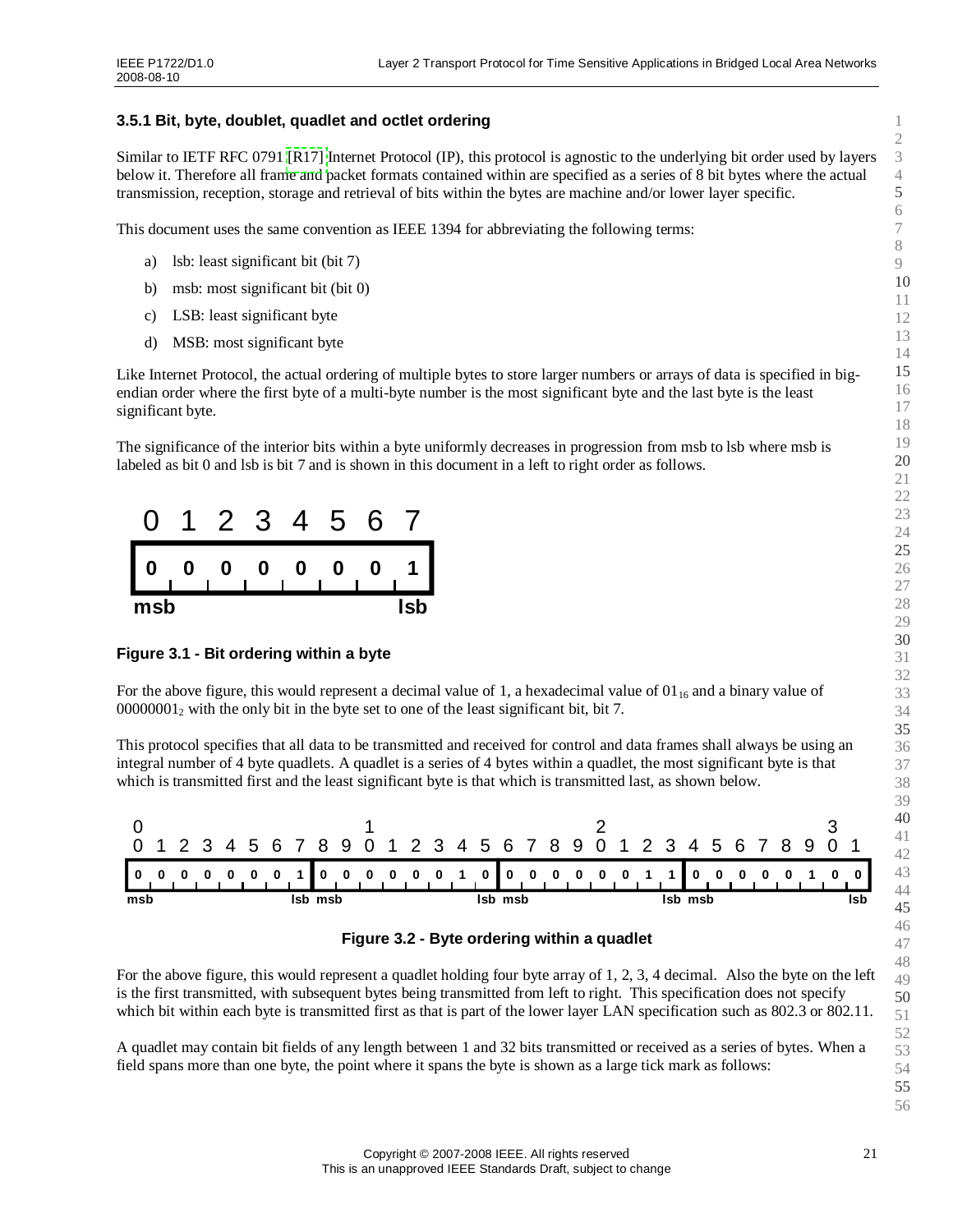

<span id="page-21-1"></span><span id="page-21-0"></span>**Figure 3.3 - Example 4 byte quadlet field diagram**

For 64 bit fields that need to be contained in more than one quadlet, they are still transmitted and received as a series of 8 bytes, but for this document are shown in diagrams as follows:





When block transfers take place that are not quadlet aligned or not an integral number of quadlets, no assumptions can be made about the ordering (significance within a quadlet) of bytes at the unaligned beginning or fractional quadlet end of such a block transfer, unless an application has knowledge (outside of the scope of this specification) of the ordering conventions of the other bus.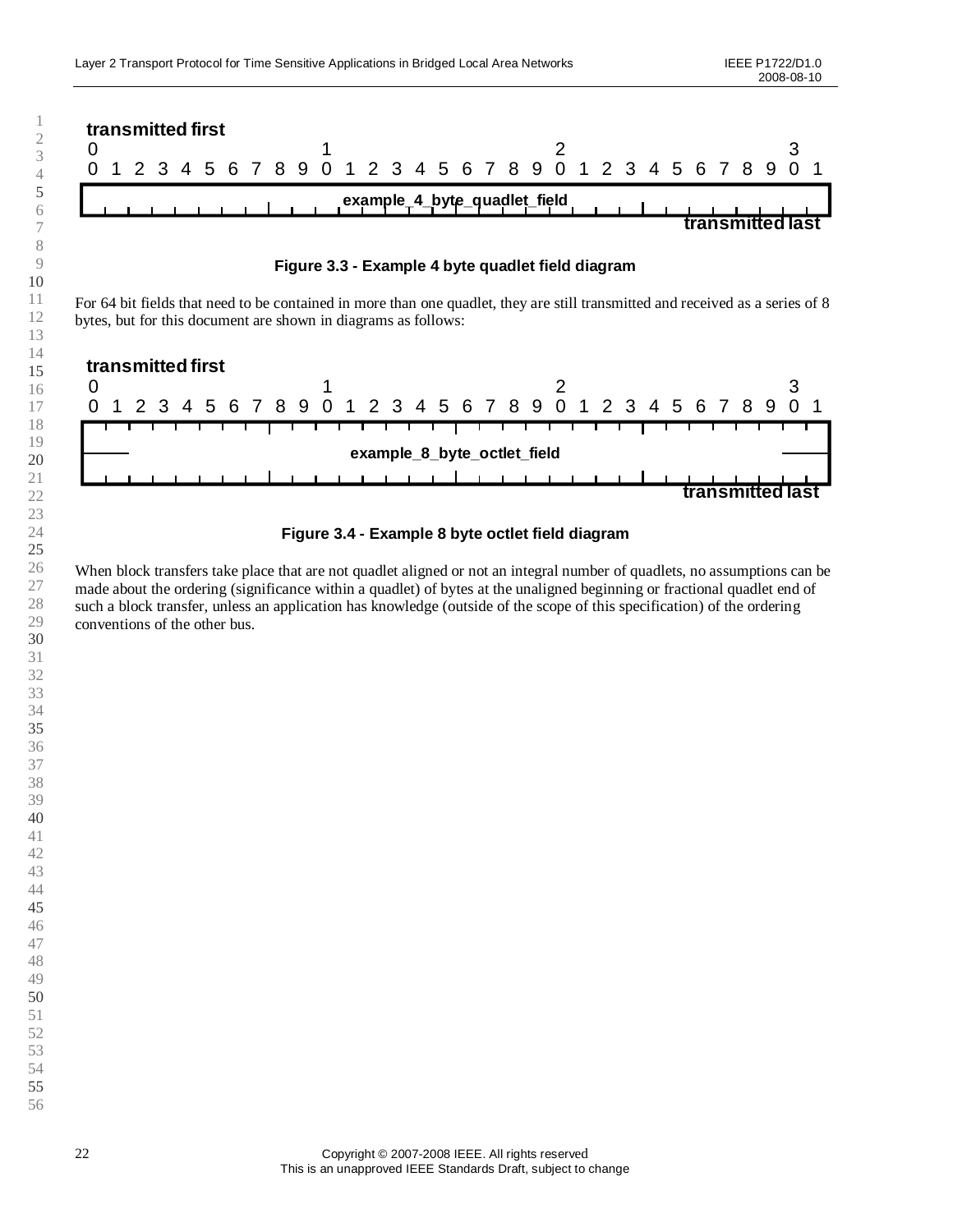#### <span id="page-22-1"></span><span id="page-22-0"></span>**3.5.2 Field value conventions**

This document describes values of fields. For clarity, names can be associated with each of these defined values, as illustrated in [Table](#page-22-3) 3.1. A symbolic name, consisting of upper case letters with underscore separators, allows other portions of this document to reference the value by its symbolic name, rather than a numerical value.

<span id="page-22-3"></span><span id="page-22-2"></span>

| Table 3.1wrap field values |  |
|----------------------------|--|
|----------------------------|--|

| Value   | <b>Name</b> | <b>Description</b>                   |
|---------|-------------|--------------------------------------|
|         | WRAP AVOID  | Frame is discarded at the wrap point |
|         | WRAP_ALLOW  | Frame passes through wrap points.    |
| $2 - 3$ |             | Reserved                             |

Unless otherwise specified, reserved values are reserved for the purpose of allowing extended features to be defined in future revisions of this standard. Devices conforming to this version of this standard do not generate reserved values for fields, and process fields containing reserved values as though the field values were not supported. The intent is to ensure default behaviors for future-specified features.

A field value of TRUE shall always be interpreted as being equivalent to a numeric value of 1 (one), unless otherwise indicated. A field value of FALSE shall always be interpreted as being equivalent to a numeric value of 0 (zero), unless otherwise indicated.

#### **3.6 Informative notes**

Informative notes are used in this standard to provide guidance to implementers and also to supply useful background material. Such notes never contain normative information, and implementers are not required to adhere to any of their provisions. An example of such a note follows.

NOTE— This is an example of an informative note.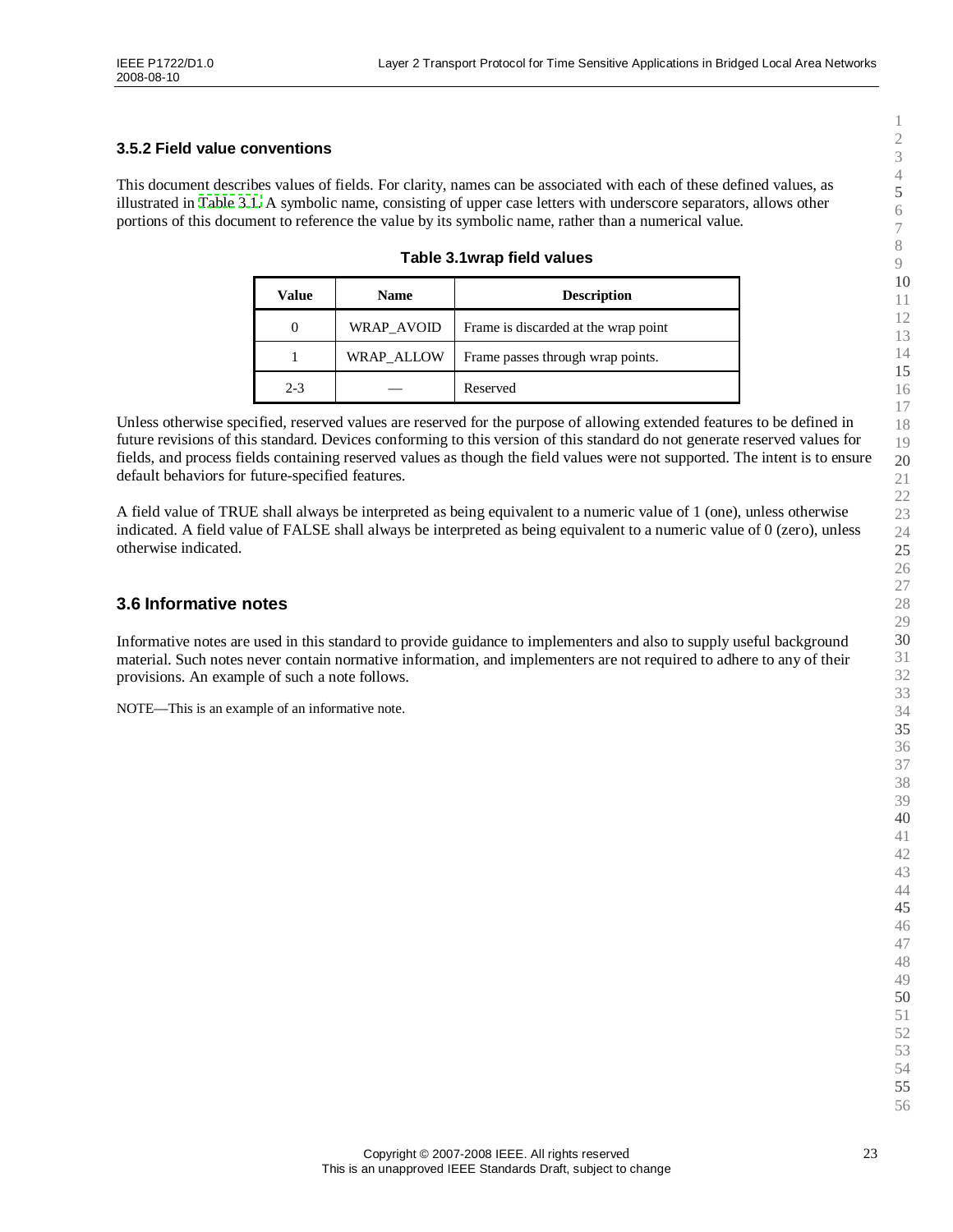# <span id="page-23-0"></span>**4. Abbreviations and acronyms**

This document contains the following abbreviations and acronyms:

| $^{+}$               |              |                                                                        |
|----------------------|--------------|------------------------------------------------------------------------|
| $\mathfrak s$        | 1394TA       | IEEE 1394 Trade Association (www.1394ta.org)                           |
| 6<br>7               | <b>IEEE</b>  | Institute of Electrical and Electronics Engineers, Inc. (www.ieee.org) |
| $8\,$                | ACK          | acknowledge                                                            |
| $\overline{Q}$<br>10 | <b>ANSI</b>  | American National Standards Institute (www.ansi.org)                   |
| 11                   | AP           | (wireless LAN) access point                                            |
| 12<br>13             | AV           | audio/video                                                            |
| 14                   | <b>AVB</b>   | audio/video bridging                                                   |
| 15<br>16             | <b>AVBTP</b> | audio/video bridging transport protocol                                |
| 17                   | AV/C         | audio video control protocol (from 1394 Trade Association)             |
| 18<br>19             | BC           | boundary clock                                                         |
| 20<br>21             | <b>BMC</b>   | best master clock                                                      |
| 22                   | <b>BMCA</b>  | best master clock algorithm                                            |
| 23<br>24             | <b>BSS</b>   | basic service set                                                      |
| 25                   | cd           | control/data                                                           |
| 26<br>27             | <b>CFI</b>   | canonical format indicator                                             |
| 28                   | <b>CID</b>   | channel identifier                                                     |
| 29<br>30             | <b>CIP</b>   | common isochronous packet                                              |
| 31                   | cntl         | control                                                                |
| 32<br>33             | CoS          | class of service                                                       |
| 34                   | <b>CRC</b>   | cyclic redundancy check                                                |
| 35<br>36             | <b>CTP</b>   | command transport protocol                                             |
| 37                   | D            | draft                                                                  |
| 38<br>39             | DA           | destination MAC address                                                |
| 40                   | <b>DRM</b>   | digital rights management                                              |
| 41<br>42             | <b>DSS</b>   | distribution system service                                            |
| 43<br>44             | <b>DTCP</b>  | digital transmission content protection (www.dtcp.org)                 |
| 45                   | <b>DTLA</b>  | Digital Transmission Licensing Administrator (www.dtcp.org)            |
| 46<br>47             | <b>DVCR</b>  | digital video-cassette recorder                                        |
| 48                   | E2E          | end to end                                                             |
| 49<br>50             | <b>EISS</b>  | enhanced internal sublayer service                                     |
| 51                   | <b>ESS</b>   | extended service set                                                   |
| 52<br>53             | EUI          | <b>IEEE Extended Unique Identifier</b>                                 |
| 54                   | fc           | fragmentation control                                                  |
| 55<br>56             | <b>GASP</b>  | global asynchronous stream packet                                      |
|                      |              |                                                                        |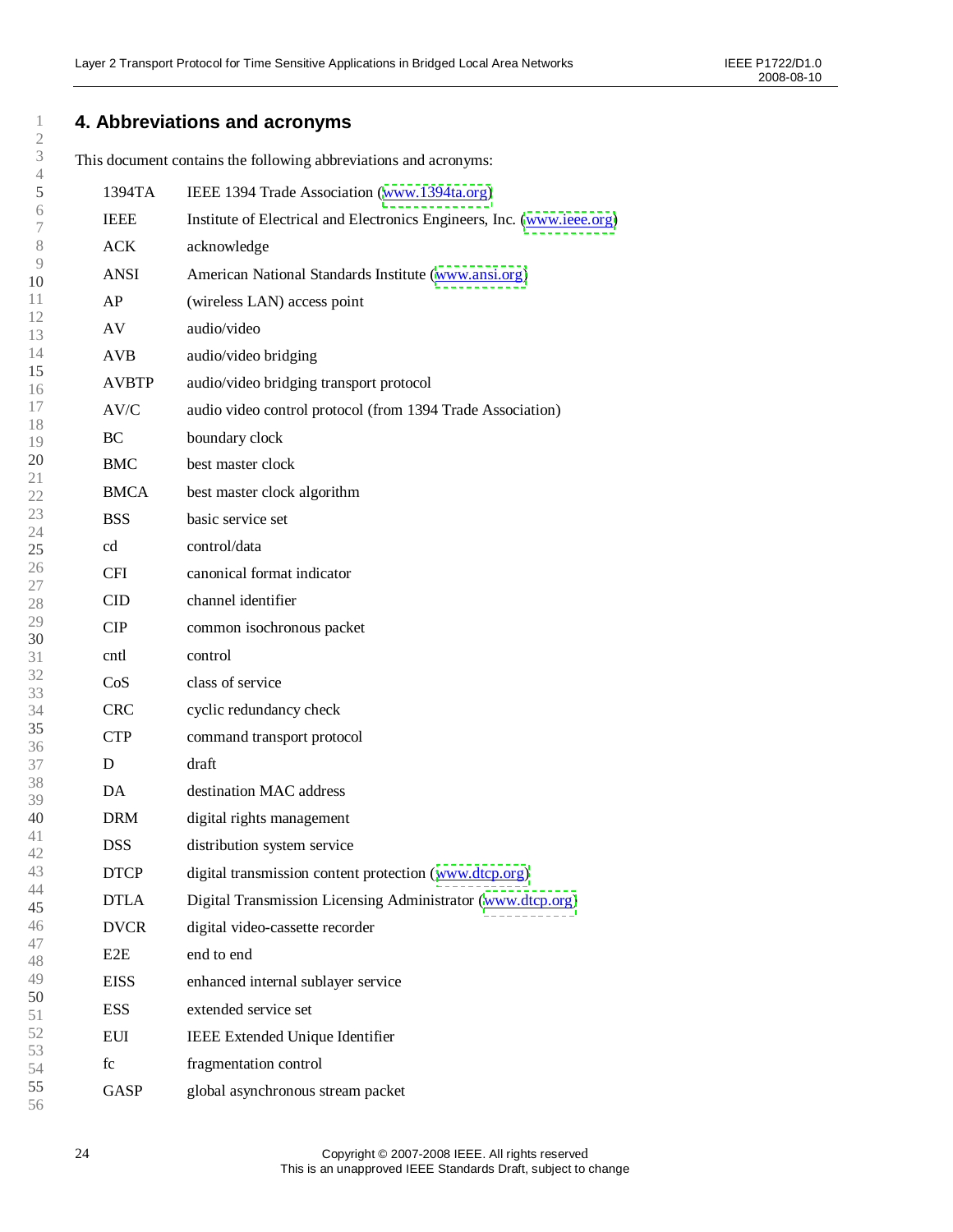| <b>GM</b>              | grandmaster                                                      | 1                              |
|------------------------|------------------------------------------------------------------|--------------------------------|
| <b>GMT</b>             | Greenwich mean time                                              | $\mathfrak{2}$<br>3            |
| <b>GPS</b>             | global positioning (satellite) system                            | $\sqrt{4}$                     |
| HD                     | high definition                                                  | 5                              |
| hdr                    | header                                                           | $\sqrt{6}$<br>$\boldsymbol{7}$ |
| <b>IEC</b>             | International Electrotechnical Commission (www.iec.ch)           | $8\,$                          |
| <b>IEEE</b>            | Institute of Electrical and Electronics Engineers (www.ieee.org) | 9<br>10                        |
|                        |                                                                  | 11                             |
| <b>IETF</b>            | Internet Engineering Task Force (www.ietf.org)                   | 12                             |
| IP                     | Internet protocol                                                | 13<br>14                       |
| <b>IS</b>              | integration service                                              | 15                             |
| <b>ISO</b>             | International Organization for Standardization (www.iso.org)     | 16<br>17                       |
| <b>IWU</b>             | interworking unit                                                | 18                             |
| kHz                    | kilohertz (thousand cycles per second)                           | 19                             |
| <b>LAN</b>             | local area network                                               | 20<br>21                       |
| <b>LLC</b>             | IEEE 802.2 logical link control                                  | 22                             |
| <b>LLDP</b>            | IEEE link layer discovery protocol                               | 23<br>24                       |
| <b>lsb</b>             | least significant bit                                            | 25                             |
| <b>LSB</b>             | least significant byte                                           | 26                             |
|                        |                                                                  | $27\,$<br>28                   |
| LMI                    | layer management interface                                       | 29                             |
| M                      | mandatory                                                        | 30<br>31                       |
| <b>MAAP</b>            | MAC address acquisition protocol                                 | 32                             |
| <b>MAC</b>             | media access control                                             | 33                             |
| MACsec                 | media access control security                                    | 34<br>35                       |
| <b>MHz</b>             | megahertz (million cycles per second)                            | 36                             |
| <b>MPEG</b>            | Moving Pictures Expert Group (http://www.chiariglione.org/mpeg/) | 37<br>38                       |
| MS                     | master to slave                                                  | 39                             |
| msb                    | most significant bit                                             | 40                             |
| <b>MSB</b>             | most significant byte                                            | 41<br>42                       |
| <b>MTU</b>             | maximum transmission unit size                                   | 43                             |
| N/A                    |                                                                  | 44<br>45                       |
|                        | not applicable                                                   | 46                             |
| <b>NTP</b><br>$\Omega$ | network time protocol (www.ietf.org/rfc/rfc1305.txt)<br>optional | 47                             |
| OC                     | ordinary clock                                                   | 48<br>49                       |
| OUI                    | IEEE organizationally unique identifier                          | 50                             |
|                        |                                                                  | 51<br>52                       |
| $\mathbf{P}$           | preliminary                                                      | 53                             |
| P <sub>2</sub> P       | peer to peer                                                     | 54                             |
| PAR                    | project authorization request                                    | 55<br>56                       |
|                        |                                                                  |                                |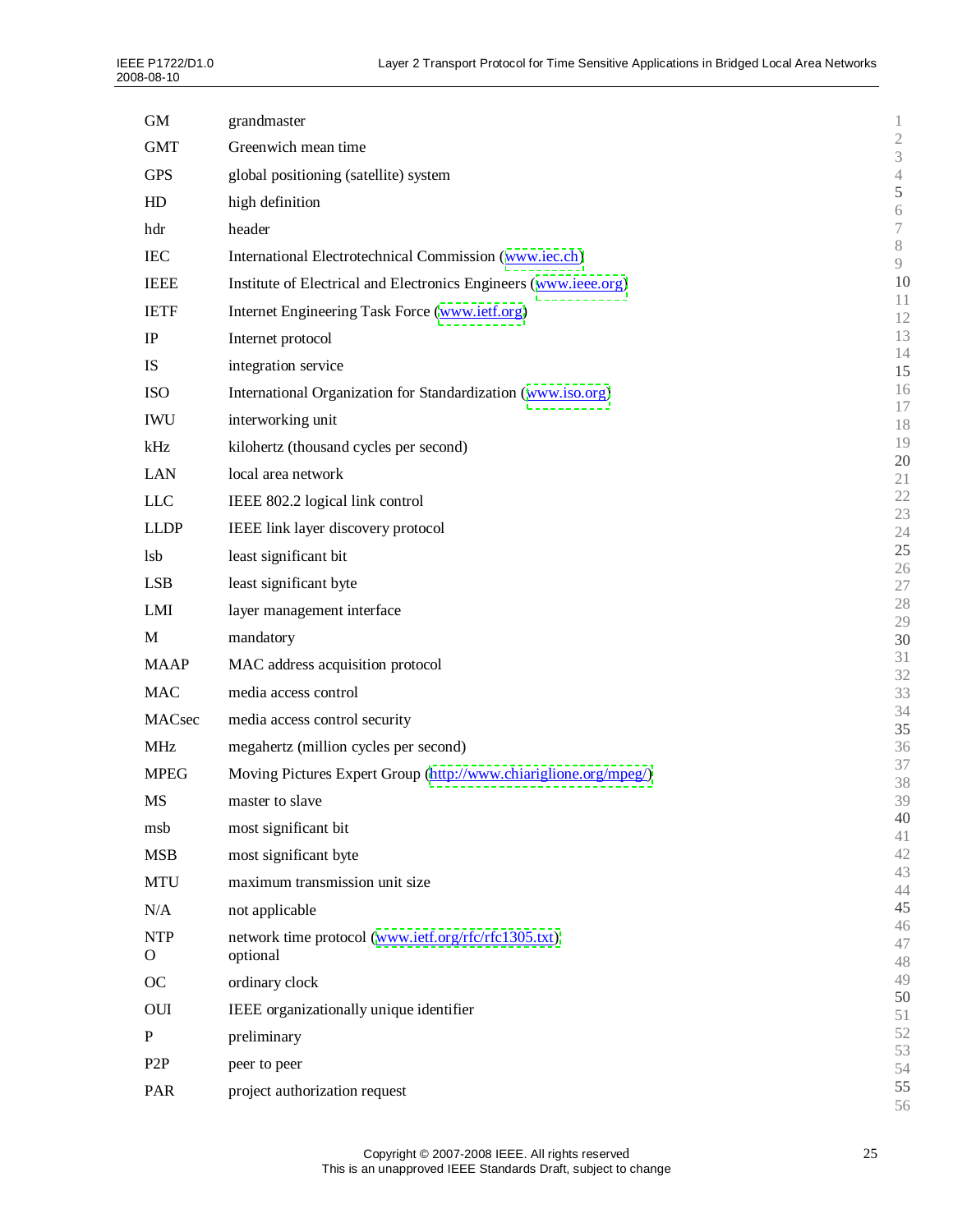| 1                   | <b>PCP</b>  | priority code point                                      |
|---------------------|-------------|----------------------------------------------------------|
| $\mathfrak{2}$<br>3 | <b>PICS</b> | protocol implementation conformance statement            |
| $\overline{4}$      | PLL         | phased lock loop                                         |
| 5<br>6              | <b>PTP</b>  | precision time protocol                                  |
| 7                   | QoS         | quality of service                                       |
| 8<br>9              | Rsv, res    | reserved                                                 |
| 10                  | S Bridge    | IEEE 802.1AS bridge                                      |
| 11<br>12            | SD          | standard definition                                      |
| 13                  | SI          | international system of units                            |
| 14<br>15            | <b>SID</b>  | source identifier                                        |
| 16<br>17            | SM          | slave to master                                          |
| 18                  | src         | source                                                   |
| 19<br>20            | <b>SRP</b>  | stream reservation protocol                              |
| 21                  | <b>STA</b>  | (wireless LAN) station                                   |
| 22<br>23            | TAI         | temps atomique international (international atomic time) |
| 24                  | TBD         | to be done (or determined)                               |
| 25<br>26            | TC          | transparent clock                                        |
| 27                  | TG          | task group                                               |
| 28<br>29            | TLV         | type, length, value                                      |
| 30                  | <b>TPID</b> | tagged protocol identifier                               |
| 31<br>32            | <b>TS</b>   | timestamp                                                |
| 33                  | tv          | timestamp valid                                          |
| 34<br>35            | <b>UTC</b>  | coordinated universal time                               |
| 36                  | <b>VID</b>  | VLAN identifier                                          |
| 37<br>38            | <b>VLAN</b> | Virtual Local Area Network                               |
| 39                  | WG          | working group                                            |
| 40<br>41            | <b>WLAN</b> | wireless local area network                              |
| 42                  | X           | prohibited                                               |
| 43<br>44            | <b>XTS</b>  | cross timestamp                                          |
| 45                  |             |                                                          |
| 46<br>47            |             |                                                          |
| 48                  |             |                                                          |

 

 

- 
-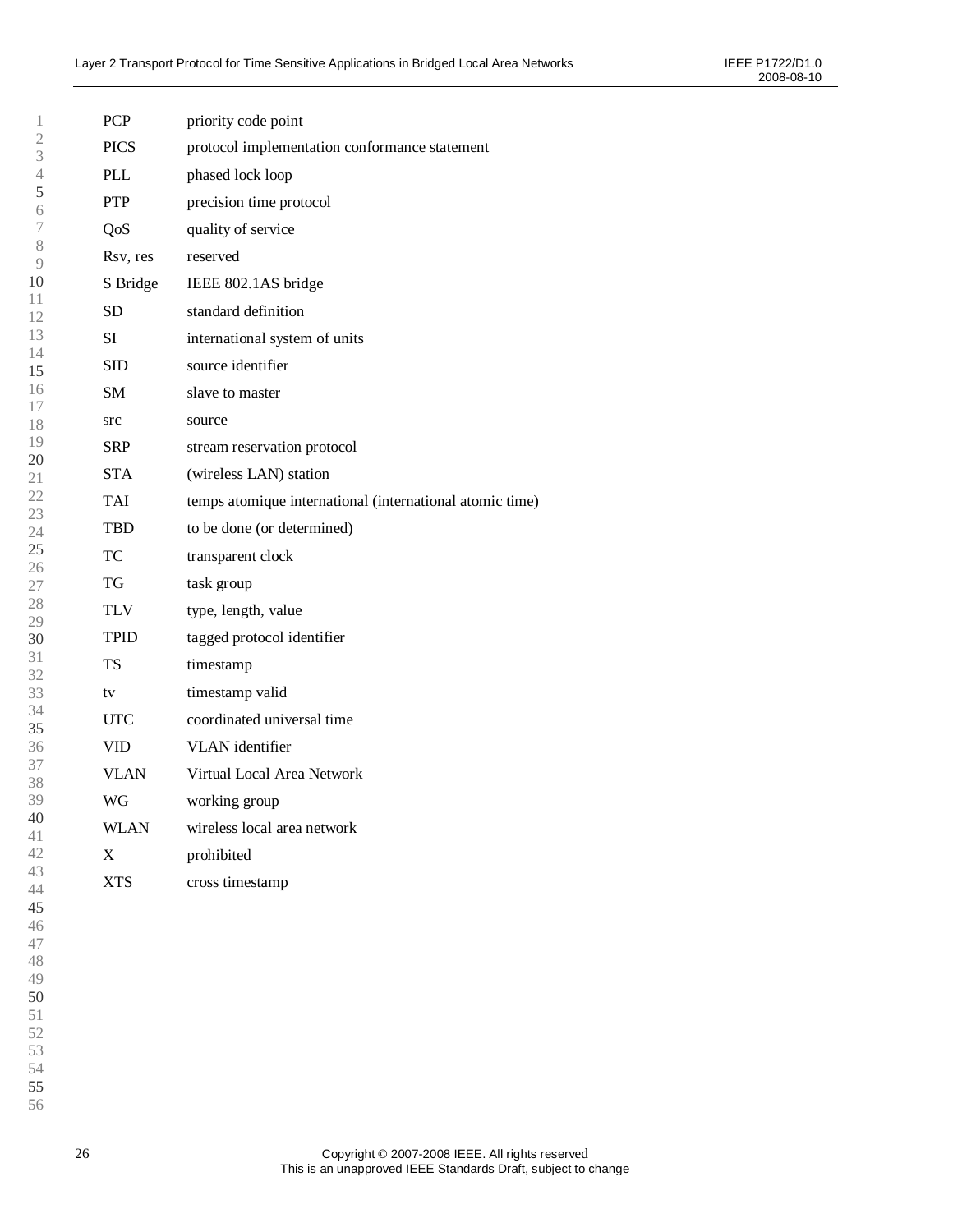# <span id="page-26-0"></span>**5. AVBTP base protocol**

<span id="page-26-2"></span><span id="page-26-1"></span>**<<Editor's note: This section will define the "base protocol"such that 61883 type protocol, encapsulation, etc. will be an optional protocol to "run over AVBTP"and so that we can add additional new protocols in the future. This section is intended for formats, functions, etc. that are "common">>**

#### **5.1 Overview**

This section contains some of the basic assumptions and operation requirements of the AVBTP protocol**>>**

#### **5.1.1 Link bandwidth utilization**

AVB class A together with AVB class B traffic cannot use more than 75% of a link's bandwidth. The remaining 25% (or more) shall be reserved for non-AVB flows.

#### **5.1.2 Functional device type names**

AVBTP will have Talkers, Listeners and Controllers

- A Talker is the source of a stream
- A Listener is a receiver of a stream
- A Controller is a device that introduces and manages talkers and listeners, and manages groups of sessions. Any physical device can be any combination of these

An AVBTP stream is between one talker and one or more listeners

#### **5.1.3 Interoperation with 802.1 bridges**

AVBTP will interoperate with AVB 802.1 bridges.

If a stream traverses a bridge that is not AVB 802.1 capable, than that stream's bandwidth cannot be guaranteed, so interoperation with non AVB capable bridges is beyond the scope of this standard.

#### **5.1.4 Point to point operation**

AVBTP will be able to run in a point to point fashion when two AVBTP end stations are connected for the following topologies.

- directly via an IEEE 802.3 Ethernet connection. An AVBTP end station may use Link Layer Discovery Protocol in order to determine if it is operating a point to point Ethernet LAN or if it is communicating to an 802.1Q bridge.
- via an IEEE 802.11 WLAN connection. The wireless link can either be direct between the stations (IBSS or Direct Link in a BSS) or through an Access Point (BSS).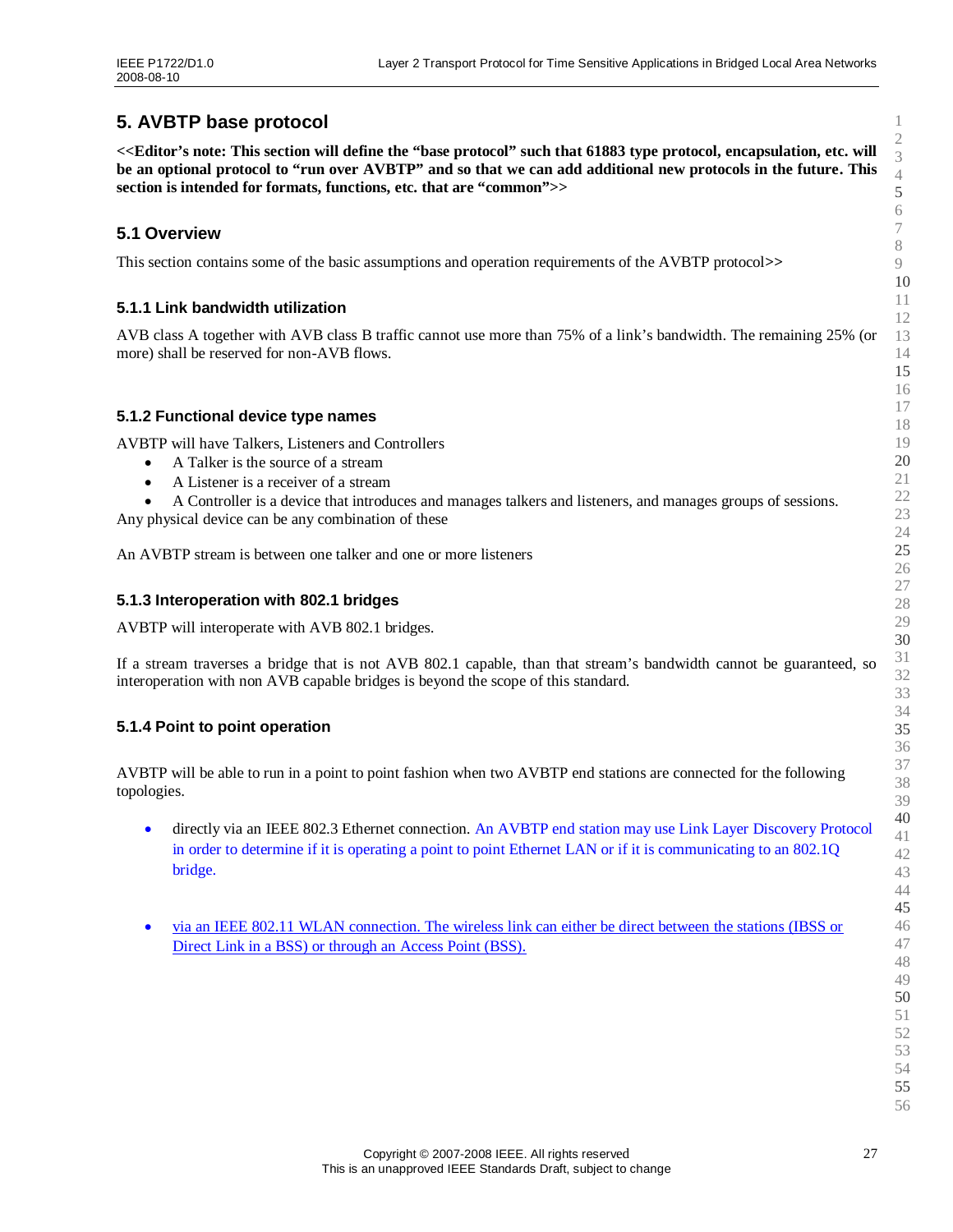#### <span id="page-27-1"></span><span id="page-27-0"></span>**5.2 802.3 Media specific encapsulation**

This section documents the specific generic encapsulation requirements when running AVBTP over IEEE 802.3 LANs. This covers the following fields:

- a) Destination MAC address: 48 bits
- b) Source MAC address: 48 bits
- c) 802.1Q protocol header: 4 bytes consisting of:
	- Tagged Protocol Identifier (TPID): 16 bits
	- Canonical Format Identifier (CFI): 1 bit
	- Priority Code Point (PCP): 3 bits
	- Virtual Local Area Network (VLAN) Identifier: 12 bits
- d) AVBTP Ethertype: 16 bits

For 802.1Q operation (VLAN tagged frames) the Ethertype field immediate following the source MAC address is known as the Tagged Protocol Identifier (TPID) field and is set to  $8100<sub>16</sub>$ . For this case the AVBTP Ethertype is at an offset 4 bytes past the start of this field.

[Figure](#page-27-2) 5.1 shows an AVBTP frame encapsulated within an 802.3 frame with an 802.1Q header (also known as an 802.1Q VLAN Tag field). For 802.3 frames, this format is required for all AVBTP stream data frames and optional for AVBTP control frames.

<span id="page-27-2"></span>

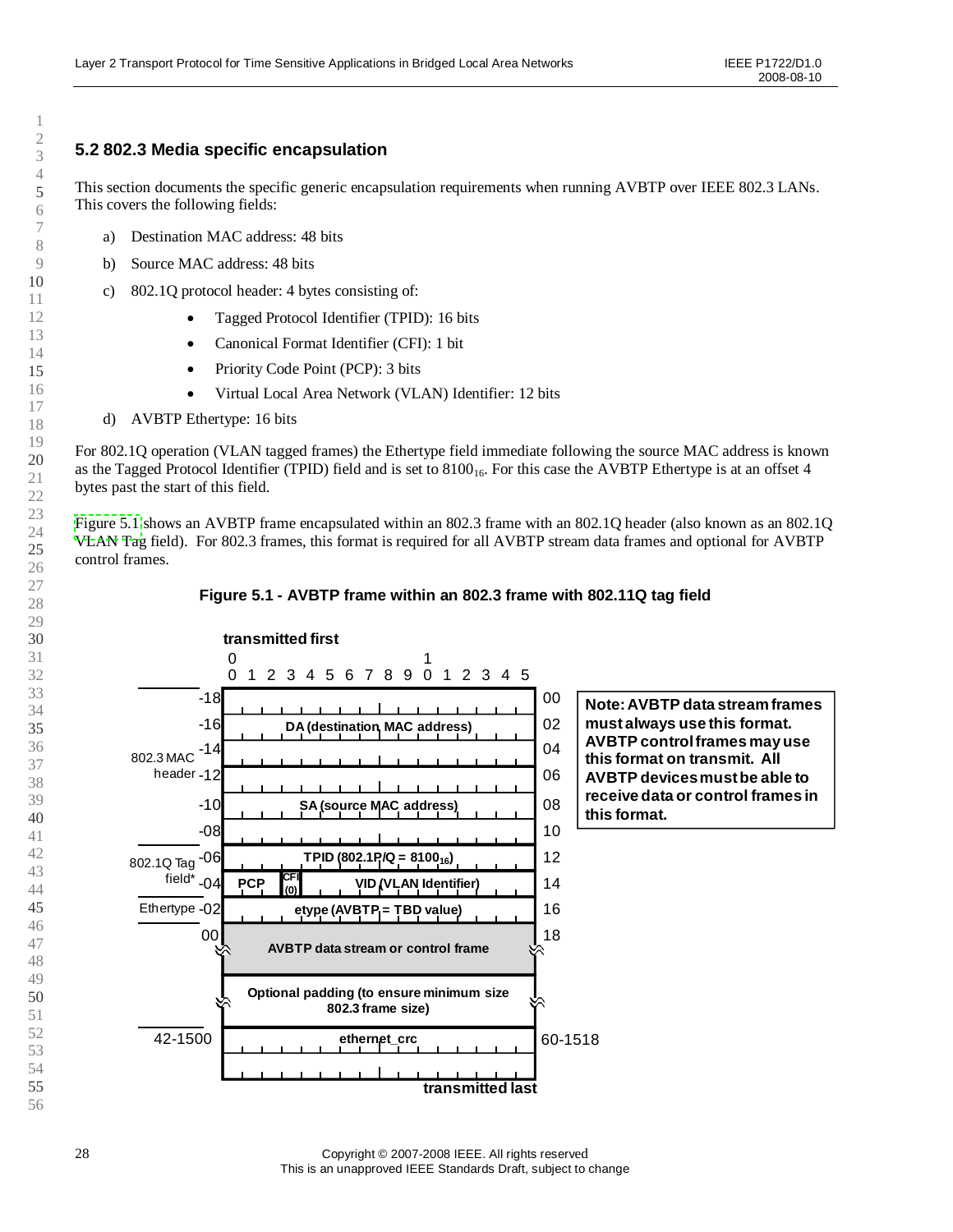<span id="page-28-1"></span><span id="page-28-0"></span>[Figure](#page-28-2) 5.2 shows an AVBTP frame encapsulated within an 802.3 frame without an 802.1Q header. This format is optional for AVBTP control frames. This format is not allowed for AVBTP stream data frames as all stream data frames must be priority encoded for class A or class B traffic thus making the VLAN tag header mandatory.



#### <span id="page-28-2"></span>**Figure 5.2 - AVBTP frame within an 802.3 frame without an 802.11Q Tag field**

#### **5.2.1 802.3 Destination MAC address field**

For AVBTP stream data frames, MAC Destination Addresses shall be unique for the Layer 2 network and may either be unicast or multicast addresses. IEEE 802.1Qat Stream Reservation Protocol (SRP) shall be used to manage the destination MAC address and AVBTP stream ID of all stream data frames. Optionally, MAC Address Acquisition Protocol (MAAP) may be used in conjunction with 802.1Qat in order to guarantee that the MAC address does not conflict with another MAC address already in use by another AVBTP end station.

For AVBTP stream control frames, MAC Destination Address may be unicast, multicast or broadcast depending on the specification of the usage of each AVBTP control frame.

#### **5.2.2 802.3 Source MAC address field**

For AVBTP stream data frames, MAC Source Addresses shall indicate the senders MAC address of the stream data or control traffic. Per IEEE 802.3 rules, this address shall always be a unicast MAC address.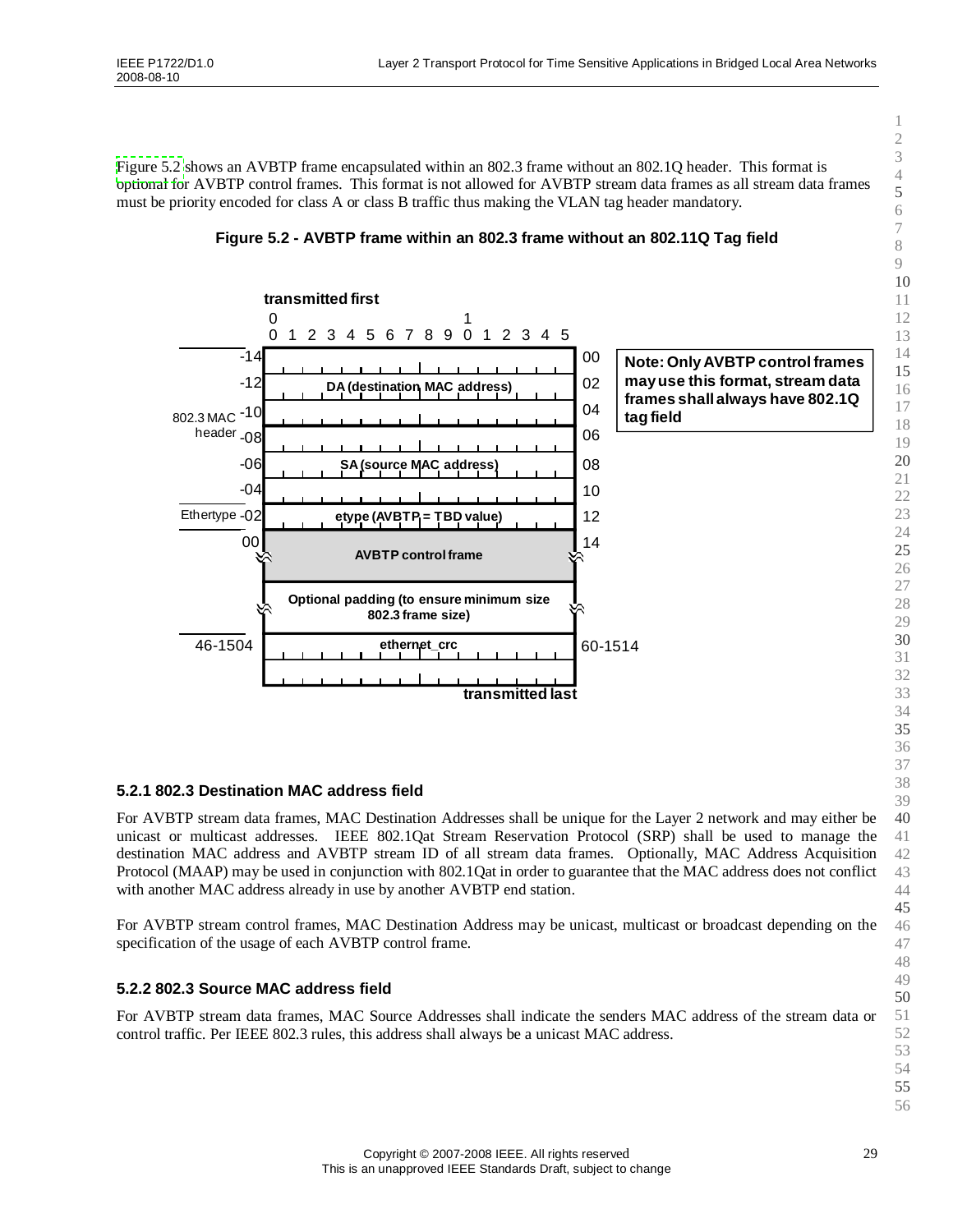#### **5.2.3 802.1Q header field**

<span id="page-29-0"></span>Depending on the subtype of the AVBTP frame, the 802.1Q header may or not be required based on the following rules:

- a) All talkers shall send AVBTP stream data frames with an 802.1Q header present. This is due to the fact that the PCP field is required to indicate whether the stream is a Class A or Class B stream.
- b) Talkers and controllers may send stream control frames with an 802.1Q header.
- c) All AVBTP compliant devices (talkers, listeners and controllers) shall be able to receive and process AVBTP stream data and control frames with an 802.1Q header present.

Additional rules for handling of 802.1Q headers may be listed in subsequent sections for current or future protocols that use AVBTP in current or future versions of this standard, but they shall not violate the above general rules, nor shall they violate any rules as established in standard IEEE 802.1Q.

The following rules shall apply for fields in the 802.1Q header if it is present:

#### **5.2.3.1 802.1Q tagged protocol identifier (TPID) field**

All frames with and 802.1Q header field shall set the TPID field  $(1<sup>st</sup>$  Ethertype in the frame) 8100<sub>16</sub> hexadecimal.

#### **5.2.3.2 VLAN identifier (VID) field**

The VLAN identifier field is used to indicate the 802.1Q VLAN that an AVBTP frame is to be processed on.

All AVBTP stations shall be able to support a VID field value of zero to send or receive AVBTP frames.

AVBTP stations are recommended to support other VLAN identifiers, but it is not required.

AVBTP stations not supporting VLANs must at least be able to process a received AVBTP frame with 802.1Q header and ignore the contents of that header.

If VLAN identification and knowledge is supported by an AVBTP station, it shall discard any received AVBTP frames with a VLAN ID for which it is not a member of the specified VLAN.

#### **5.2.3.3 Canonical Format Indicator (CFI) field**

For initial implementations of AVBTP on 802.3 LANs, the CFI field should be set to zero on transmit. Note that this bit field is being considered by IEEE working groups for other possible uses in the future such as discard eligibility. With that, future implementations of AVBTP may set to this bit field to an alternate value as allowed by future amendments to IEEE 802.1Q.

#### **5.2.3.4 Priority Code Point (PCP) field**

For all stream data frames, AVBTP talkers shall set the PCP value to the 802.1Qat specified default or management specified values for stream class A traffic or TBD for class B traffic, unless they are changed from the defaults by a network administrator. As priority values may be changed by IEEE 802 bridges, the PCP value will be ignored on reception by AVBTP listeners.

AVBTP control traffic shall use the value as specified by the associated protocol specific value (e.g. 61883 over AVBTP), but never shall use a value of assigned for class A or class B traffic**.**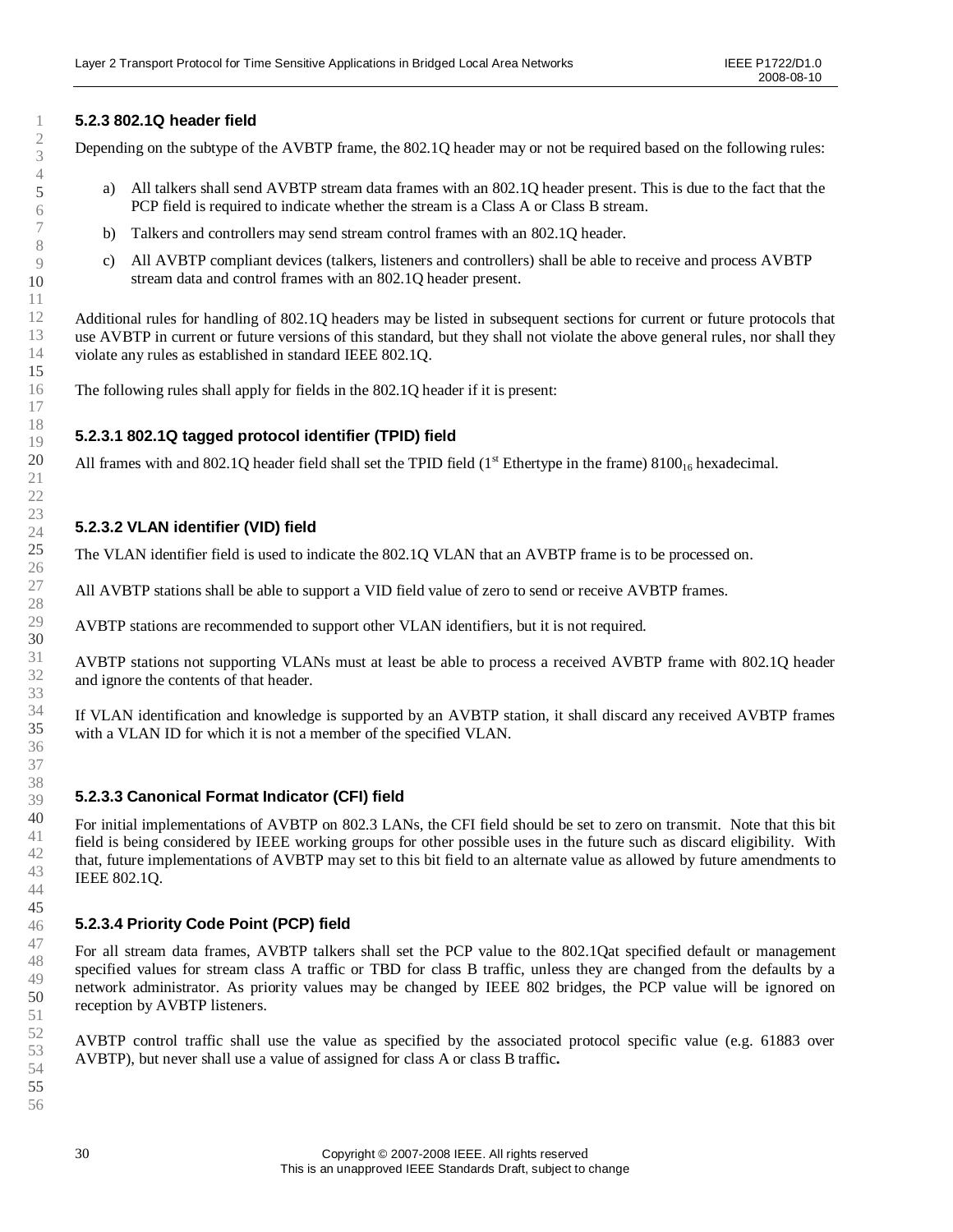#### **5.2.4 AVBTP Ethertype, 16 bits:**

<span id="page-30-0"></span>All AVBTP frames shall use an Ethertype value of  $XXXX_{16}$ .

**<< Editor's note:. That value will be put in this document per IEEE Ethertype assignment procedures, and not before then.>>**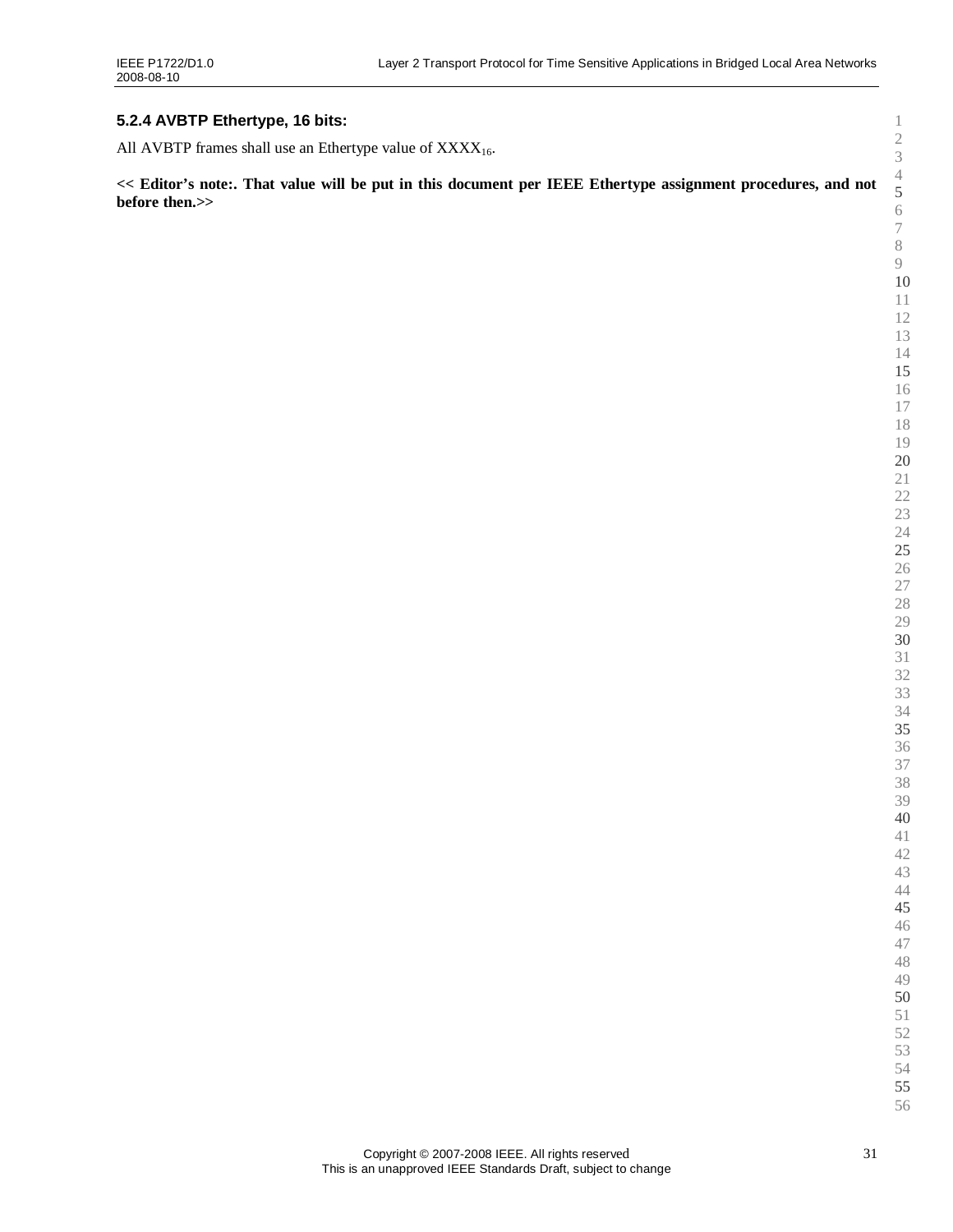#### <span id="page-31-1"></span><span id="page-31-0"></span>**5.3 802.11 Media specific encapsulation**

<span id="page-31-2"></span>This section documents specific generic encapsulation requirements when running AVBTP over IEEE 802.11 Wireless Local Area Networks. The format of 802.11 MAC frame encapsulating an AVBTP payload is shown in [Figure](#page-31-2) 5.3 [below.](#page-31-2) For a complete specification of the fields below, see IEEE standard 802.11[\[R22\].](#page-15-1)

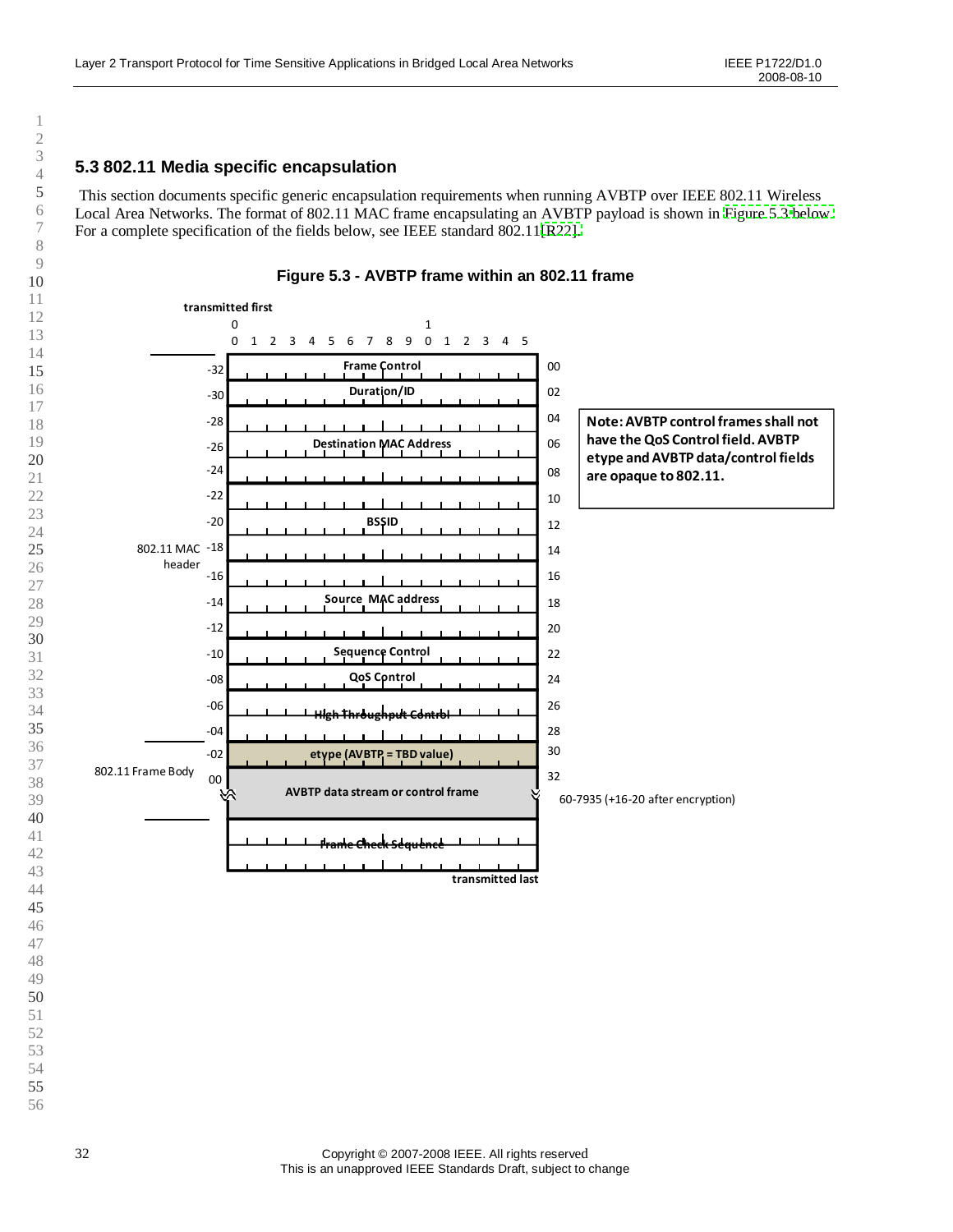#### <span id="page-32-0"></span>**5.3.1 Frame Control**

| <b>Bit</b>      | <b>Subfield Name</b> | <b>Notes</b>                                                                                                                                                                      |
|-----------------|----------------------|-----------------------------------------------------------------------------------------------------------------------------------------------------------------------------------|
| <b>Position</b> |                      |                                                                                                                                                                                   |
| b1, b0          | Protocol Version     | $\Omega$                                                                                                                                                                          |
| b3, b2          | Type                 | 10                                                                                                                                                                                |
| $b7-b4$         | Subtype              | 1000 (QoS), 1100 (QoS Null)                                                                                                                                                       |
| b8, b9          | To DS, From DS       | 00, 10 or 01 – depending on WLAN configuration and the direction to<br>which the frame is destined                                                                                |
| b10             | More Fragments       | $0$ (or 1) if the current frame has all of the AVBTP payload or the last<br>fragment of a fragmented AVBTP payload (or is not the last fragment of a<br>fragmented AVBTP payload) |
| b11             | Retry                |                                                                                                                                                                                   |
| b12             | Power Management     | $1$ (or 0) – to indicate if the STA will enter a power save mode (or not)<br>following this frame                                                                                 |
| b13             | More Data            | 1 or $(0)$ – to indicate if the there is more data buffered in the sender<br>(talker?) for the receiver (listener?)                                                               |
| b14             | Protected            | 1 (or 0), if the AVBTP payload is protected (or not) by encapsulation<br>using a cryptographic algorithm                                                                          |
| b15             | Order                | $\overline{0 - Q}$ oS Frame that is not High Throughput format<br>1 – Indicates the presence of High Throughput Control subfield in the<br>frame (under appropriate conditions)   |

The two octet Frame Control field includes information on the attributes of the 802.11 frame.

#### **5.3.2 Duration /ID**

This field indicates the total time required for the transmission of additional fragments related to this frame, transmission of ACK frame in response to this frame and 802.11 mandated frame spacing durations.

#### **5.3.3 Destination MAC Address**

The Destination MAC address shall be set the MAC address of the destination (listener?) or a multicast/broadcast group address representing a multi-destination address.

#### **5.3.4 BSSID**

The BSSID identifies the BSS to which the talker and the listener belong to. The BSSID shall be set to the MAC address of the AP of the BSS.

**<<Editor's Note: Question from Ganesh Venkatesan: (do we need to address the case where the talker and the listener are in IBSS?)>>**

#### **5.3.5 Source MAC Address**

The Source MAC address shall be set to the MAC address of the talker.

#### **5.3.6 Sequence Control**

The Sequence Control field is made of two subfields –a 4 bit Fragment Number subfield to identify fragments and a 12 bit Sequence Number subfield to identify the frame in a series of frames targeted at a specific listener. In the case, where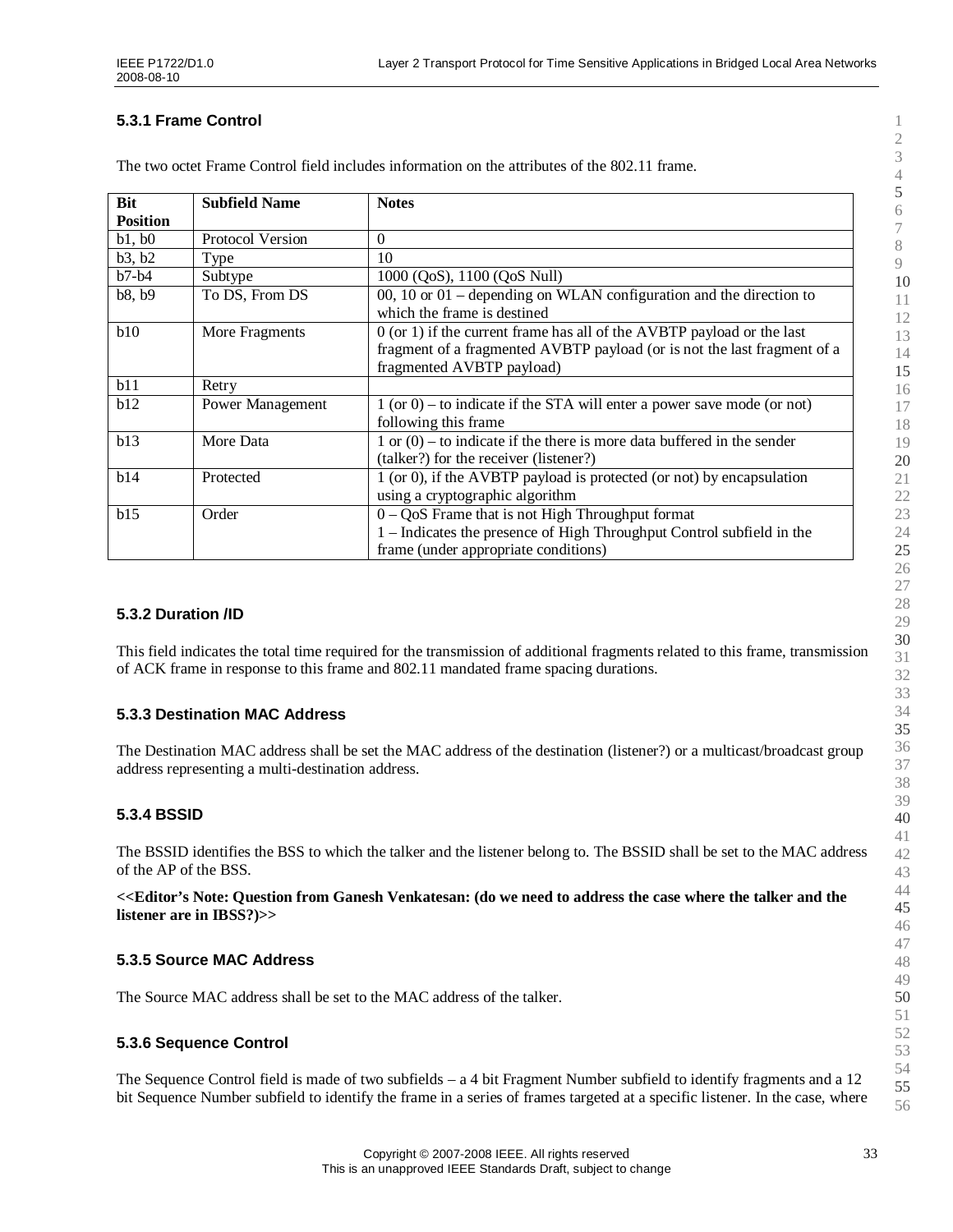<span id="page-33-0"></span>there are multiple streams (identified by TID, Traffic Identifier), unique the sequence numbers are maintained per stream. The Sequence Control shall be set according to how the AVBTP payload is encapsulated into the 802.11 frame and transmitted.

#### **5.3.7 QoS Control**

AVBTP capable 802.11 STAs shall be QoS STAs. The following table describes the subfields of the QoS Control field for AVBTP capable 802.g11 STAs.

| <b>Bit position</b> | <b>Subfield Name</b>  | <b>Notes</b>                                                                                                                                                                                                                                                                     |
|---------------------|-----------------------|----------------------------------------------------------------------------------------------------------------------------------------------------------------------------------------------------------------------------------------------------------------------------------|
| $b0-b3$             | Traffic ID            | User Priority value 0-7                                                                                                                                                                                                                                                          |
| b4                  |                       | Determines how bits 8 through 15 are interpreted: $0 \rightarrow$ TXOP Duration                                                                                                                                                                                                  |
|                     |                       | Requested and 1-> Queue Size                                                                                                                                                                                                                                                     |
| $b5-b6$             | <b>ACK Policy</b>     | Describes how this frame needs to be acknowledged $\rightarrow$ 0, 1 or 3                                                                                                                                                                                                        |
| b7                  | <b>A-MSDU Present</b> |                                                                                                                                                                                                                                                                                  |
| $b8-b15$            | <b>Oueue Size</b>     | An indication of the state of the queue for a Traffic Category. The value<br>represents number of 256 byte octets in the queue. 0, 254 and 255 are special<br>values indicating absence of any buffered traffic, over 64768 bytes queued<br>and queue size unknown respectively. |

#### **5.3.8 High Throughput Control**

This field controls High Throughput operational parameters. None of the values in this field need special setting for AVBTP encapsulation.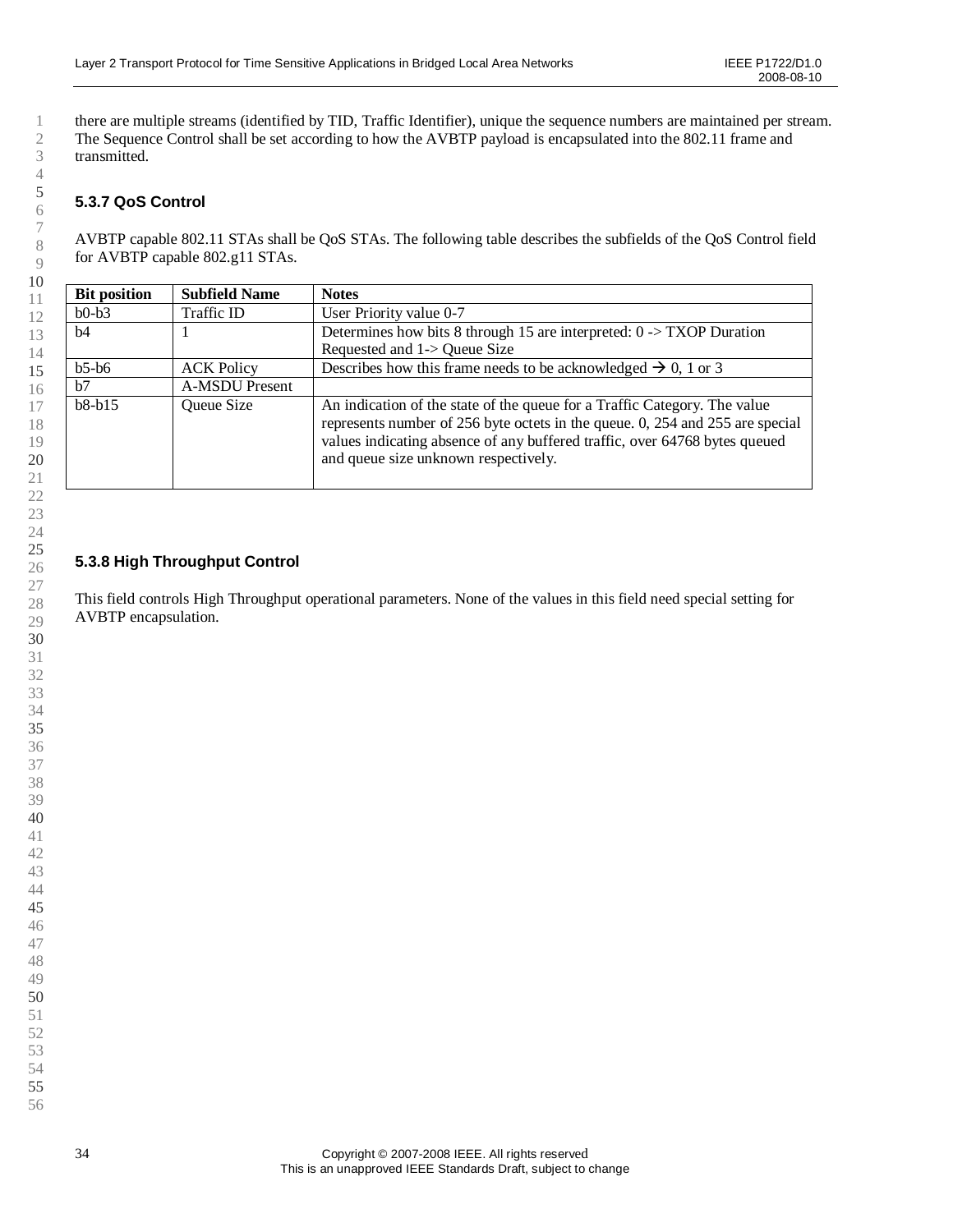## <span id="page-34-2"></span><span id="page-34-1"></span><span id="page-34-0"></span>**5.4 AVBTP frame common header format**

This section documents the fields contained in the first 12 bytes of header that are common to all AVBTP stream data and control frames. These 12 bytes consist of the following fields:

- a) First byte:
	- **cd** (control/data) field (cd) indicator: most significant 1 bit (bit 0)
	- **subtype** field: remaining 7 bits
- b) Second byte:
	- **sv** (Stream ID valid) indicator: most significant 1 bit (bit 0)
	- **subtype\_data1** field: remaining 7 bits
- c) Third and fourth byte:
	- **subtype\_data2** field: 16 bits
- d) Remaining eight bytes:
	- **stream\_id** field: 64 bits

The following figure shows these fields with offset zero(00) shown as the first byte of the AVBTP frame which is the first byte after the Ethertype field specifying AVBTP in the 802.3 or 802.11 frame:

**Figure 5.4 — AVBTP frame common header fields**



## **5.4.1 cd (control/data indicator) field**

The **cd** bit indicates whether this AVBTP frame is a control or stream data frame

If the **cd** bit is zero, then this frame is an AVBTP stream data frame. See [5.6 below](#page-40-0) for additional encapsulation and protocol rules when this bit is set to zero. Only AVBTP talkers can set this field to zero as only talkers can send AVBTP stream data frames. If this field is set to zero, then for 802.3 frames, the talker shall ensure the frame is sent with an 802.1Q VLAN tag header present with the appropriate values for the TPID, PCP, CFI and VID fields.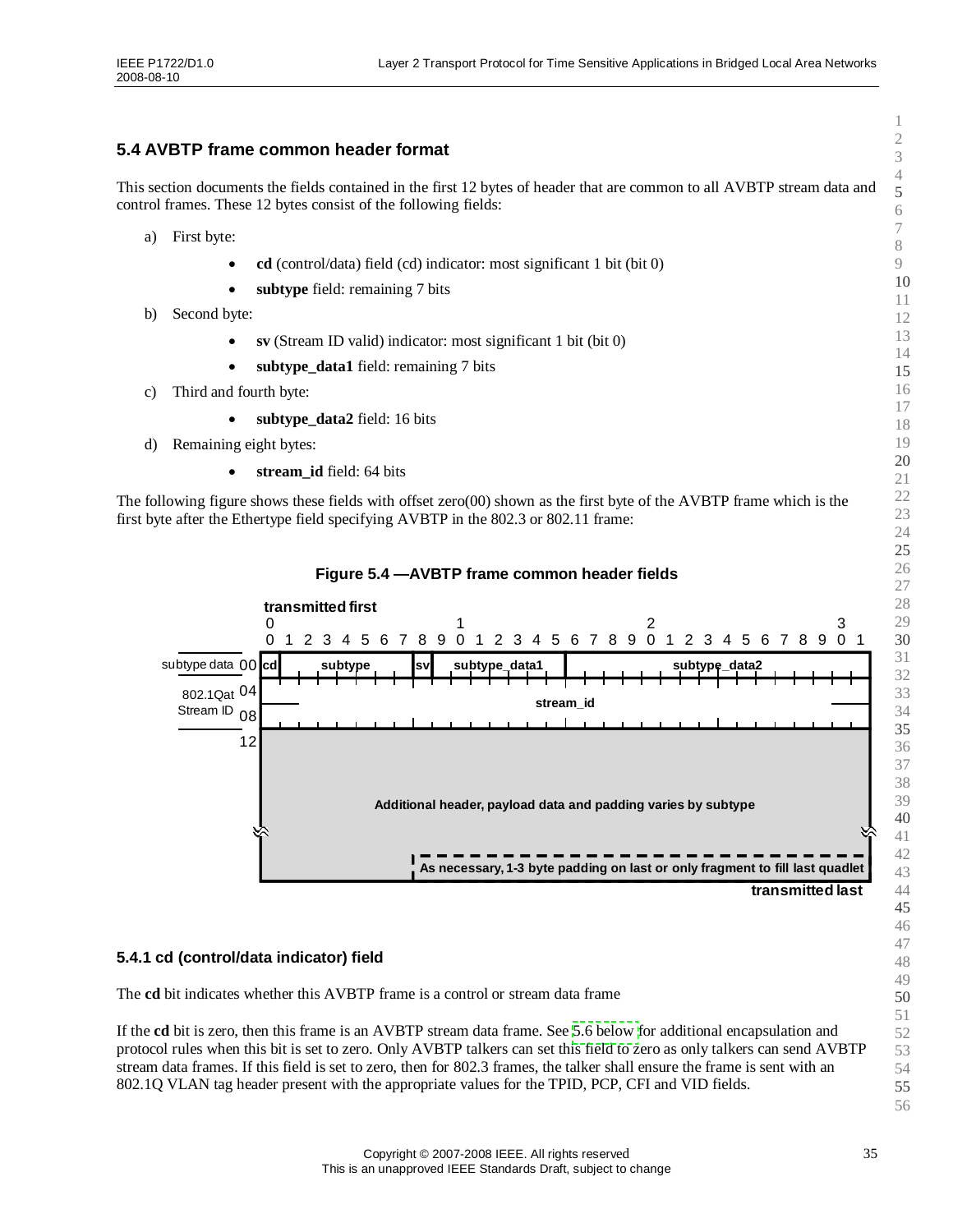If this field is set to one, then this frame is an AVBTP control frame. See [5.5 below](#page-38-0) for additional encapsulation and protocol rules when this bit is set to one. Any AVBTP station that sends control frames may set this bit to one.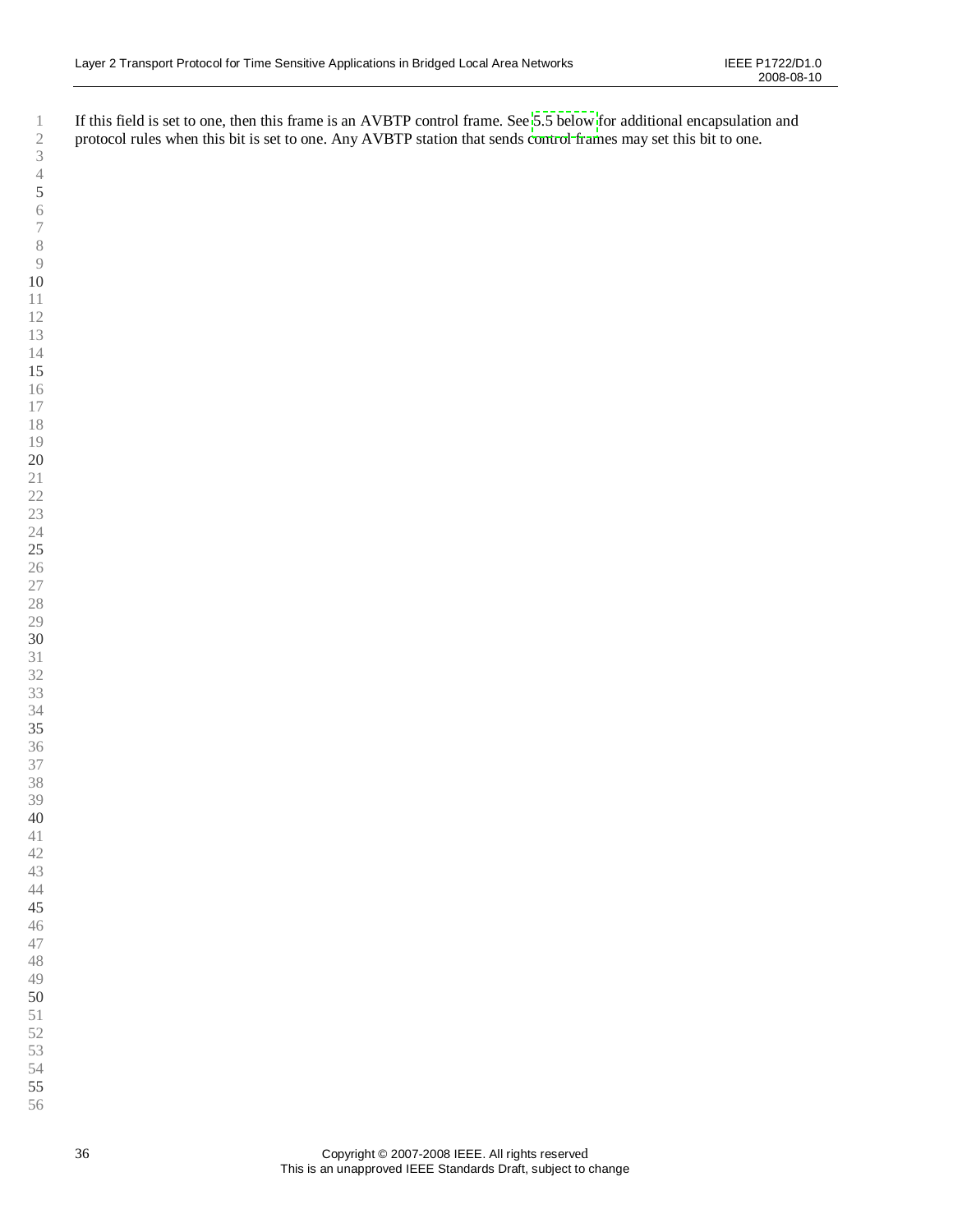#### <span id="page-36-2"></span>**5.4.2 subtype field**

The 7-bit **subtype** field is used to identify the protocol running over AVBTP. Each protocol defines its use of AVBTP encapsulation within the rules established for common header formats for control and data frames.

Currently defined subtype values are listed in [Table](#page-36-0) 5.1 [below:](#page-36-0)

<span id="page-36-0"></span>

| Table 5.1 -- AVBTP subtype values |  |  |  |
|-----------------------------------|--|--|--|
|-----------------------------------|--|--|--|

| Hexadecimal FUNCTION  |                               | Meaning                             |  |
|-----------------------|-------------------------------|-------------------------------------|--|
| Value                 |                               |                                     |  |
| $00_{16}$             | 61883 IIDC SUBTYPE            | 61883/IIDC over AVBTP protocol      |  |
| $01_{16}$ -7 $E_{16}$ | Reserved for future protocols |                                     |  |
| $7F_{16}$             | PROPRIETARY SUBTYPE           | Proprietary/Experimental over AVBTP |  |

Subsequent parsing of AVBTP frames shall be based on a combination of the values contained within the **subtype** and **cd** fields.

#### **5.4.3 sv field**

The **sv** field is used to indicate whether the 64 bit **stream id** field contains a valid IEEE 802.1Qat stream ID or not.

The bit is set to one(1) if the stream ID is a valid stream ID

The bit is set to  $zero(0)$  if the stream ID is not valid.

For more details on valid combinations of the **stream\_id** and **sv** fields see 5[.4.6 below.](#page-36-1)

#### **5.4.4 subtype\_data1 field**

The **subtype** data1 field consists of the remaining 7 bits of the byte containing the **sv** field and is used to carry protocol specific data based on the **subtype** and **cd** field values.

#### **5.4.5 subtype\_data2 field**

The **subtype data2** field consists of the two bytes (16 bits) following the **subtype data1** field and is used to carry protocol specific data based on the **subtype** and **cd** field values.

#### <span id="page-36-1"></span>**5.4.6 stream\_id field**

If the **sv** field is set to one(1), then the **stream id** field shall contain the 64 bit IEEE 802.1Qat stream ID associated with the frame.. This field shall be used for stream identification. The field shall be present in all AVBTP frames.

All AVBTP stream data frames shall contain a valid 64 bit IEEE 802.1Qat Stream ID in the **stream\_id** field and shall set the **sv** (Stream ID Valid) bit to one(1).

AVBTP control frames relating to an individual stream shall contain a valid 64 bit IEEE 802.1Qat stream ID with the with the **sv** bit set to one.

AVBTP control frames not related to an individual stream should set the **stream\_id** field to the NULL\_STREAM\_ID Value and shall set the **sv** bit to zero(0).

Note –Setting of the **stream\_id** field to a consistent NULL\_STREAM\_ID is recommend instead of required as the NULL\_STREAM\_ID is intended for consistency and to avoid confusion for users such as those debugging AVBTP frame traces (i.e. so they don't see old data, or valid stream IDs, etc.). AVBTP end stations when receiving AVBTP frames with the **sv** bit set to one(1) shall ignore the entire contents of the **stream\_id** field regardless of its value.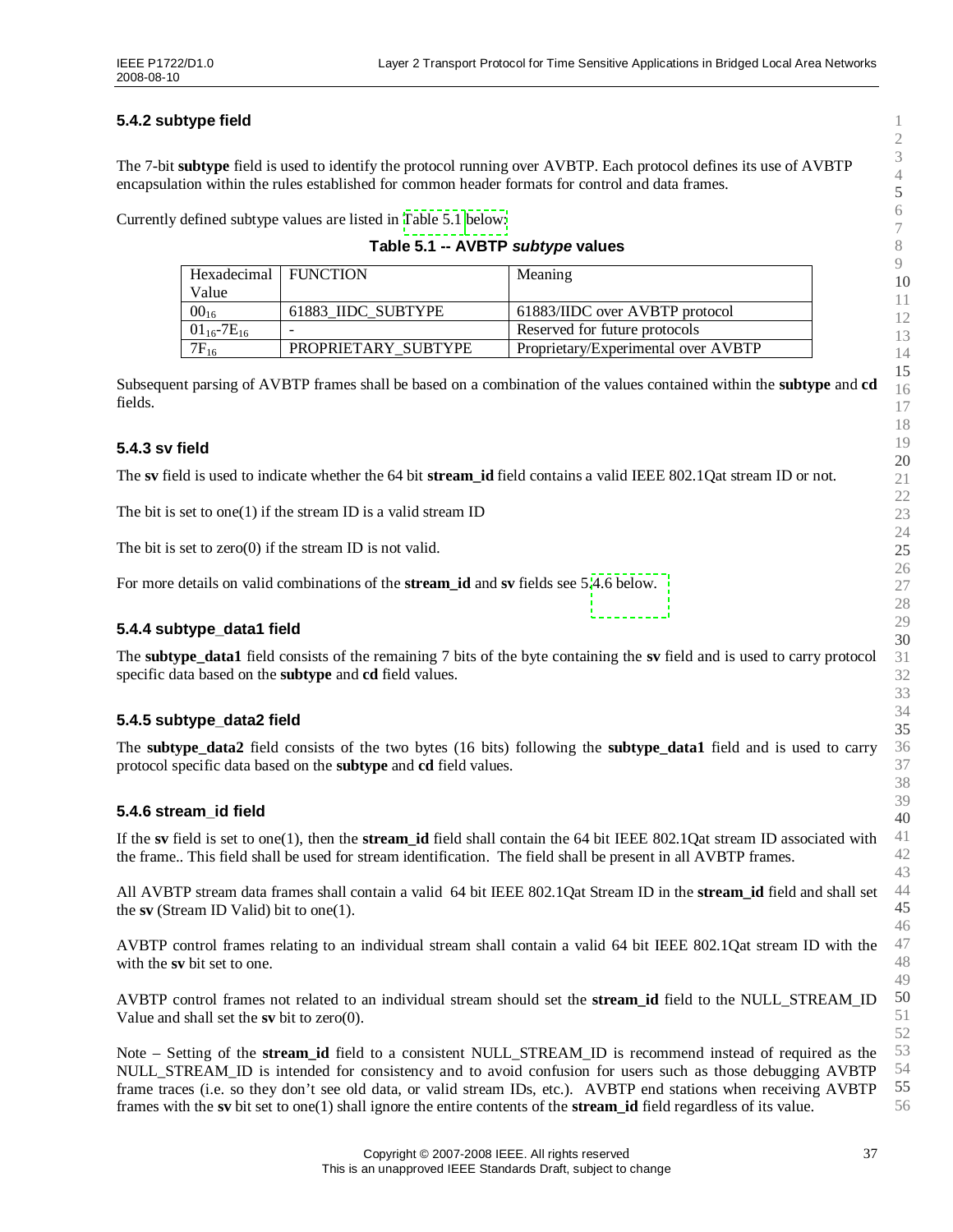Valid stream IDs shall be allocated, managed and released using procedures as defined in IEEE 802.1Qat.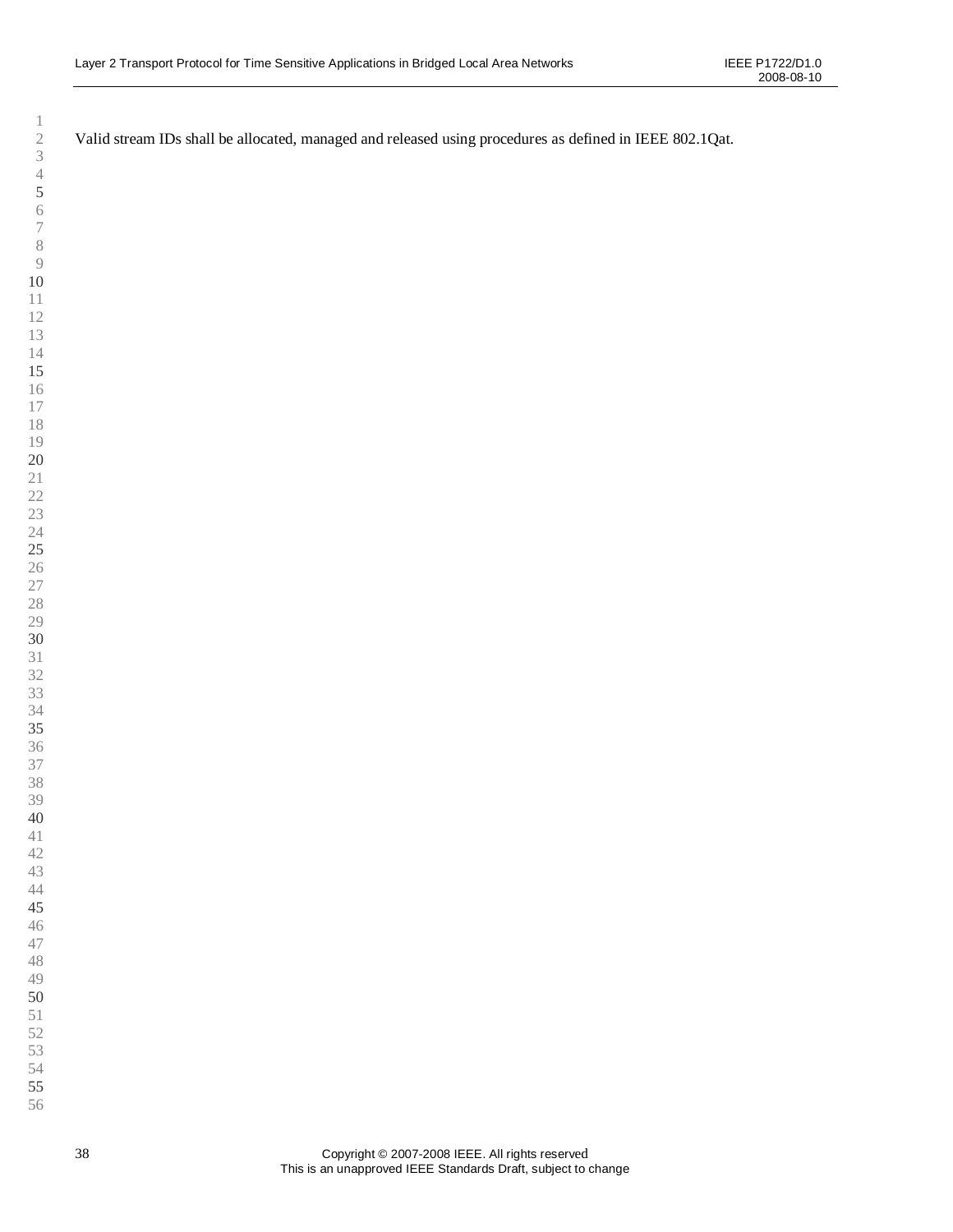## **5.5 AVBTP common control frame header format**

This section documents the fields contained in the first 12 bytes of header when the **cd** bit is set to one(1) indicating that this AVBTP frame is an AVBTP control frame. These 12 bytes consist of the following fields:

- a) First byte:
	- **cd** (control/data indicator) field as documented in [5.4.1 above:](#page-34-0) for AVBTP control frames, this field is set to one(1)
	- **subtype** field: remaining 7 bits
- b) Second byte:
	- **sv** (Stream ID valid) indicator: most significant 1 bit (bit 0)
	- **control\_data1** field: remaining 7 bits
- c) Third and fourth byte:
	- **status** field: most significant 5 bits of the third byte
	- **control\_frame\_length** field: 11 bits total consisting of the least significant 3 bits of the third byte and all 8 bits of the fourth byte.
- d) Remaining eight bytes:
	- **stream\_id** field: 64 bits

The following figure shows these fields with offset zero(00) shown as the first byte of the AVBTP control frame which is the first byte after the Ethertype field in the 802.3 or 802.11 frame:

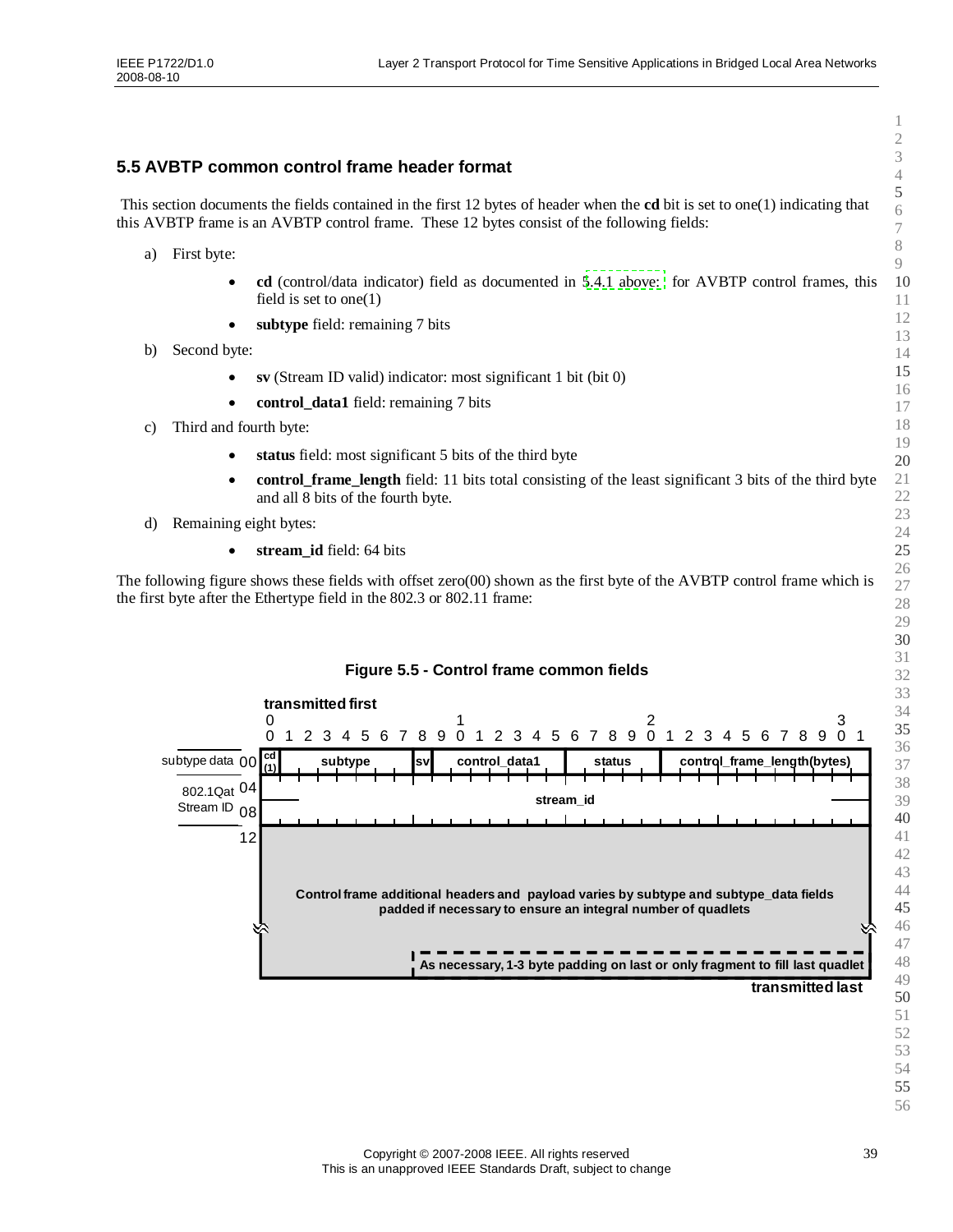#### **5.5.1 control\_data1 field**

The 7 bit **control\_data1** is available for use by the given control protocol as specified by the **subtype** field. This field may be used by the control protocol as it sees fit, but is recommended for use for data such as command codes, events, etc. If not used by the given control frame, then this field shall be set to zero(0).

## **5.5.2 status field**

The 5 bit **status** field is available for use by the given control protocol as specified by the **subtype** field. This field may be used by the control protocol as it sees fit, but is recommended for use for data such as status values, flags, etc. If not used by the given control frame, then this field shall be set to zero (0).

#### **5.5.3 control\_data\_length field**

The 11 bit **control\_data\_length** field is used to contain the unsigned control frame payload length in bytes of all valid data bytes contained in the quadlets following the **stream\_id** field in the AVBTP control frame header.

1 to 3 pad bytes shall be added at the end of the control frame payload area as necessary to ensure that an integral number of quadlets are in the AVBTP control frame.

The maximum value for this field shall be 1488 decimal.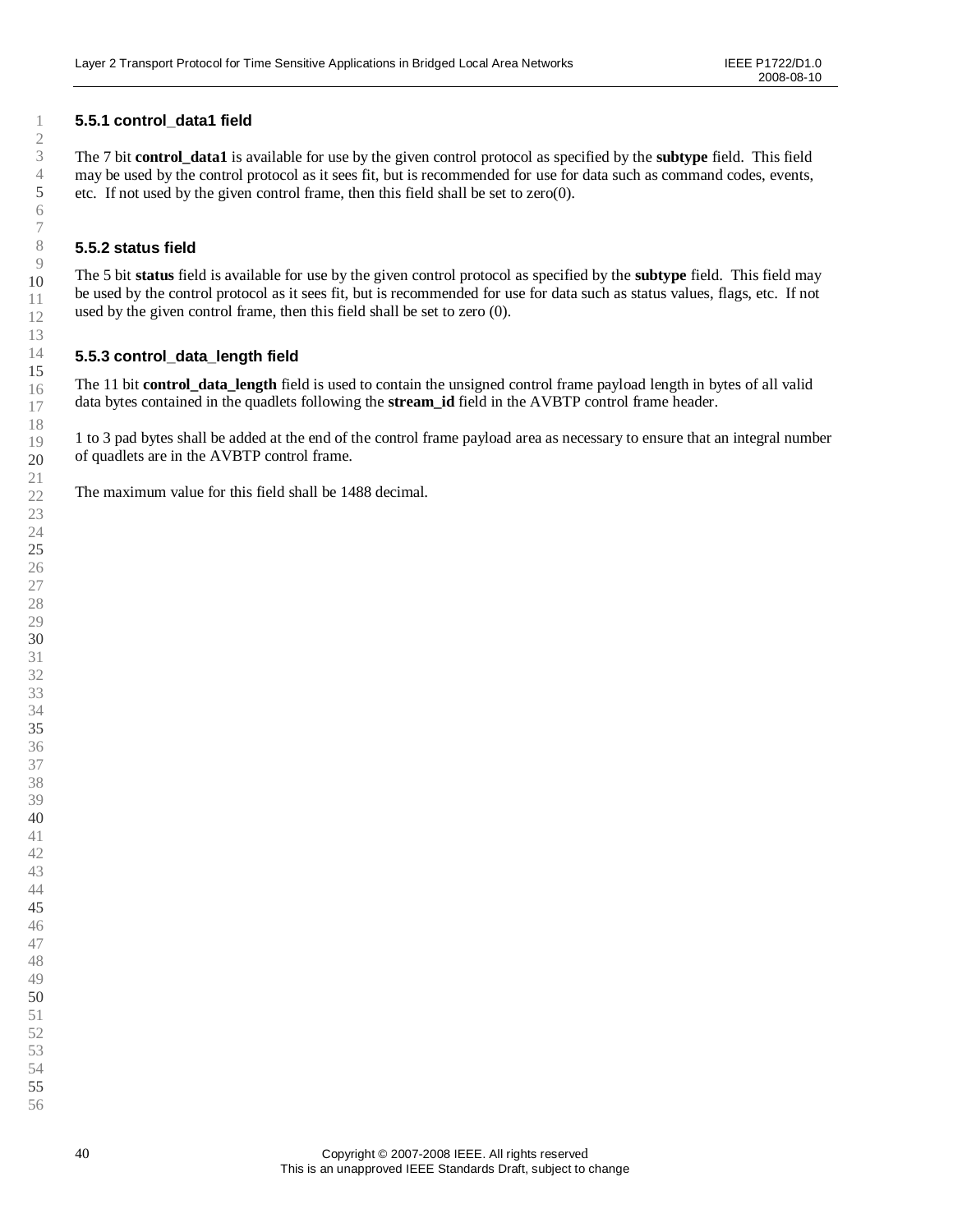## **5.6 AVBTP common stream data frame header format.**

AVBTP stream data is designed to standardize common use fields for source timestamping and for packet length. These fields are standardized for all AVBTP frames where the **cd** field is set to zero.

The AVBTP common stream data header format consists of the following fields after the subtype and in the following byte order:

- a) **subtype\_data1** field: 8 bit byte with the following subfields defined when **cd** field equals zero:
	- **sv** (**stream\_id** field valid) most significant 1 bit (bit 0) of this byte
	- **lp** (late presentation field), third least significant 1 bit (bit 5) of this byte
	- **gv** (**gateway\_info** field valid), second least significant 1 bit (bit 6) of this byte
	- **tv** (**avbtp\_timestamp** field valid): least significant 1 bit (bit 7)of this byte
	- **sd\_reserved1**: remaining 4 bits (bits 1 through 4) of this byte
- b) **subtype\_data2** field: 16 bits with the following subfield defined when cd field equals zero:
	- sd\_reserved2: 8 bits
	- **gm\_info** field: 8 bit byte with the following subfields
	- i) **gm\_discontinuity**: most significant 7 bits (bits 0 through 6) of this byte
	- ii) **h**: holdover: least significant 1 bit (bit 7) of this byte
- c) **stream\_id** field: 64 bits
- d) **avbtp\_timestamp**: 32 bits
- e) **gateway\_info**: 32 bits
- f) **packet\_data\_length**: 16 bits
- g) **protocol\_specific\_packet\_header**: 16 bits
- h) **stream\_payload\_data**: 0 to n quadlets (where n does not exceed maximum frame size allowed by the layer 2 LAN)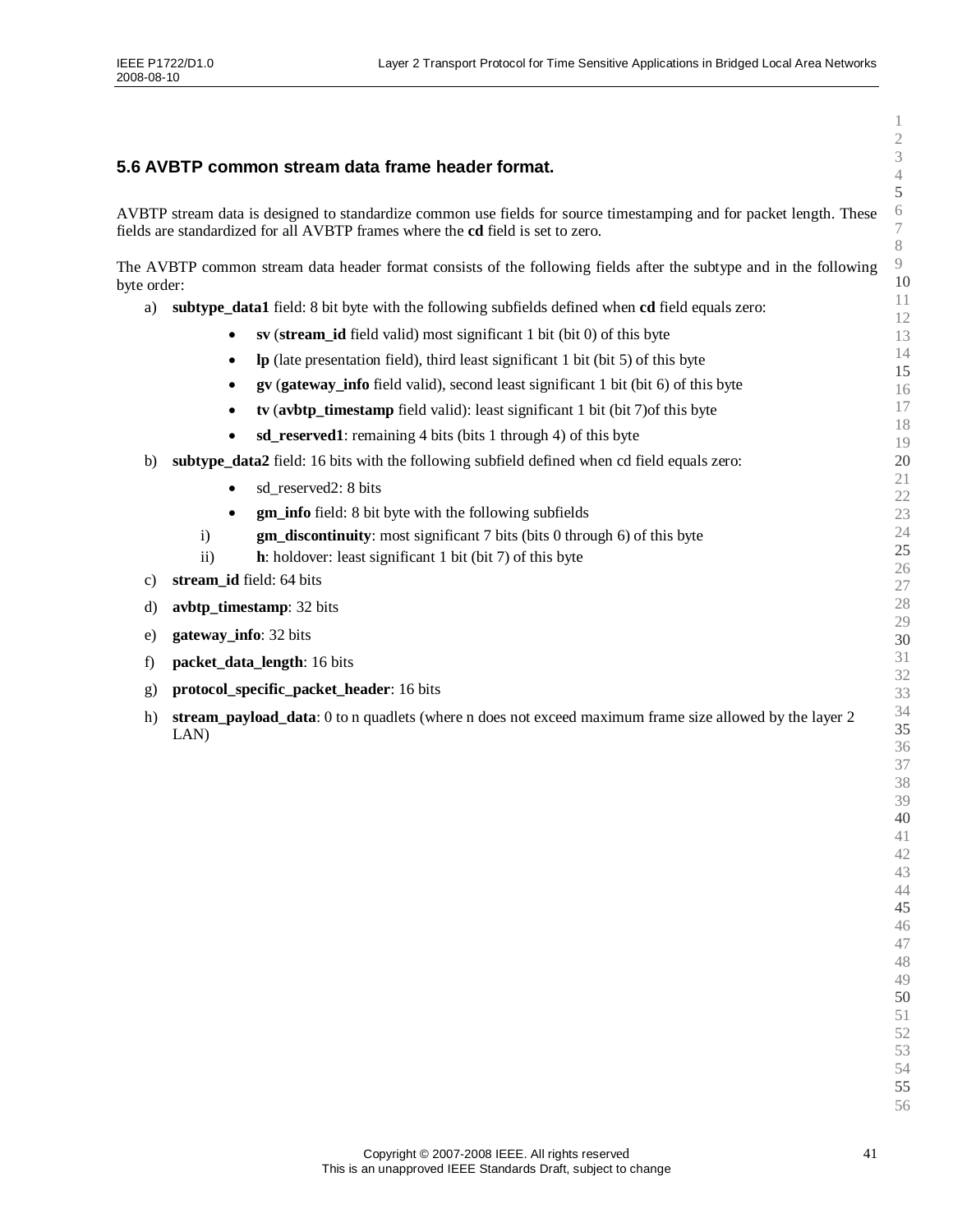



## **5.6.1 subtype\_data1 field subfields**

The **subtype\_data1** field for AVBTP stream data (when the **cd** field is set to zero) has the following subfields defined.

- Most significant bit (bit 0) for **sv** (**stream\_id** field valid) (see 5[.4.3 above\)](#page-36-2)
- Third least significant bit (bit 5) for **lp**(late presentation field) bit
- Second least significant bit (bit 6) for **gv**(**gateway\_info** field valid) bit
- Least significant bit (bit 7) for **tv** (**avbtp\_timestamp** field valid ) bit
- remaining 4 bits reserved (**sd\_reserved1** subfield).

## **5.6.2 lp: (late presentation) subfield**

The late presentation field (**lp**) field is a one bit field used to by the talker to indicate to listeners that they may process received AVBTP stream data frames with that arrive after the presentation time indicated in the frame has already passed.

This field basically allows the talkers to indicate to listeners that it is OK or not from the talker application's perspective to process data that has arrived after the presentation time represented by the frame has already passed.

An example application is where a talker is sending audio data with an important announcement that all speakers should play audio data, even if for some reason there is more network delay than anticipated.

A talker shall set this field to zero(0) for stream data that is important to play always in the correct timeframe and thus requesting the listener(s) to not to deliver the stream data to the application if the data arrives late.

A talker shall set this field to one(1) for stream data that it is not important to play always in the correct timeframe and thus requesting the listener(s) to deliver the stream data to the application even if the data arrives late.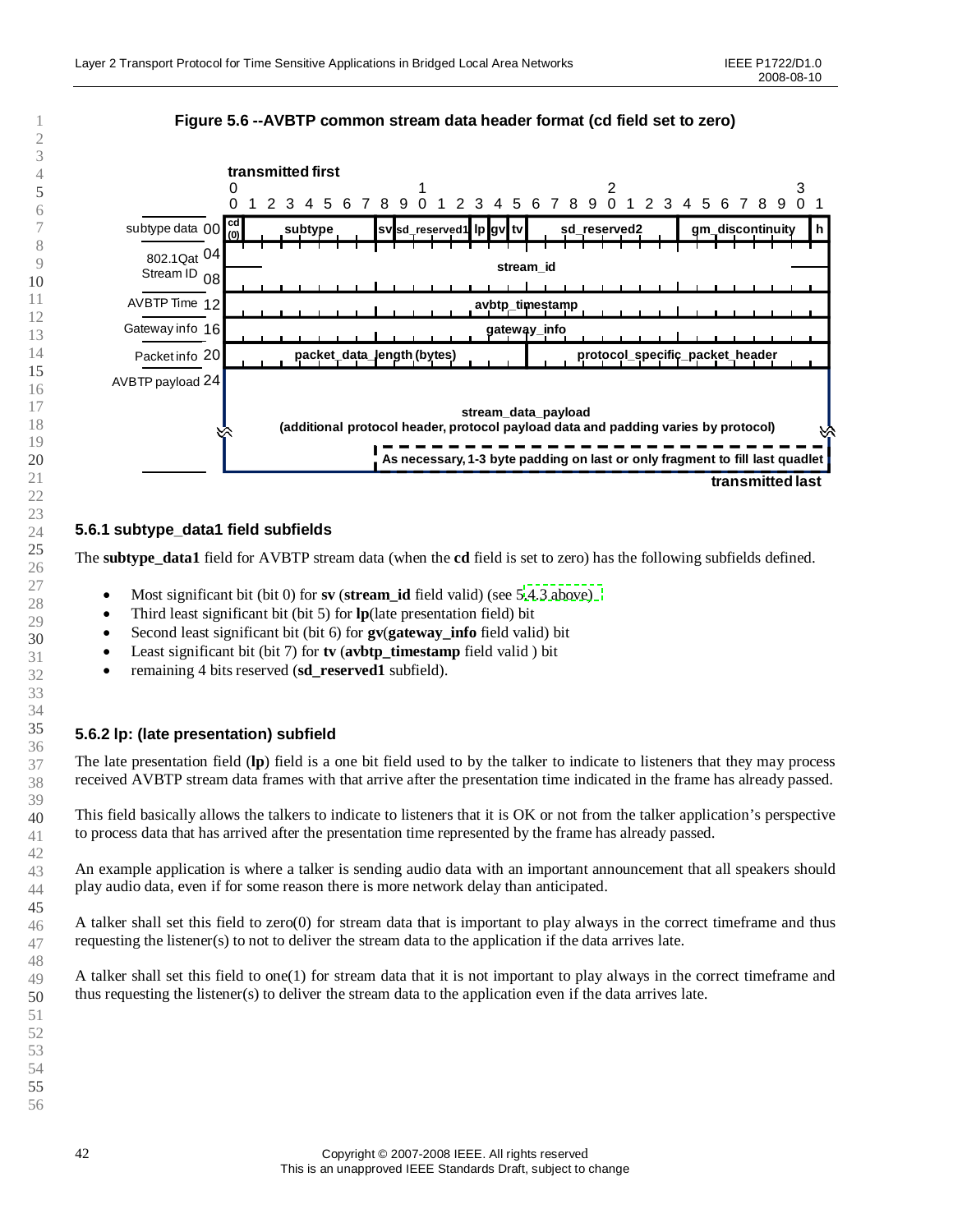#### **5.6.3 gv: (gateway\_info field valid) subfield**

The **gateway\_info** field valid (**gv**) field is a one bit field used to indicate the validity of the **gateway\_info** field.

This field and the **gateway info** field are intended for use for AVBTP gateway to gateway communication.

AVBTP end stations that do not have an AVBTP gateway function shall set this field to zero(0) on transmit and ignore this field on receive.

AVBTP gateways have an AVBTP gateway function when acting as a talker shall:

Set this field to zero(0) on transmit if other gateways on the LAN segment are to ignore the **gateway\_info** field on reception of the stream data frame.

Set this field to one(1) on transmit if other gateways on the LAN segment are to process the **gateway info** field on reception of the stream data frame.

For an example of how the **gv** and **gateway info** fields are processed, see [Annex B below.](#page-66-0)

#### **5.6.4 tv: (avbtp\_timestamp field valid) subfield**

The source timestamp valid (**tv**) field is a one bit field used to indicate the validity of the **avbtp\_timestamp** field time value.

If the timestamp valid bit is set to zero by the AVBTP talker, then this field shall indicate that the **avbtp\_timestamp** field contains no data and therefore shall be ignored by an AVBTP listener.

If the timestamp valid bit is set to one by the AVBTP talker, then this field shall indicate that the **avbtp\_timestamp** field is valid.

For how the **avbtp\_timestamp** field is interpreted and processed see 5[.6.7.](#page-43-0)

#### **5.6.5 gm\_discontinuity field**

The **gm\_discontinuity** field indicates a known or possible discontinuity in 802.1AS time. The **gm\_discontinuity** field is stream specific. On stream creation the **gm\_discontinuity** field shall be set to a random value. **gm\_discontinuity** shall be incremented by 1 whenever a signaled or possible discontinuity is indicated from 802.1AS. These indications include, but are not limited to:

- a) Discontinuity in absolute time
- b) Discontinuity in frequency
- c) Loss of Grandmaster clock
- d) Election of new Grandmaster clock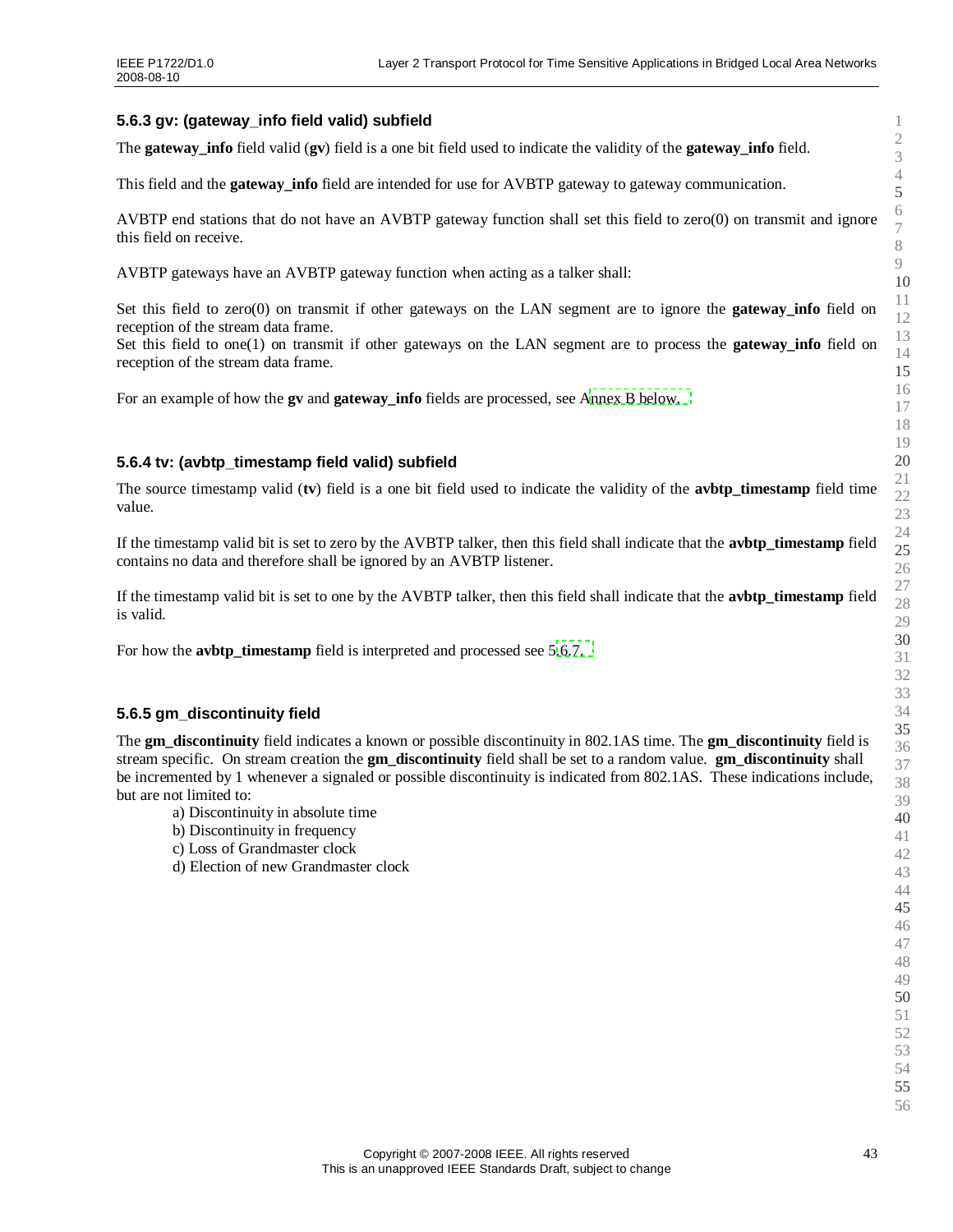#### **h (holdover) field**

<span id="page-43-1"></span>The 1 bit **h** field shall be set by the talker anytime the AVBTP timestamp field in this stream is based off of some local clock instead of the 802.1AS based clock (i.e. in holdover clock based on the 802.1AS time from the previously known good grandmaster time). This is used by talkers to indicate that the timestamps may not globally synchronized with network time and can be used by listeners to use this in conjunction with their knowledge of the status of the 802.1AS clock to keep the listener media clock in synchronization with the talker.

#### **5.6.6 stream\_id (802.1Qat stream identifier) field**

The stream ID field is the same field as specified in [5.4.6 above.](#page-36-2) For AVBTP stream data frames, it shall always contain a valid 802.1Qat stream ID.

#### <span id="page-43-0"></span>**5.6.7 avbtp\_timestamp field**

The 32 bit **avbtp\_timestamp** field shall express presentation time related to the 802.1AS Global Clock if the timestamp valid bit is set to one. The **avbtp\_timestamp** represents the low order 802.1AS time converted to nanoseconds. The **avbtp** timestamp rolls over approximately every 4 seconds.

If the source timestamp valid bit is zero, then the contents of the **avbtp timestamp** field is undefined and should be ignored.

#### **5.6.8 gateway\_info field**

The 32 bit **gateway info** field is used by gateway and interworking units to allow conversion and transport of audio/video data and control between AVBTP networks and other audio/video networks. This field and the **gv** field are intended for AVBTP gateway to gateway communication. One use is described in Annex B of this document for IEEE 1394 IEC 61883 to IEEE 1722 AVBTP IEC 61883 interworking.

Native AVBTP end stations not participating in AVBTP gateway functions shall set this field to zero on transmit and ignore this field on receive.

## **5.6.9 packet\_data\_length field**

The 16 bit **packet** data length field is to indicate the unsigned count of stream frame payload length in bytes of all valid data bytes contained in the quadlets following the **protocol\_specific\_packet\_header** field in the AVBTP stream data frame header.

1 to 3 pad bytes shall be added at the end of the stream data frame payload area as necessary to ensure that an integral number of quadlets is in the control frame.

The maximum value for this field shall be 1476 decimal.

Note –This field is sized at a full 16 bits to allow for easier frame size handling for AVBTP gateway functions for other networks such as 1394 which allows larger frame sizes than is allowed on 802.3 networks and also matches the position and function relative to other fields of the IEEE 1394 equivalent field for isochronous frames. As mentioned above, no frame on an AVBTP networks may be larger than a single maximum frame as specified by the IEEE 802.3 LAN standard.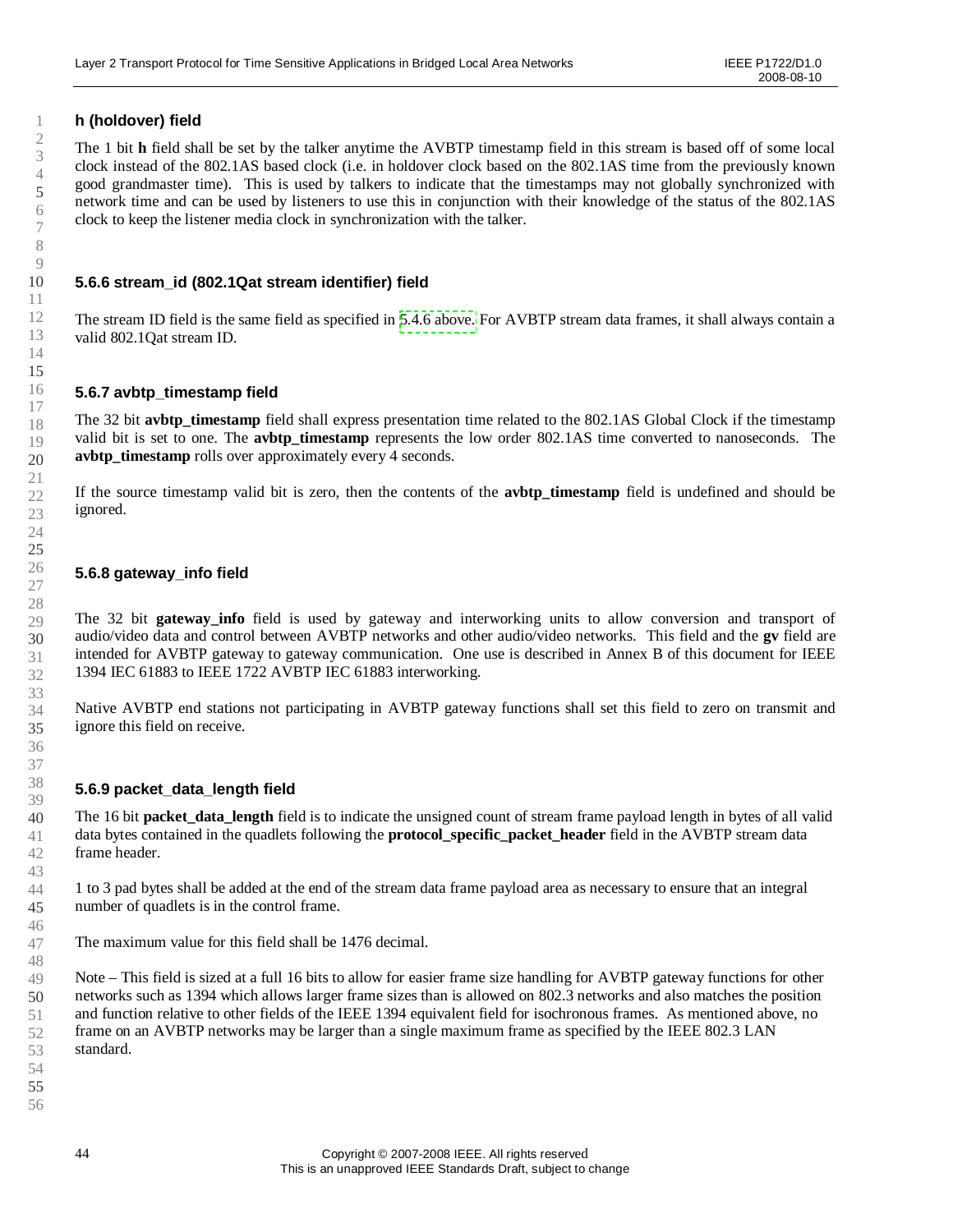#### **5.6.10 protocol\_specific\_packet\_header field**

The 16 bit **protocol** specific packet header field is to carry 16 bits of protocol specific data as specified by the protocol subtype.

For an example of how this field is used by the 61883 over AVBTP subtype see [6.2 below](#page-49-0)

#### **5.6.11 stream\_data\_payload field**

The **stream data** payload field consists of 0 to n quadlets of additional protocol specific data with the valid data length is indicated by the **packet\_data\_length** field.

1 to 3 pad bytes shall be added at the end of the stream data frame payload area as necessary to ensure that the AVTP frame always consists of an integral number of quadlets.

The maximum byte length for this field shall be 1476 decimal.

For an example of how this field is used by the 61883 over AVBTP subtype using CIP encapsulation see [6.4 below.](#page-52-0)

**<<Editor's note: May need to add text recommend smoothing of AVBTP into similar size packets to make minimum packet size per interval better. This may be a good place to add text and/or we could have a separate section talking about packets per observation interval and how to best handle transmitting "evenly".>>**

**<< Editor's question: Will this defined in 802.1Qav??>>**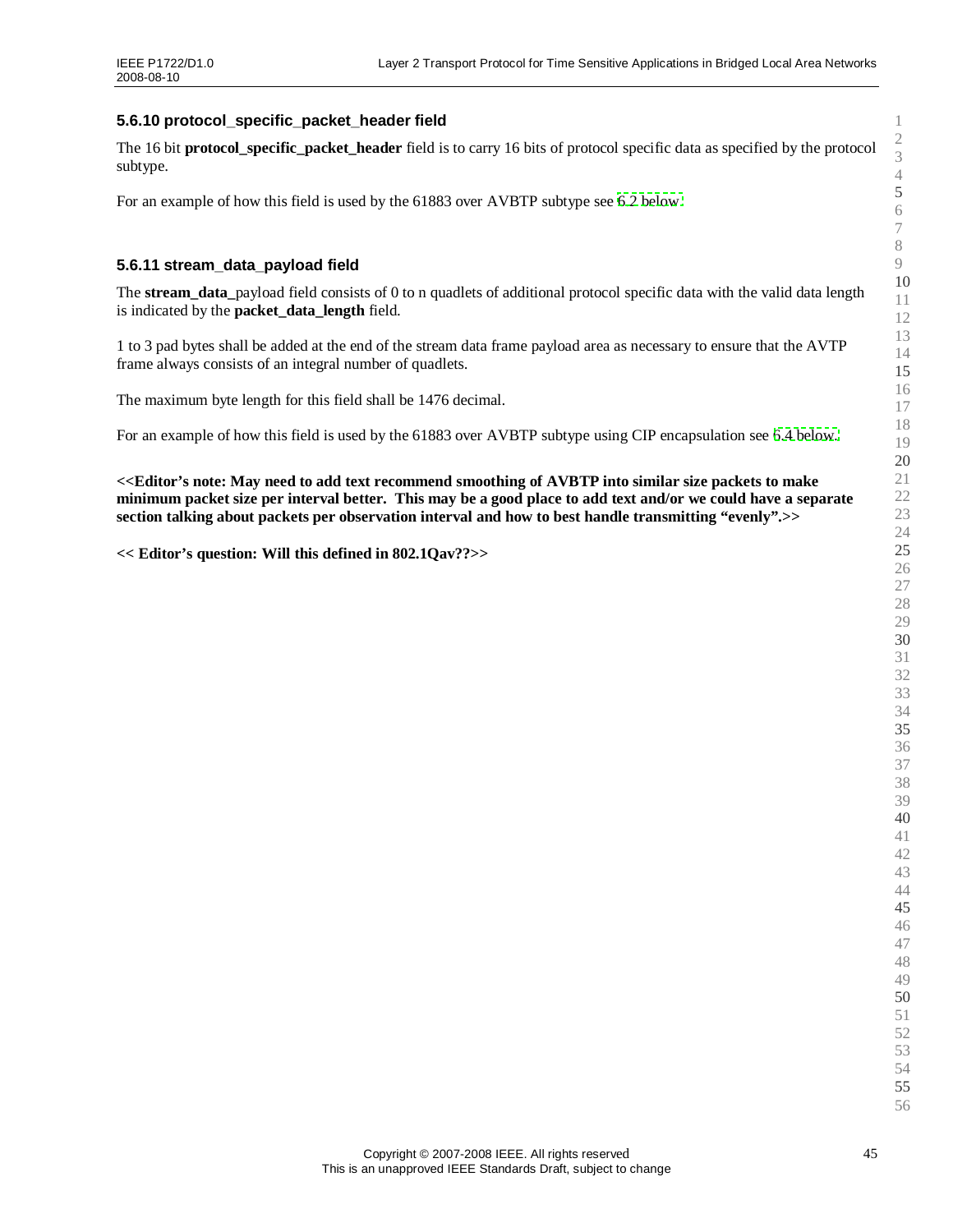# **5.7 Timing and synchronization**

## **5.7.1 General**

AVBTP defines a presentation time to achieve timing synchronization between talker and listener(s). The presentation time represents in nanoseconds the IEEE 802.1AS wall clock time when the data contained in the packet is to be presented to the AVBTP client at the listener(s).

AVBTP presentation time is used as a reference to synchronize any necessary media clocks and to determine when the first sample of a stream is presented to the client. Because media clocks vary with audio/video types the exact usage of the AVBTP presentation time is media format dependent.

#### **5.7.2 AVBTP presentation time**

The AVBTP presentation time is contained in the **avbtp timestamp** field of AVBTP stream data frames. The AVBTP presentation time may not be valid in every AVBTP packet. If an AVBTP packet contains a valid timestamp then the **tv** (Timestamp Valid) bit must be set to one.

The AVBTP presentation time represents the timestamp of the when the media sample was presented to AVBTP at the talker plus a delay constant to compensate for network latency. Unless otherwise negotiated between the talker and the listener the delay constant used to calculate the AVBTP presentation time is 2,000,000 nanoseconds (2 milliseconds).

The AVBTP presentation time as received by the listener(s) in **avbtp\_timestamp** field should be utilized to synchronize the media clock of the listener to the talker. Since the AVBTP presentation time is directly related to the IEEE 802.1AS global time it may also be used to synchronize multiple talkers and listeners.

## **5.7.3 gm\_discontinuity**

Although the 802.1AS wall clock time is intended to be stable, it is possible for there to be discontinuities in the 802.1AS wall clock time. These could be due to events such as to changes the identity of the 802.1AS Grandmaster clock or changes in the timing source of the Grandmaster clock.

To aid in compensating for discontinuities in the 802.1AS time, all AVBTP stream data frames contain a **gm\_discontinuity** field. The **gm\_discontinuity** field is initialized to the random value on stream creation. The **gm** discontinuity field of every subsequent AVBTP stream data frame shall contain the same value until a discontinuity is indicated by 802.1AS. When the actual or possible discontinuity occurs, the talker then increments the **gm\_discontinuity** field by 1, after which all subsequent packets shall contain the new gm\_discontinuity field. This process then repeats for every subsequent indication of an actual or possible discontinuity as indicated by IEEE 802.1AS.

When a talker detects a discontinuity, either from an 802.1AS indication or simple observation, it is required to increment the **gm\_discontinuity** field by 1. This indicates to the listener(s) of the stream that the AVBTP presentation times contained in the **avbtp timestamp** field may for a limited period of time not correspond to the 802.1AS wall clock and the listener should enter holdover mode.

When a listener detects that the **gm** discontinuity field has changed or detects a discontinuity, either from an 802.1AS indication or simple observation, it should stop attempting to correlate AVBTP presentation time to 802.1AS wall clock time for one Maximum Holdover time. It is possible that the **gm\_discontinuity** field could be incremented multiple times during one 802.1AS Grandmaster selection cycle. The listener should enter holdover mode, and begin timing the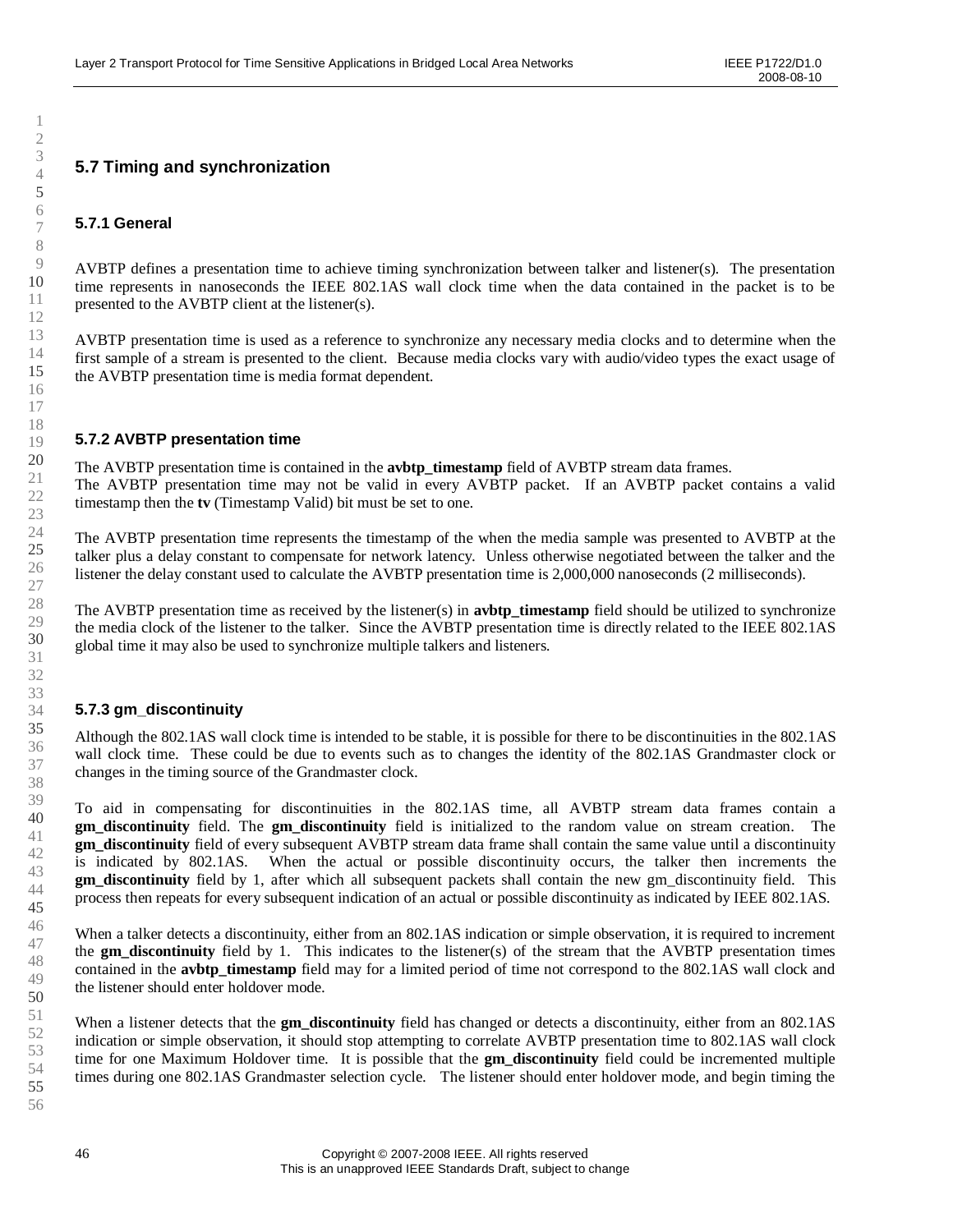before maximum holdover time has expired, these indications shall be ignored until maximum holdover time has expired. The listener should exit holdover mode after either maximum holdover time has expired or if the listener is able through observation to determine that the 802.1AS time and presentation time in the stream data are consistent with each other. The value of the **gm\_discontinuity** field is only meaningful to a single talker and its associated listener(s).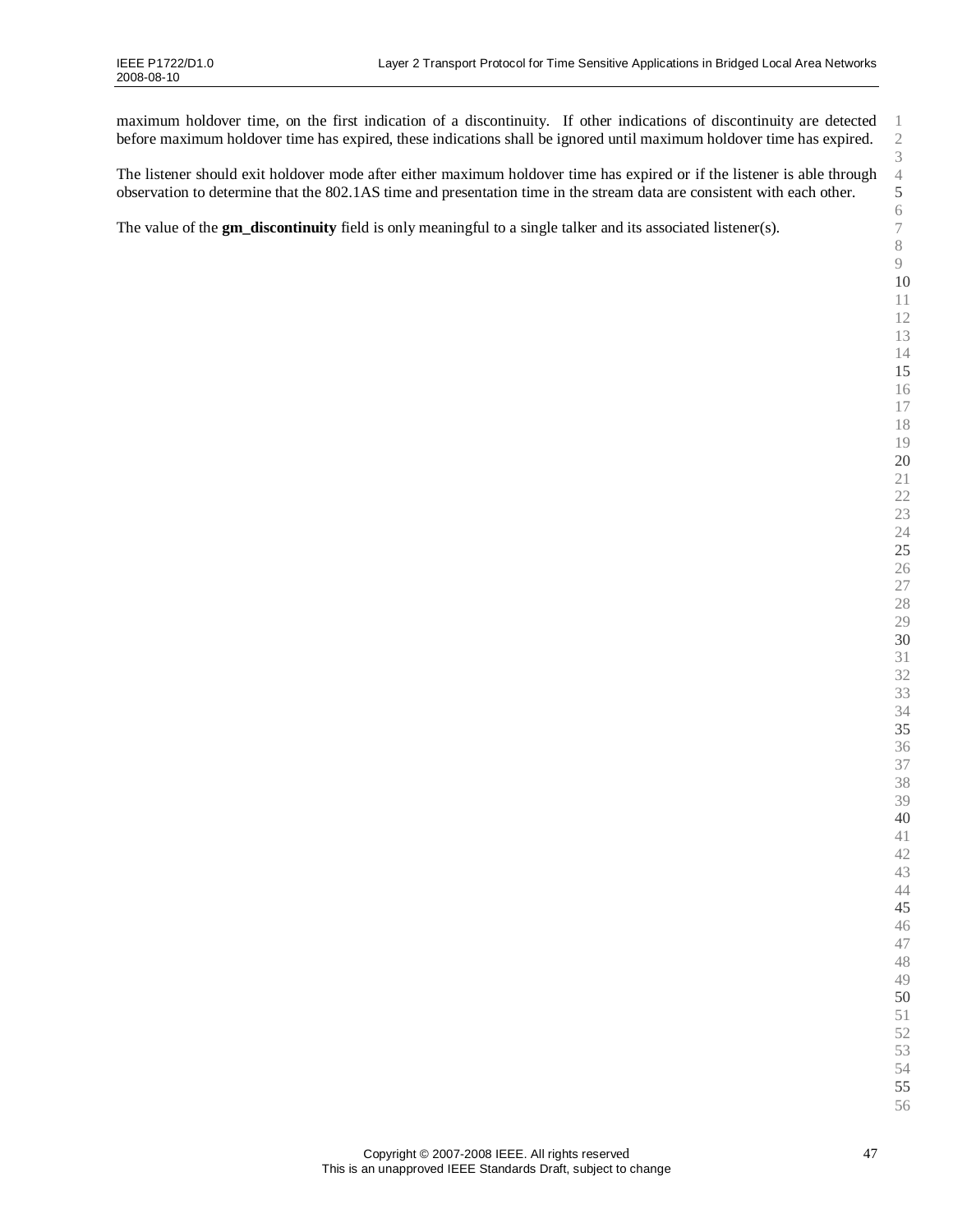## **5.8 Protocol layering and other required protocols**

This section documents other required protocols and standards required not specified in this transport level specification.

All AVBTP end stations shall support IEEE 802.1BA Audio Video Bridging (AVB) Systems [\[R23\]](#page-15-0) which includes mandatory support of all the following protocols

- All AVBTP end stations shall support IEEE 802.1AS Precision Timing Protocol(PTP[\)\[R5\].](#page-14-0)
- All AVBTP end stations shall support IEEE 802.1ak Multiple Registration Protocol (MRP) and Multiple MAC Address Registration Protocol (MMRP) [\[R8\]](#page-14-0) as amended by IEEE 802.1ak Corrigendum 1 [\[R9\].](#page-14-0) Support for Multiple VLAN Registration Protocol (MVRP) is optional.
- All AVBTP end stations shall support IEEE 802.1Qat Stream Reservation Protocol (SRP) [\[R6\].](#page-14-0)
- All AVBTP end stations shall support IEEE 802.1Qav [\[R7\]](#page-14-0)

AVBTP end stations may support IEEE 802.1AB-Rev Link Layer Discovery Protocol (LLDP) [\[R10\]](#page-14-0)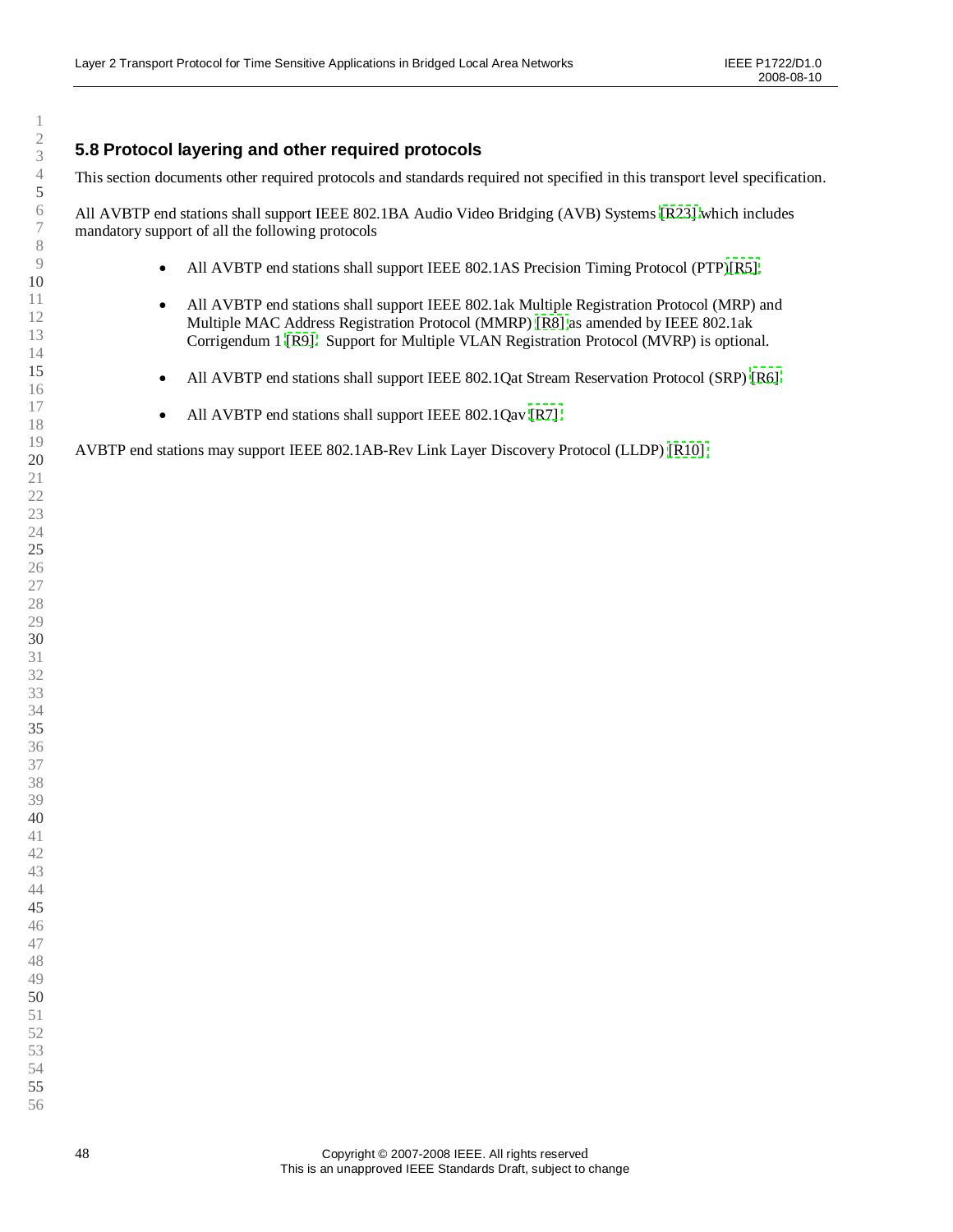# <span id="page-48-0"></span>**6. 61883/IIDC over AVBTP protocol**

#### **6.1 Overview**

**<< Editor's note: text below for Overview for now just excerpts from our assumptions document. I have not changed everything to language "proper"for a standard. >>**

**<<AVBTP meeting note: To help simplify the work we are looking into making IIDC out of scope. Will post this to the reflector and solicit for comments. Editor will stop work on IIDC until he hears back from the team.>>**

AVBTP adapts the following 1394/61883 type protocols to run in an IEEE 802 environment.

- 61883-2: SD-DVCR data transmission
- 61883-4: MPEG2-TS data transmission
- 61883-6: Audio and music data transmission protocol
- 61883-7: Transmission of ITU-R BO.1294 System B
- 61883-8: Transmission of ITU-R BT.601 style Digital Video Data
- IIDC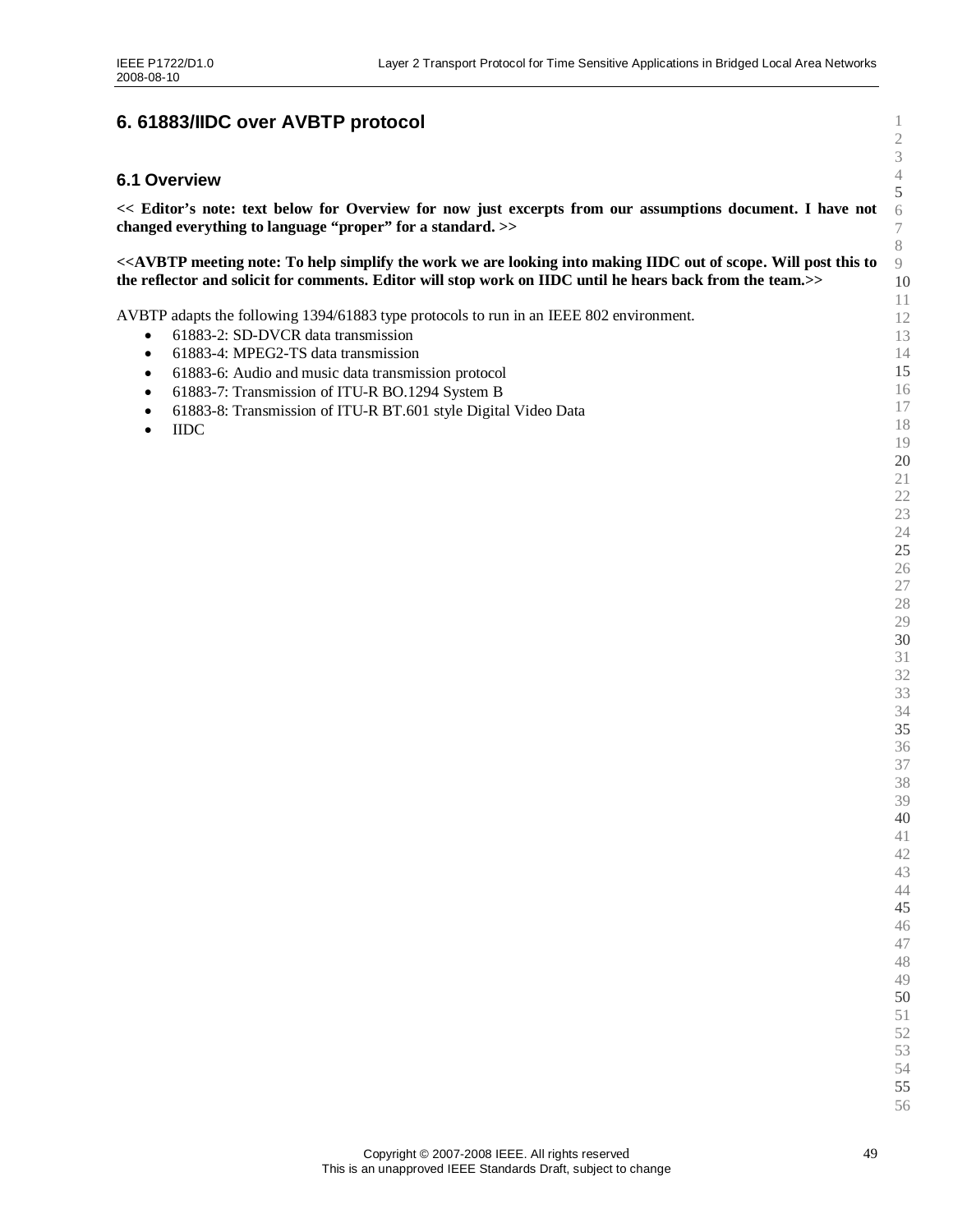## <span id="page-49-0"></span>**6.2 Common 61883/IIDC Stream data encapsulation**

The 61883/IIDC stream data encapsulation is used for carrying IEC 61883 and IIDC stream data traffic over AVBTP networks.

This encapsulation uses a **cd** field of zero(0) and a **subtype** field of zero(0).

This encapsulation also uses the **protocol\_specific\_packet\_header** to contain 4 fields that are common for both IIDC and IEC-61883 frames. These fields are modeled after IEEE 1394 and consist of the following:

- a) First byte:
	- **tag** field: most significant 2 bits of this byte
	- **channel** field: least significant 6 bits of this byte
- b) Second byte:
	- **tcode** field: most significant 4 bits of this byte
	- **sy** field: least significant 4 bits of this byte

These fields are shown in the figure below:



#### **Figure 6.1 61883/IIDC common header fields**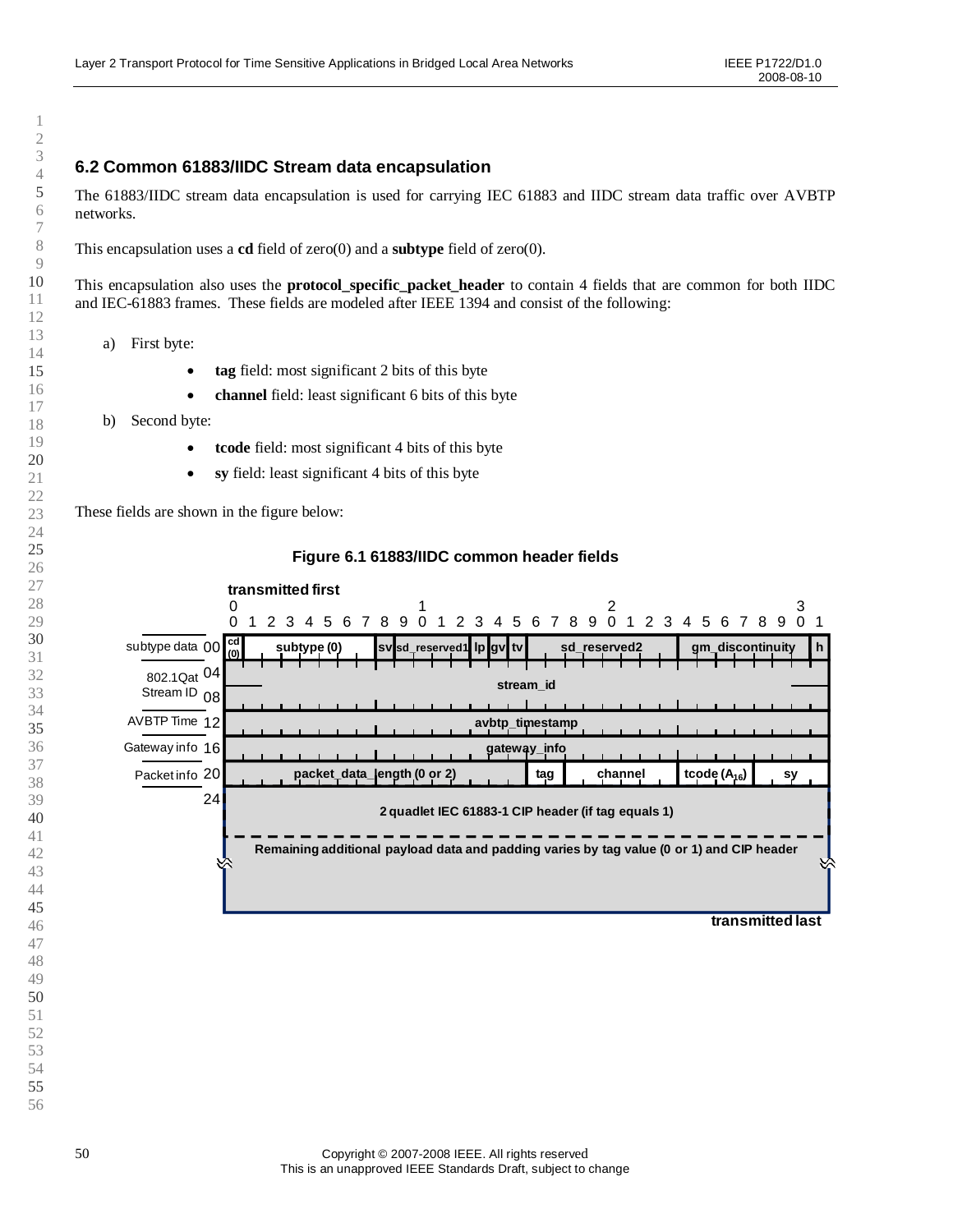#### **6.2.1 tag field**

The 2-bit **tag** field follows the same meaning format and rules as specified by IEEE 1394. Of the four possible combinations for this field, the following values are supported or not supported as specified below.

Supported by AVBTP:

- 002: "data field unformatted" (used by Instrumentation & Industrial Digital Camera (IIDC) 1394 trade association specification)
- $\bullet$  01<sup>2</sup>: CIP header is present

Not supported by AVBTP:

- 102: Reserved by IEEE 1394.1 clock adjustment
- 112: Global asynchronous stream packet (GASP) format (Used in 1394 for Serial Bus to Serial Bus bridges)

#### **6.2.2 channel field**

The 6-bit channel field follows the same meaning format and rules as specified by IEEE 1394. Of the four possible combinations for this field, the following values are supported as specified below.

- $\bullet$  0-30 & 32-63: originating channel ID from 1394 network via 1394/61883 to 1722/61883 gateway (as specified in [Annex B below\).](#page-66-0)
- 31: originating source is on AVB network (native AVB)

#### **6.2.3 tcode (type code)**

The 4-bit **tcode** field follows the same meaning format and rules as specified by IEEE 1394. For AVBTP, the only value supported shall be a fixed value of  $1010<sub>2</sub>$  binary (A<sub>16</sub> hexadecimal, same as 1394 isochronous packet format) with the following rules for talkers and receivers.

- AVBTP talkers shall always set this field to  $A_{16}$  hexadecimal on transmit
- AVBTP receivers shall always ignore this field on receive

#### **6.2.4 sy field**

Use of the 4-bit **sy** field is application specific and therefore beyond the scope of this standard. Known industry standards that currently use this field are:

- IIDC [\[R16\]](#page-15-0) (used for video start of frame indicator)
- Digital Transmission Content Protection (DTCP)([www.dtcp.com\)](http://www.dtcp.com/) [B3] [B4]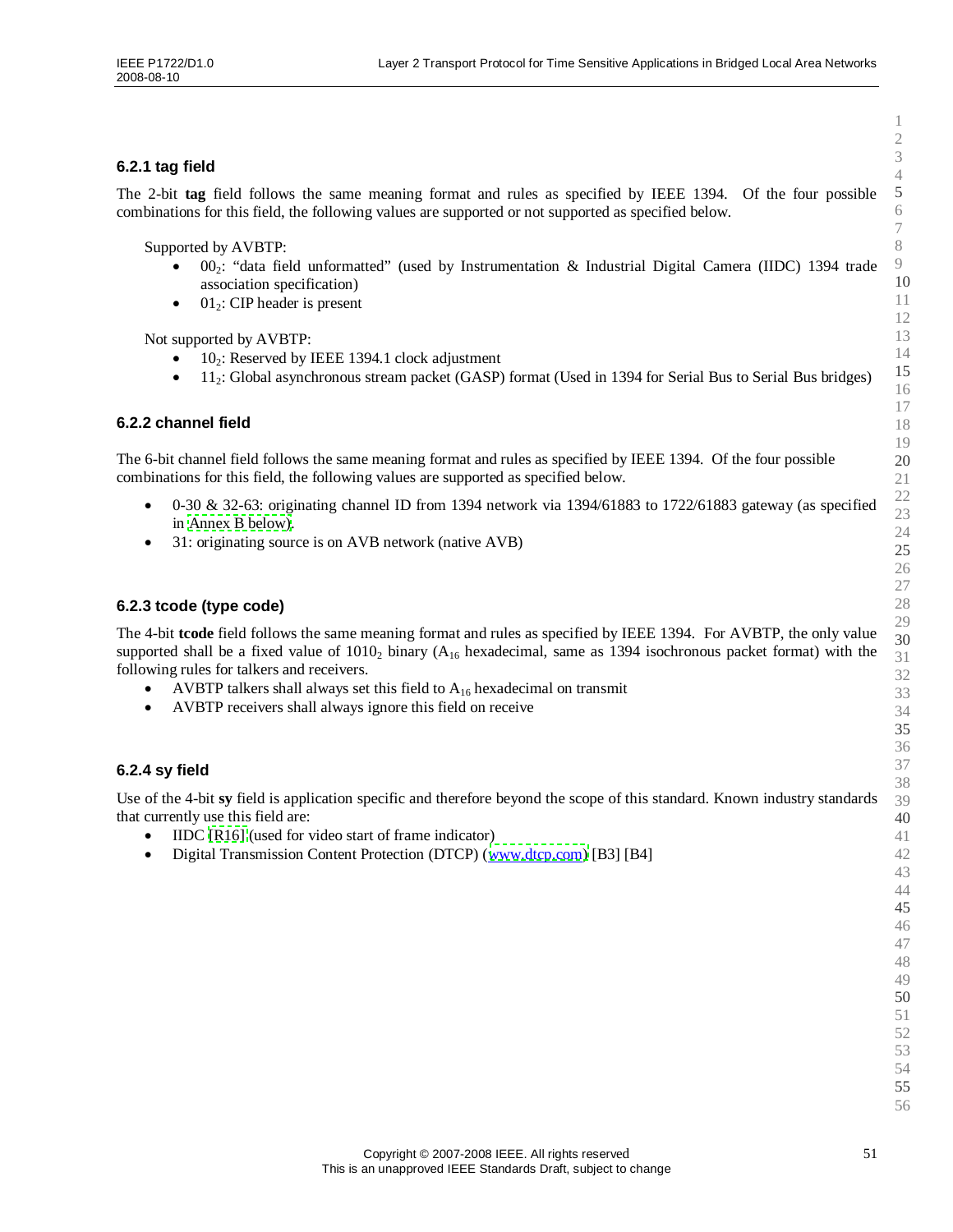# **6.3 "Data field unformatted"encapsulation (used by IIDC)**

**<< Editor's note: This section and sub sections describe the variant where the tag field is set to 01<sup>2</sup> binary indicating that a CIP header follows. For tag value of 00<sup>2</sup> binary, the remaining data is format specific to IIDC (or other uses of "unformatted"??).>>**

**<< Editor's note, this section is still cut and paste from my PowerPoint based contribution and will be re-worked to put in an appropriate standards language and format in a future version of this specification>>**



#### **Figure 6.2 - 61883/IIDC frame header fields**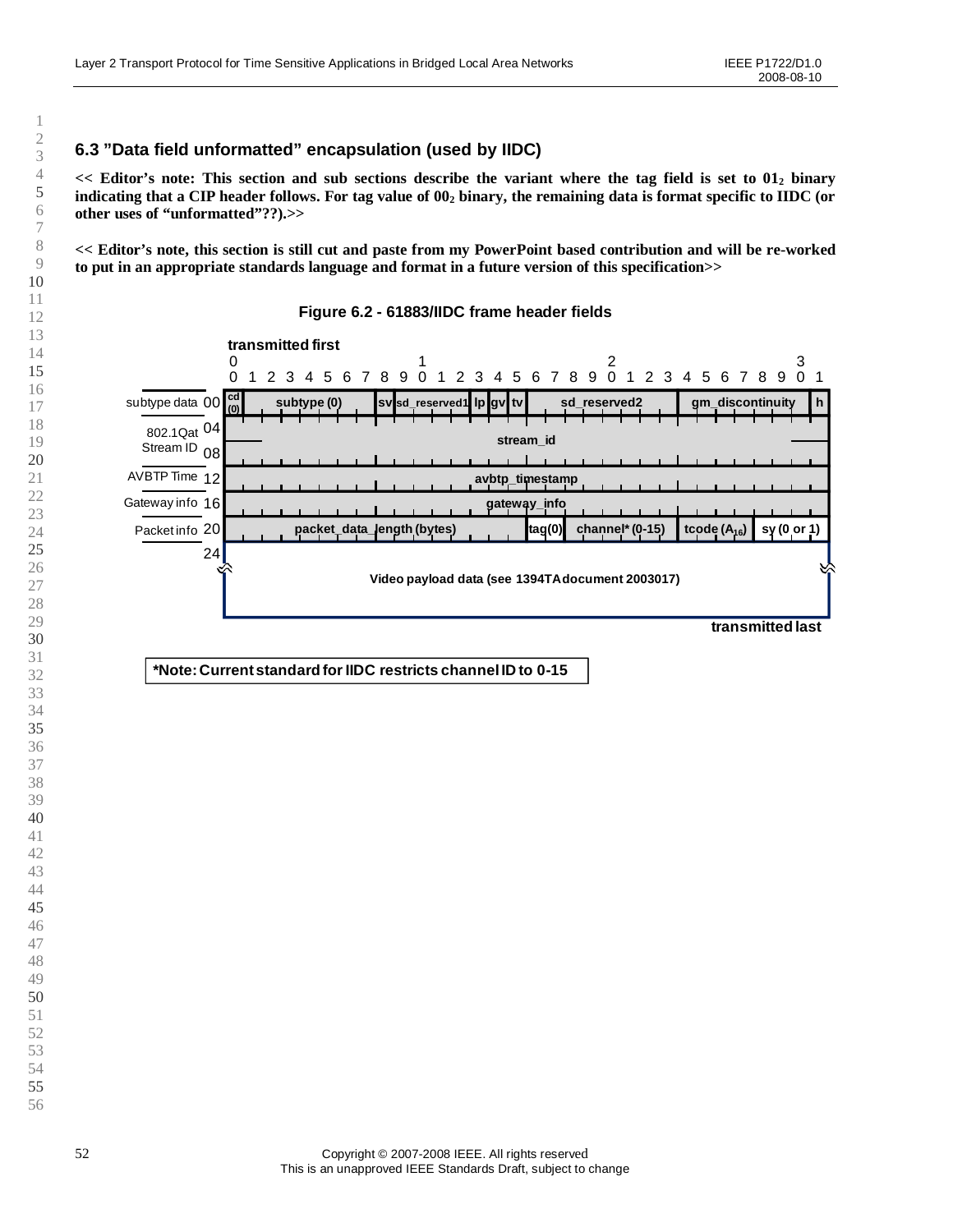## <span id="page-52-0"></span>**6.4 IEC-61883 CIP encapsulation**

**<<Editor's note: Text TBD. Need to say something that the subsections of this section only apply if the tag field is equal to 01<sup>2</sup> binary. Also need general intro text>>**

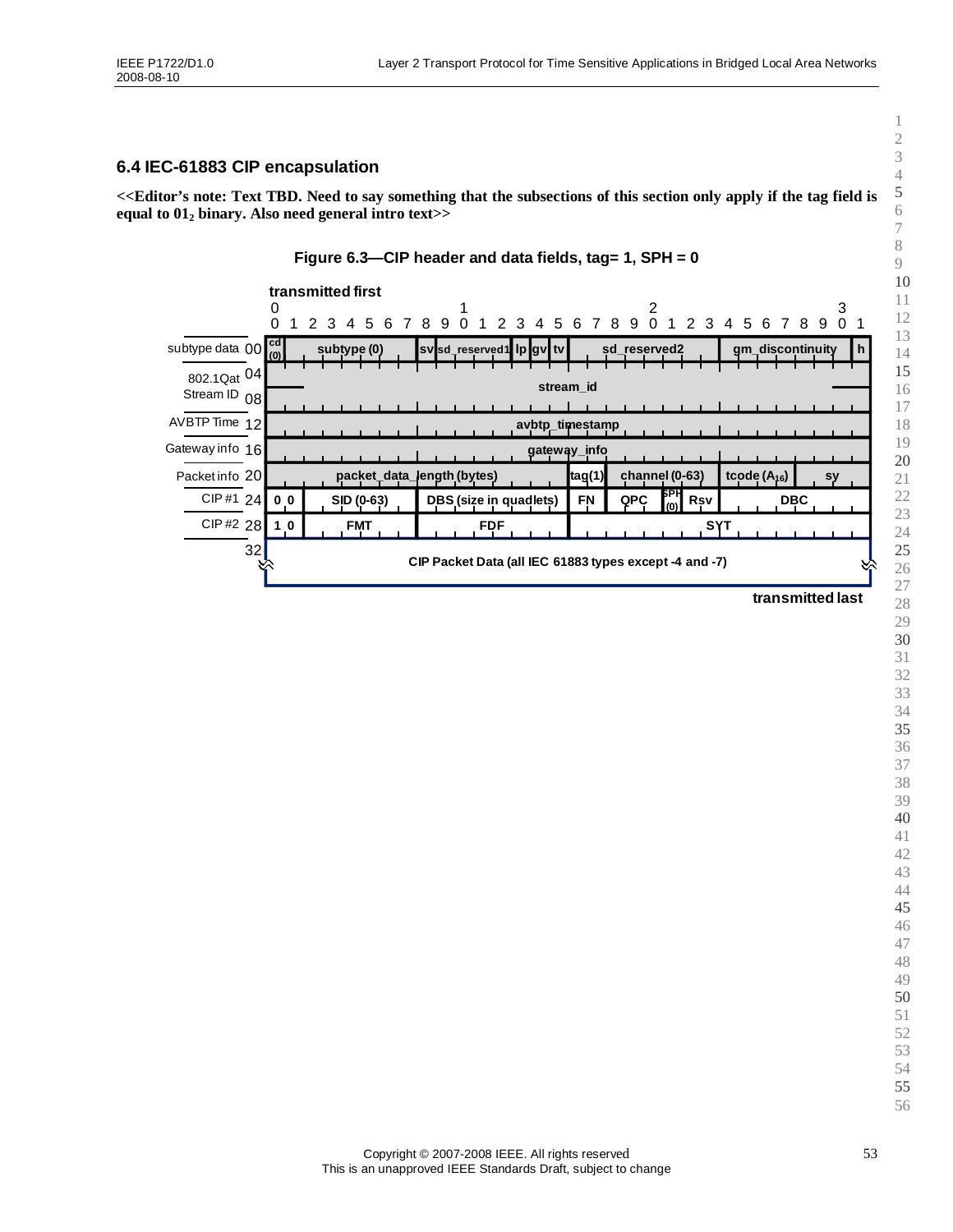

#### **Figure 6.4— CIP header and data fields, tag=1, SPH = 1**

#### **6.4.1 CIP header 1st quadlet indicator**

The 2 bit CIP header 1<sup>st</sup> quadlet indicator field has the same definition as defined in IEC 61883-1. AVBTP shall only support a fixed value of  $00<sub>2</sub>$  set by talkers and ignored by listeners.

#### **6.4.2 SID (source ID) field**

The 6 bit **SID** field has the same definition as defined in IEC 61883-1. For AVBTP, it shall use the following values.

- a) 0-62: originating Source ID from IEEE 1394 network (frame originated from a 1394/61883 to 1722/61883 interworking unit).
- b) 63: originating source is on AVB network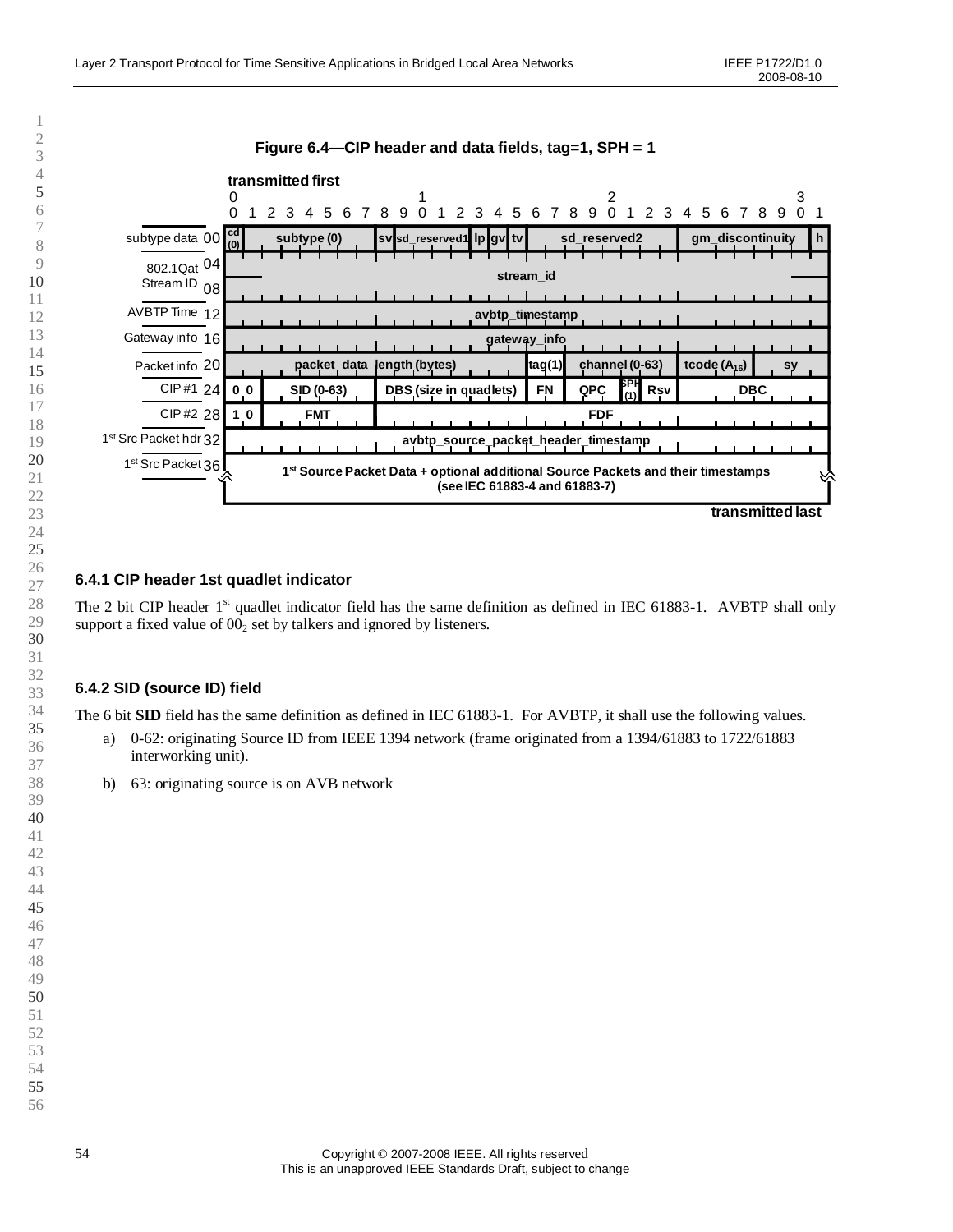#### **6.4.3 Data Block Size (DBS)**

The 8-bit DBS field has the same definition as currently in 61883-1, size of Data Blocks in Quadlets

- $\bullet$  0: 256 quadlets
- $\bullet$  1-255: 1-255 quadlets

#### **6.4.4 QPC (quadlet Padding count)**

The 3-bit **QPC** field has the same definition as currently defined in 61883-1. For all types of 61883 as defined today, this field is always zero.

#### **6.4.5 FN (fraction number) field**

The 2-bit **FN** field has the same definition as currently defined I n 61883-1. This is currently only used in 61883-4 and 61883-7 (where also the SPH field is always set to one).

#### **6.4.6 SPH (source packet header) field**

The **SPH** bit has the same definition as currently defined in 61883. If set to one:

• Then application packet contains 61883-4 or 61883-7 (or future) source packets with source packet headers. If set to zero

• Then application packet does not contain source packets (contains integer number of Data Blocks)

## **6.4.7 Rsv (reserved) field**

The 2-bit has the same definition as currently defined in IEC 61883-1. It is reserved (currently not used by 1394/61883), set to zero on transmit, ignore on receive.

#### **6.4.8 DBC (data block count) field**

The 8 bit DBC field has the same definition as currently defined in IEC 61883-1. It contains the sequence number of the 1st data block in the packet. The DBC field shall not be set to a value that would cause the total byte AVBTP frame length to exceed a maximum payload size 802.3 of 1500 bytes (2 bytes of Ethertype plus 1498 bytes of payload) frame. This limits the total size of an AVBTP frame header plus payload of no more than 374 quadlets (1496 bytes). All frames of this format shall contain an integral number of data blocks as defined in IEC 61883-1.

#### **6.4.9 CIP header 2nd quadlet indicator**

The 2 bit CIP header 2<sup>nd</sup> quadlet indicator field has the same definition as defined in IEC 61883-1. For AVBTP it shall be fixed at  $10<sub>2</sub>$  binary

#### **6.4.10 FMT (stream format), field**

The 6 bit **FMT** field has the same definition as currently defined in IEC 61883.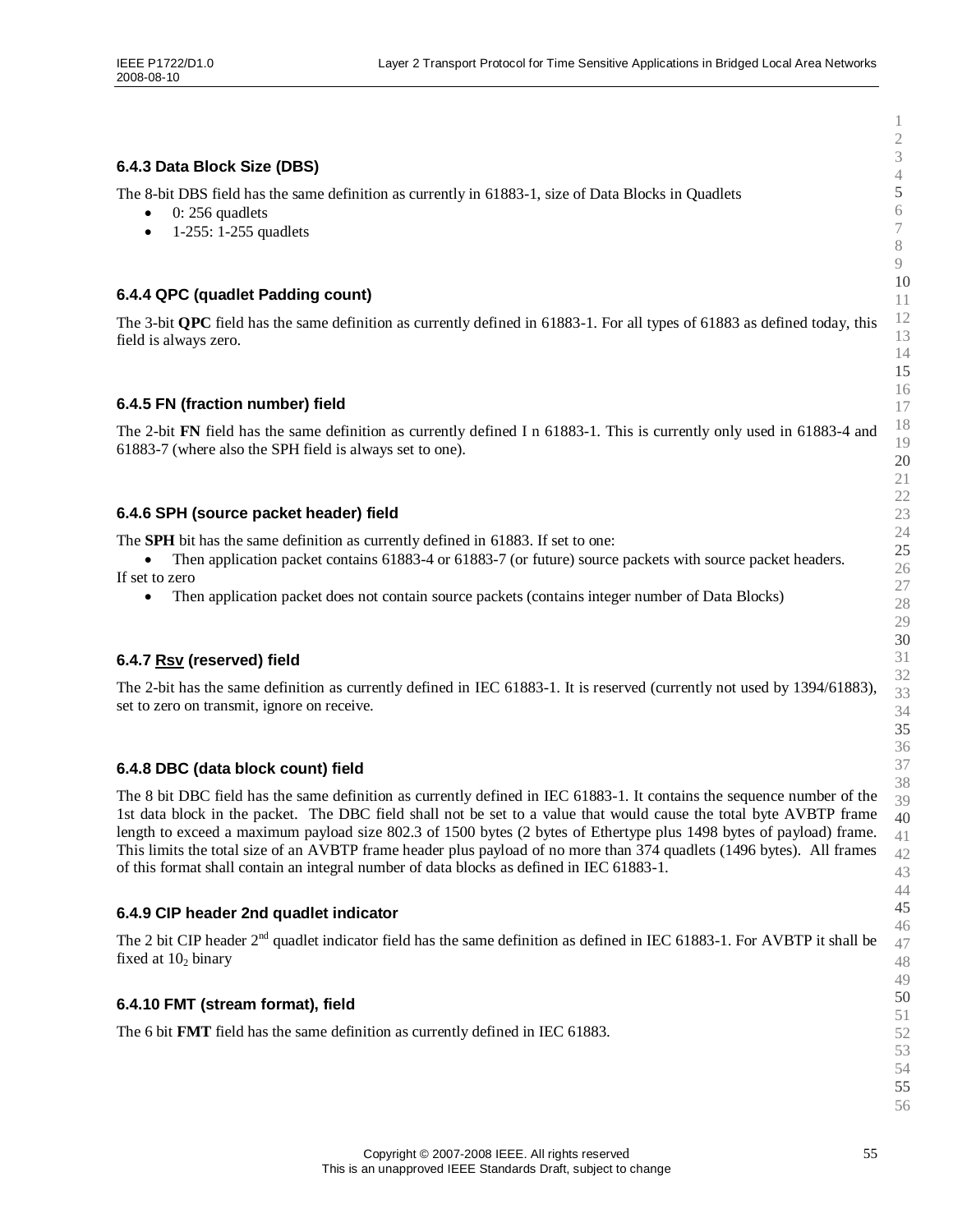#### **6.4.11 FDF (format dependent field)**

The **FDF** field has the same definition as defined in IEC 61883. If the **SPH** field is set to 0, then this field is 8 bits in length. If the **SPH** field is set to 1, then this field is 24 bits in length.

#### **6.4.12 SYT (synchronization timing) field (1394 cycle time based presentation time for SPH field equals 0)**

The 24 bit **SYT** field is only present if the **SPH** field is set to a value of zero(0). This IEC 61883-1 defined field is present but not used by AVBTP end stations, it is only used by 1394/61883 to 1794/61883 interworking units (see [Annex B](#page-66-0) [below\)](#page-66-0). AVBTP talker end stations shall set this field if present to FFFFFF<sub>16</sub> (the IEC 61883 no data timestamp value) on transmit and AVBTP listener end stations shall ignore this field on receive.

#### **6.4.13 avbtp\_source\_packet\_header\_timestamp field (802.1AS time based presentation time for SPH field equals 1)**

If the SPH field is set to a value of one(1), then the AVBTP stream data frame contains one or more CIP source packets. Each CIP source packet contains a 32 bit timestamp as the first quadlet of the source packet followed by an integral number of quadlets as defined by the standard that defines the source packet format.

Currently defined supported formats that are supported by AVBTP are IEC 61883-4 and 61883-7.

IEC 61883-4 and 61883-7 as written define the source packet header quadlet to contain the presentation time of the packet based on IEEE 1394 cycle time.

AVBTP uses the same formats as defined in IEC 61883-4 and 61883-7, but it uses an IEEE 802.1AS based presentation time in the same format as defined for the **avbtp\_timestamp** field which consist of presentation time as expressed as the least significant 32 bits of 802.1AS time for the source packet header quadlet of each and every TS packet. For these AVBTP frames the talker shall set the **tv** (Timestamp Valid) bit to zero for all frames (i.e. the Source packet header is used instead of the **avbtp** timestamp field for these frames).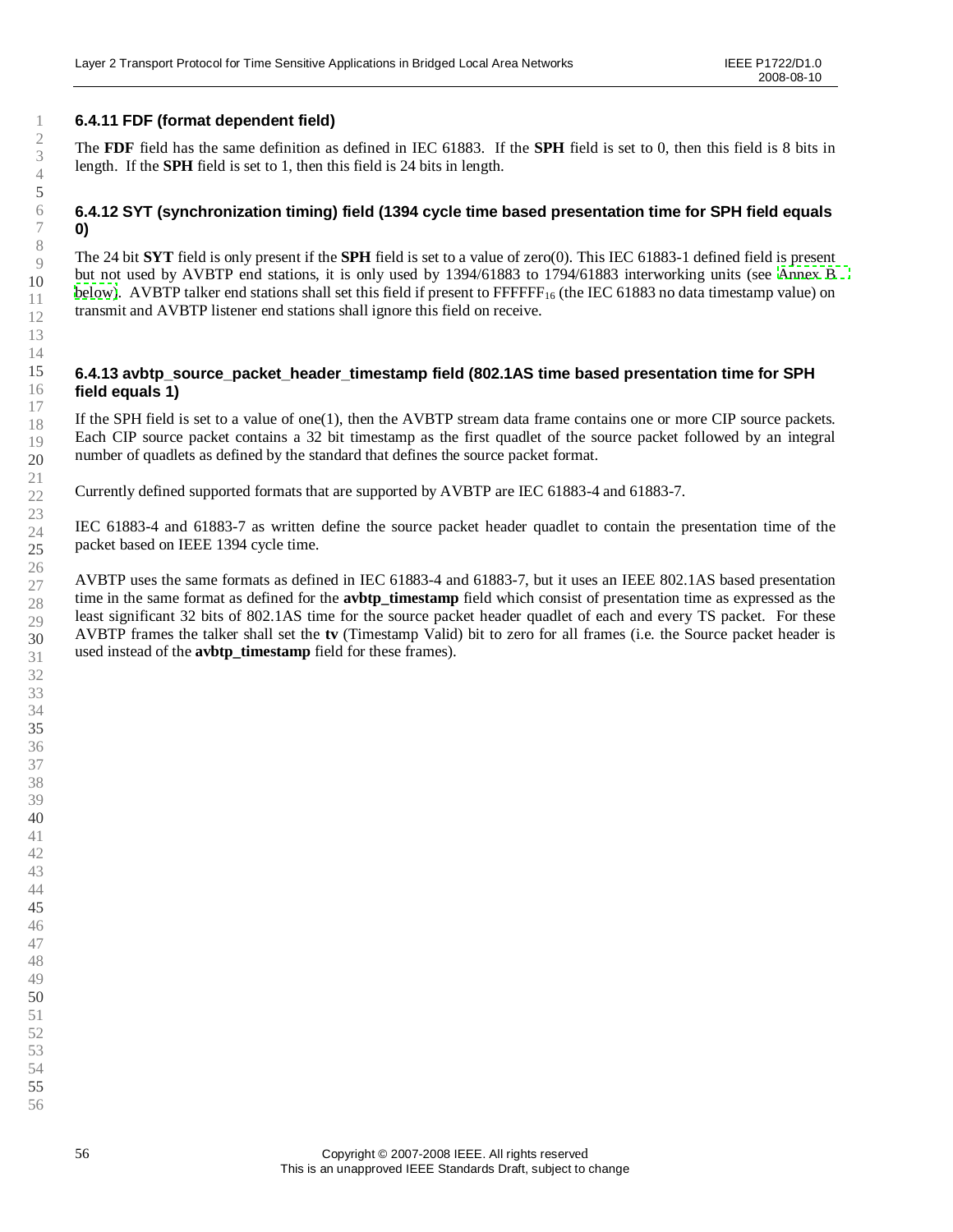# **6.5 61883 over AVBTP control frame format**

Use of AVBTP frames with a subtype of zero(0) and a **cd** bit of one(1) is reserved for possible future versions of this specification.

## **6.6 Use of AV/C higher layer protocol in 61883 over AVBTP end stations**

For 61883 application that require the use of AV/C protocol on AVBTP networks, those applications shall use the AV/C over UDP/IP as specified by the 1394 Trade Association.

## **6.7 Session management**

This section defines the minimum set of protocols that shall be used for session management of AVBTP streams. Additional protocols may be used by an AVBTP devices (such as ZeroConf) but how such protocols are used is outside of the scope of this specification.

## **6.7.1 Overview**

The 61883 over AVBTP session management protocols and procedures:

- May use LLDP  $(802.1AB)[R10]$  $(802.1AB)[R10]$
- Shall use SRP (802.1Qat)[\[R6\]](#page-14-0)
- AV/C based applications shall use AV/C over UDP/IP as specified in [1394 Trade Association TA Document](#page-15-0) Networking IEEE 1394 Clusters via UWB over Coaxial Cable - [Part 3: FCP and CMP over IPv4](#page-15-0) **[<<Editor's note: Work in progress, current draft is](#page-15-0) version 1.0, May 28, 2008>>**[\[R19\].](#page-15-0)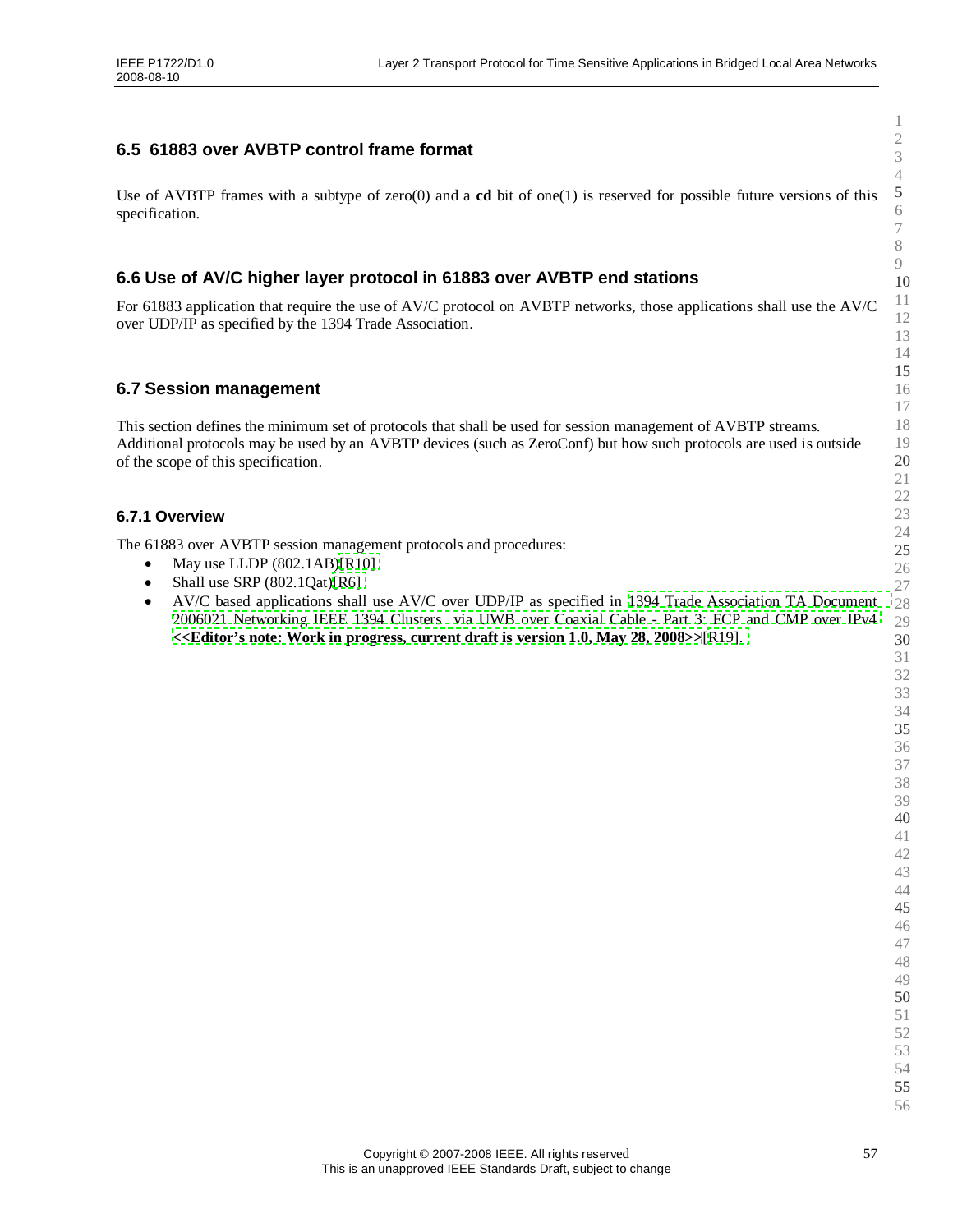# **6.8 Timing and Synchronization**

## **6.8.1 General**

1 2

> Timing and synchronization for IEC 61883 over AVBTP is generally accomplished in the same manner as specified in 61883-1 through 61883-8 over IEEE 1394 for processing of presentation time. The main difference between running 61883 protocols over AVBTP versus IEEE 1394 is the use of 802.1AS based time expressed in 32 bits of nanoseconds versus the use of 1394 time expressed in seconds, cycles and 24.576 MHz cycle offset values.

> Usage of the timing and synchronization information included in the CIP header or Source Packet Header is generally consistent with the definition in the 61883 series of standards where the main differences are:

- The **SYT** field or Source Packet Header that are currently defined in the 61883 series of standards as formatted in seconds, cycle and cycle offset is replaced by the **avbtp\_timestam**p timestamp field or Source Packet Header expressed in 802.1AS based nanoseconds..
- For protocols of 61883-4 and 61883-7 where the SPH field is set to one, then the 32 bit source packet header field for each source packet contains the associated presentation time of the source packet expressed in IEEE 802.1AS based nanoseconds instead of IEEE 1394 based seconds, cycle and cycle offsets.
- In the IEC 61883 series of specification the term "receiver"is used, whereas in this specification the term "listener"is used.
- In the IEC 61883 series of specification the term "transmitter"is used, whereas in this specification the term "talker" is used.
- IEEE 1394 on networks faster than 100 megabits per second allows CIP packets larger than can fit in a standard single IEEE 802.3 Ethernet frame. This standard does not, if an application needs to send more than data than can fit in a single Ethernet frame, it must generate multiple correctly formatted CIP packets each one that can fit in an 802.3 Ethernet frame.
- Some of the IEC 61883 series of specification sometimes have options that differentiate "professional", "consumer-use" or "cost-sensitive" equipment. This standard does not, and if a device supports a given format, it must support all mandatory requirements as specified in this document.
- Not all formats and their associated protocol technologies, parameters, methods, etc. specified in the 61883 series of specification are supported by this specification (example 61883-6 allows for packed formatted audio data, this specification does not).

#### **6.8.2 61883-2 timing and synchronization**

61883-2 formatted frames shall follow the same timing and synchronization rules as defined in IEC 61883-2 section 6, but using IEEE 802.1AS time in the **avbtp\_timestamp** frame field instead of IEEE 1394 based cycle time in the **SYT** field. AVBTP talkers shall set the CIP header **SYT** field to all ones for all transmitted CIP packets and AVBTP listeners shall ignore the **SYT** field.

The talker shall transmit a valid time stamp value in the AVBTP timestamp field once every video frame period. The time stamp shall be transmitted in an AVBTP frame that meets the following conditions:

- packet arrival time  $L \leq$  time stamp value
- time stamp value transmission delay limit  $\leq$ packet arrival time F

where: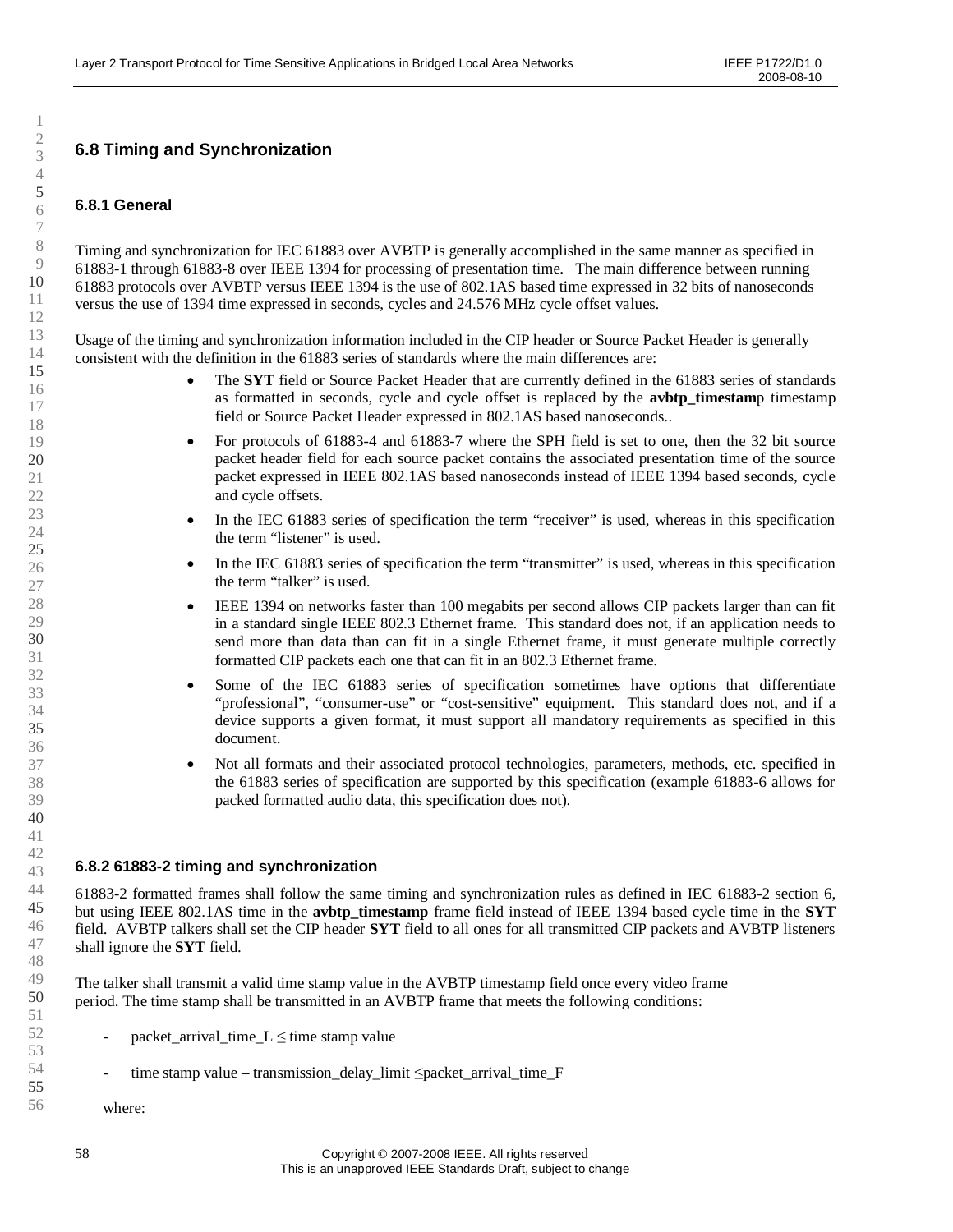| packet_arrival_time_F is the IEEE 802.1AS time when the first bit of the packet which has the time<br>stamp has arrived at the listener;                                                                                                                                                                                                                                                                                                                                                                                                                                                                                                                                                                                                                                   | $\pm$<br>$\mathbf{2}$<br>3                       |
|----------------------------------------------------------------------------------------------------------------------------------------------------------------------------------------------------------------------------------------------------------------------------------------------------------------------------------------------------------------------------------------------------------------------------------------------------------------------------------------------------------------------------------------------------------------------------------------------------------------------------------------------------------------------------------------------------------------------------------------------------------------------------|--------------------------------------------------|
| packet_arrival_time_L is the IEEE 802.1AS time when the last bit of the packet which has the time<br>stamp has arrived at the listener;                                                                                                                                                                                                                                                                                                                                                                                                                                                                                                                                                                                                                                    | 4<br>5<br>6                                      |
| transmission_delay_limit = default value of $2,000,000$ nanoseconds (2 milliseconds).                                                                                                                                                                                                                                                                                                                                                                                                                                                                                                                                                                                                                                                                                      | 7<br>8                                           |
| In case of Hx ( $H = 1,2,4$ ) transmission, KH data blocks are transmitted in a video frame period M using K isochronous<br>packets. Isochronous packet n contains H data blocks of $nH$ , $nH+1$ ,  and $(n+1)H-1$ .                                                                                                                                                                                                                                                                                                                                                                                                                                                                                                                                                      | $\overline{9}$<br>10<br>11                       |
| The isochronous packet n of a video frame period M shall be transmitted on the following conditions ( $n = 0, , K-1$ ):                                                                                                                                                                                                                                                                                                                                                                                                                                                                                                                                                                                                                                                    | 12<br>13<br>14                                   |
| packet_arrival_time_ $L \le$ nominal timing for isochronous packet n                                                                                                                                                                                                                                                                                                                                                                                                                                                                                                                                                                                                                                                                                                       | 15<br>16                                         |
| nominal timing for isochronous packet $n -$ transmission_delay_limit $\leq$ packet_arrival_time_F                                                                                                                                                                                                                                                                                                                                                                                                                                                                                                                                                                                                                                                                          | 17<br>18                                         |
| where                                                                                                                                                                                                                                                                                                                                                                                                                                                                                                                                                                                                                                                                                                                                                                      | 19<br>20                                         |
| packet_arrival_time_F is the cycle time when the first bit of the isochronous packet n has<br>arrived at the receiver;                                                                                                                                                                                                                                                                                                                                                                                                                                                                                                                                                                                                                                                     | 21<br>$22\,$                                     |
| packet_arrival_time_L is the cycle time when the last bit of the isochronous packet n has<br>arrived at the receiver;                                                                                                                                                                                                                                                                                                                                                                                                                                                                                                                                                                                                                                                      | 23<br>24<br>25                                   |
| $K$ is the number of isochronous packets without empty packets in a video frame period.<br>$K = 250$ (525-60 system)<br>$K = 300 (625 - 50$ system)                                                                                                                                                                                                                                                                                                                                                                                                                                                                                                                                                                                                                        | 26<br>27<br>28<br>29                             |
| Nominal timing for isochronous packet $n = T_M + (T_M + 1 - T_M) \times n/K$                                                                                                                                                                                                                                                                                                                                                                                                                                                                                                                                                                                                                                                                                               | 30<br>31                                         |
| $T_M$ is the time stamp for video frame period M transmitted in the AVBTP timestamp field.                                                                                                                                                                                                                                                                                                                                                                                                                                                                                                                                                                                                                                                                                 | 32<br>33<br>34<br>35                             |
| 6.8.3 61883-4 timing and synchronization                                                                                                                                                                                                                                                                                                                                                                                                                                                                                                                                                                                                                                                                                                                                   | 36                                               |
| The timing and synchronization of 61883-4 over AVBTP uses the same method as used in 61883-4 over IEEE 1394<br>networks in that the source packet header quadlet always contains a valid timestamp. In 61883-4 over AVBTP, this<br>quadlet contains nanosecond 802.1AS based time instead of IEEE 1394 seconds, cycle and cycle offset time.                                                                                                                                                                                                                                                                                                                                                                                                                               | 37<br>38<br>39<br>40<br>41                       |
| For 61883-4 formatted frames over AVBTP, section 4.3 of 61883-4 is replaced with the following:                                                                                                                                                                                                                                                                                                                                                                                                                                                                                                                                                                                                                                                                            | 42<br>43                                         |
| The time stamp in the source packet header is used by listeners for reconstructing a correct timing of the TSPs at their<br>output. The time stamp indicates the intended delivery time of the first bit/byte of the TSP from the listener output to the<br>transport stream target decoder. The time stamp represents the 32 least significant bits of the IEEE 802.1AS at the talker<br>at the moment the first bit/byte of the TSP arrives from the application, plus some offset. The offset is equal to the overall<br>delay of the TSP between the moment of arriving (of the first bit) and the moment the TSP (first bit) is delivered by the<br>receiver to the application. The default value of this offset is equal to 2,000,000 nanoseconds (2 milliseconds). | $44$<br>45<br>46<br>$47\,$<br>$48\,$<br>49<br>50 |
| 6.8.4 61883-6 timing and synchronization                                                                                                                                                                                                                                                                                                                                                                                                                                                                                                                                                                                                                                                                                                                                   | 51<br>52                                         |
| < <editors am24="" and="" avbtp="" based="" by="" control="" end="" flow="" not="" note:="" packed="" rate="" stations="" supported="" will="">&gt;</editors>                                                                                                                                                                                                                                                                                                                                                                                                                                                                                                                                                                                                              | 53<br>54<br>55                                   |
| Replace Section 7.2 of 61883-6 with:                                                                                                                                                                                                                                                                                                                                                                                                                                                                                                                                                                                                                                                                                                                                       | 56                                               |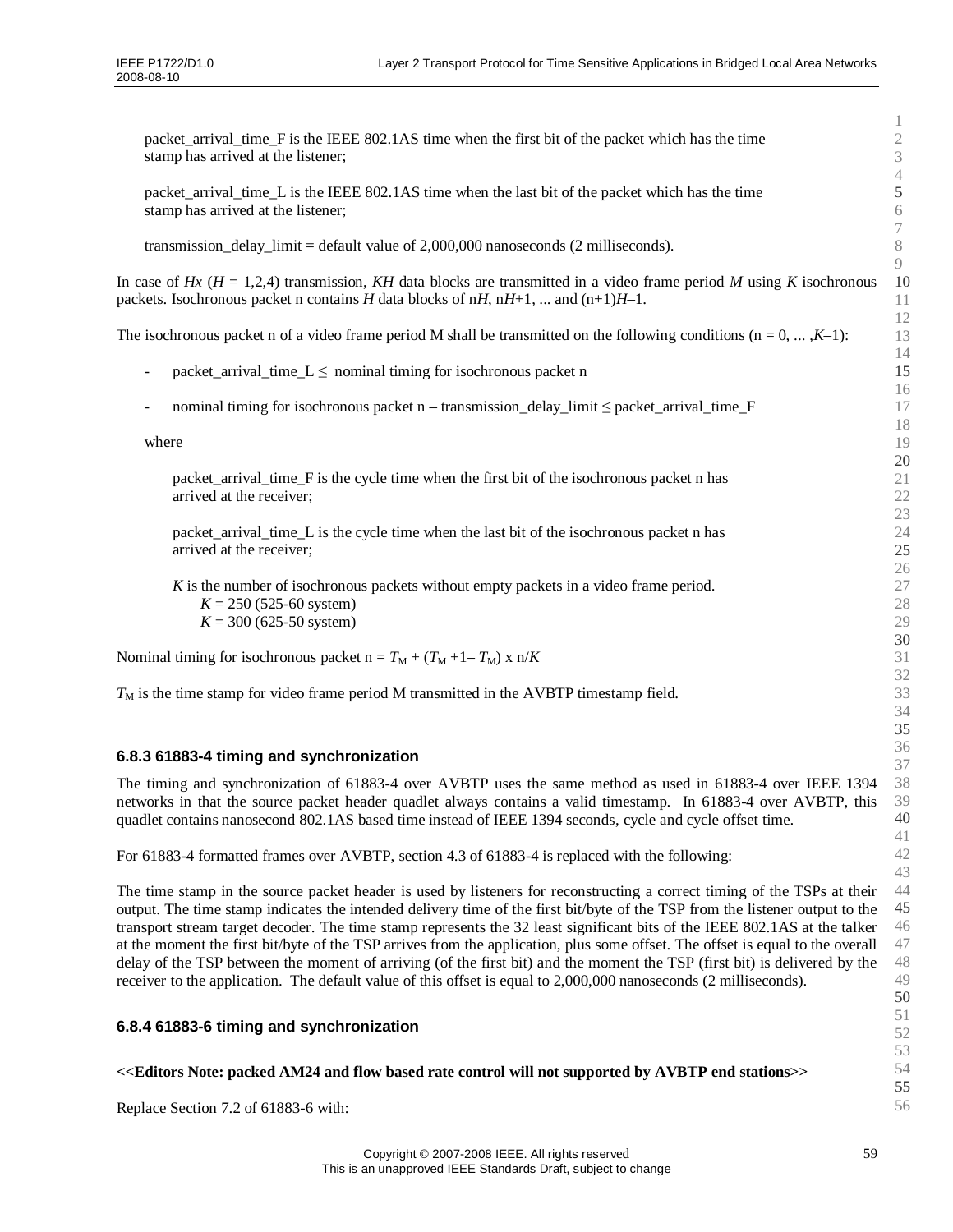In the case where a CIP packet contains multiple data blocks, it is necessary to specify which data block of the CIP corresponds to the IEEE 802.1AS based AVBTP time stamp.

The talker prepares the time stamp for the data block which meets this condition:

 $mod(data block count, SYT_NTERVAL) = 0 (1)$ 

where

- data block count is the running count of transmitted data blocks;
- SYT\_INTERVAL denotes the number of data blocks between two successive valid AVBTP timestamps which includes one of the data blocks with a valid AVBTP timestamp. For example, if there are three data blocks between two valid AVBTP timestamps, then the SYT\_INTERVAL would be 4.

The listener can derive the index value from the DBC field of a CIP with a valid AVBTP timestamp using the following formula:

index = mod((SYT\_INTERVAL – mod(DBC, SYT\_INTERVAL)), SYT\_INTERVAL) (2)

where

- index is the sequence number;
- SYT\_INTERVAL denotes the number of data blocks between two successive valid AVBTP timestamps, which includes one of the data blocks with a valid AVBTP timestamp;
- DBC is the data block count field of a CIP.

The listener is responsible for estimating the timing of data blocks between valid time stamps.

The method of timing estimation is implementation-dependent.

Replace Section 7.3 of 61883-6 with:

A data block contains all data arriving at the talker within an audio sample period. The data block contains all the data which make up an "event".

The talker shall specify the presentation time of the event at the receiver. A receiver for shall have the capability of presenting events at the time specified by the transmitter.

If a function block receives a CIP, processes it and subsequently re-transmits it, the AVBTP timestamp of the outgoing CIP shall be the sum of the incoming AVBTP timestamp and the processing delay.

The transmitter shall add TRANSFER\_DELAY to the quantized timing of an event to construct the AVBTP timestamp. The TRANSER\_DELAY value is initialized with the DEFAULT\_TRANSFER\_DELAY value. Note that for all talkers, the TRANSFER\_DELAY may be changed to achieve a shorter TRANSFER\_DELAY value to allow for a shorter time if the end to end delay in the AVB network can allow it.

The DEFAULT\_TRANSFER\_DELAY value is 2,000,000 nanoseconds (2 milliseconds)

- 
-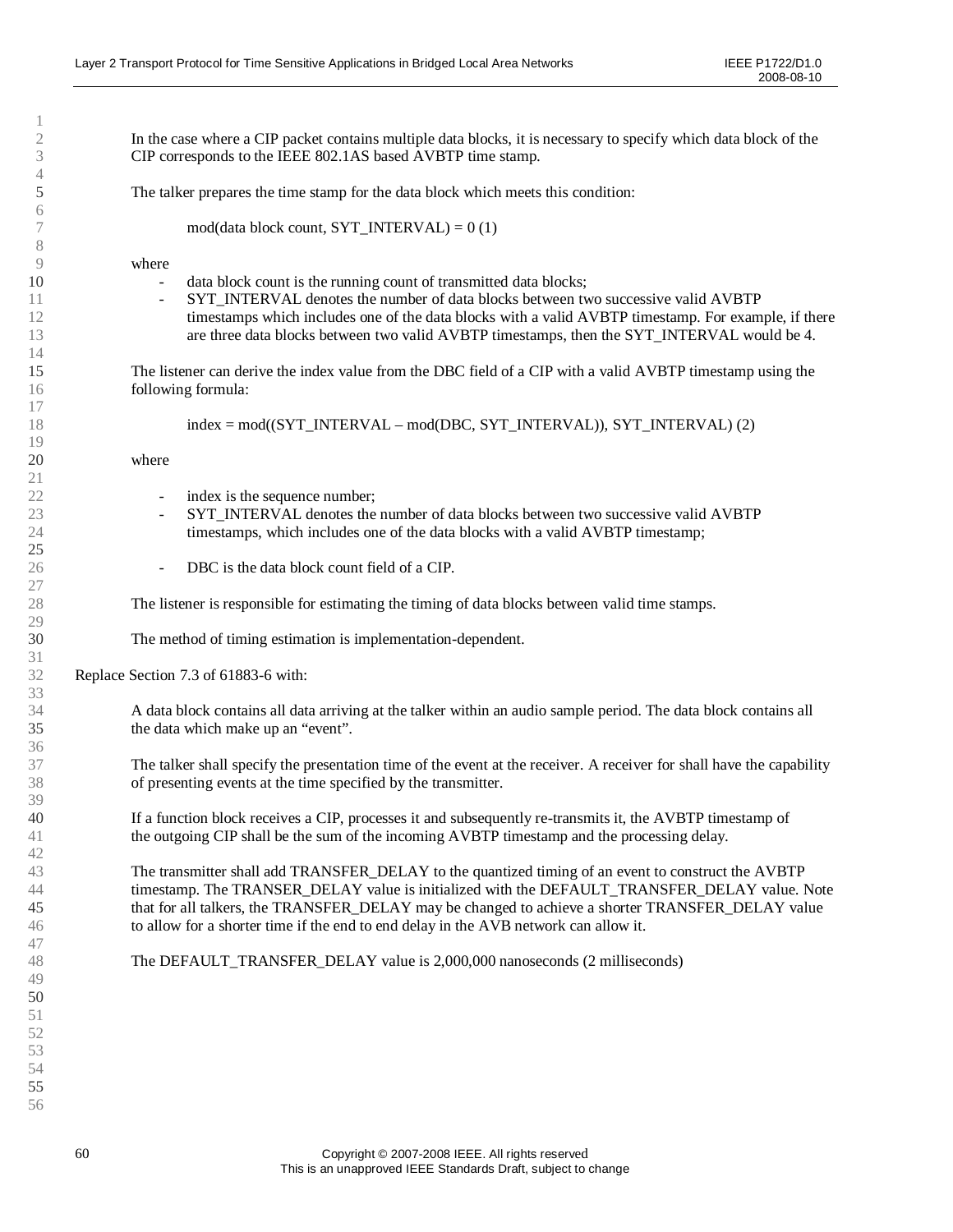#### **6.8.5 61883-7 timing and synchronization**

Replace IEC 61883-7 section 5.1.3 with:

The source packet header field is a one quadlet field (4 bytes) that represent an 802.1AS based time stamp.

The time stamp is used by 61883-7 capable AVBTP listeners for reconstructing a correct timing of the transport stream packets at their output. The time stamp indicates the intended delivery time of the first bit/byte of the transport stream packets from the receiver output to the T-STD (Transport Stream Target Decoder). The time stamp represents the least significant 32 bit binary time of the IEEE 802.1AS based clock at the moment the first bit/byte of the transport stream packet arrives from the application, plus an offset which is equal to the overall delay of the transport stream packet between the moment of arriving (of the first bit) and the moment the transport stream packet (first bit) is delivered by the receiver to the application.

The default value of this offset shall be 2,000,000 nanoseconds (2 milliseconds).

#### **6.8.6 61883-8 timing and synchronization**

**<<Editor's note: TBD>>**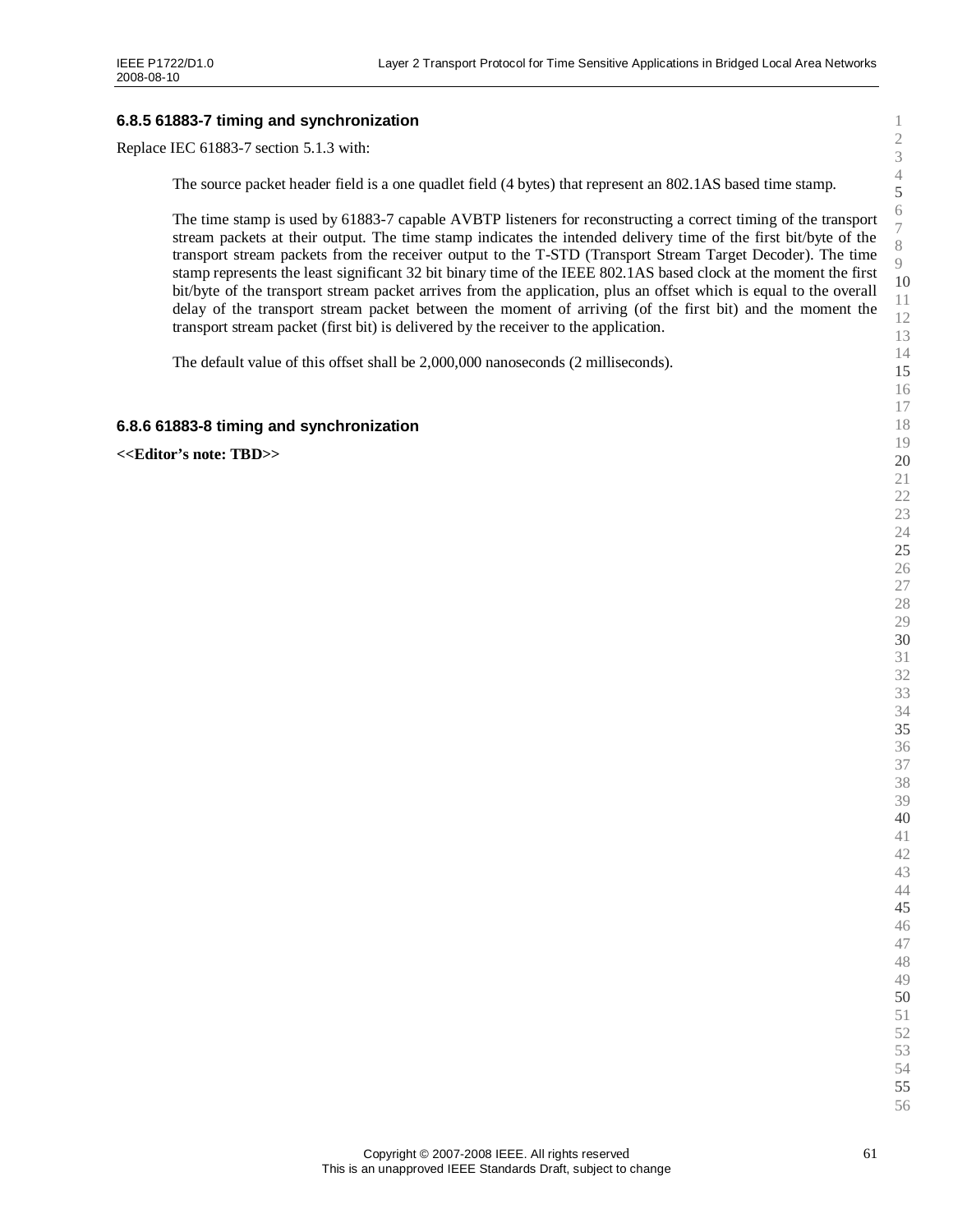- 
-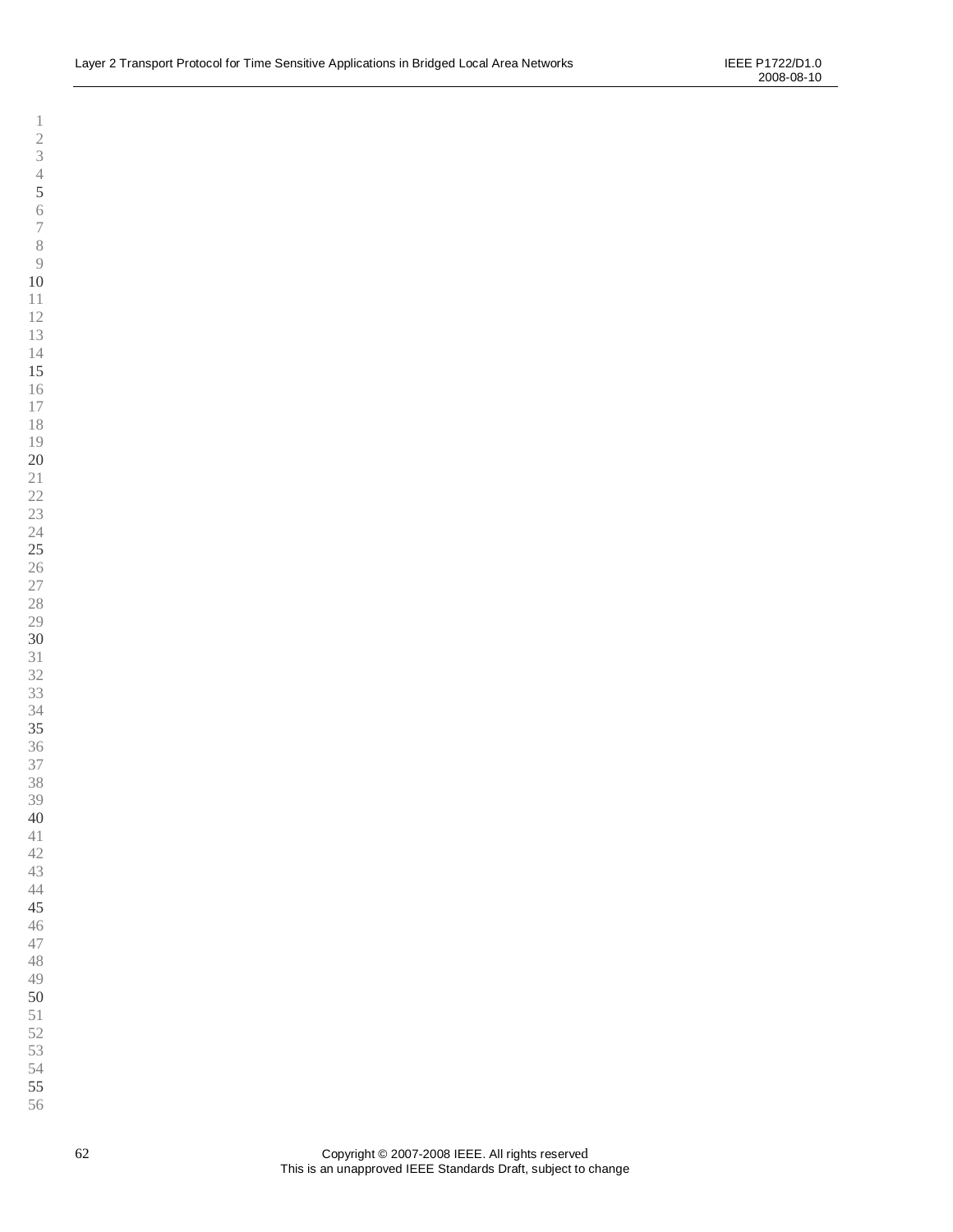# **7. Proprietary/Experimental subtype AVBTP protocol**

<<Editor's note: introductory text TBD.>>

## **7.1 Overview**

**<<Editor's note: overview text TBD>>**

#### **7.2 Proprietary/Experimental subtype stream data format**

**<<Editor's note: section text TBD>>**

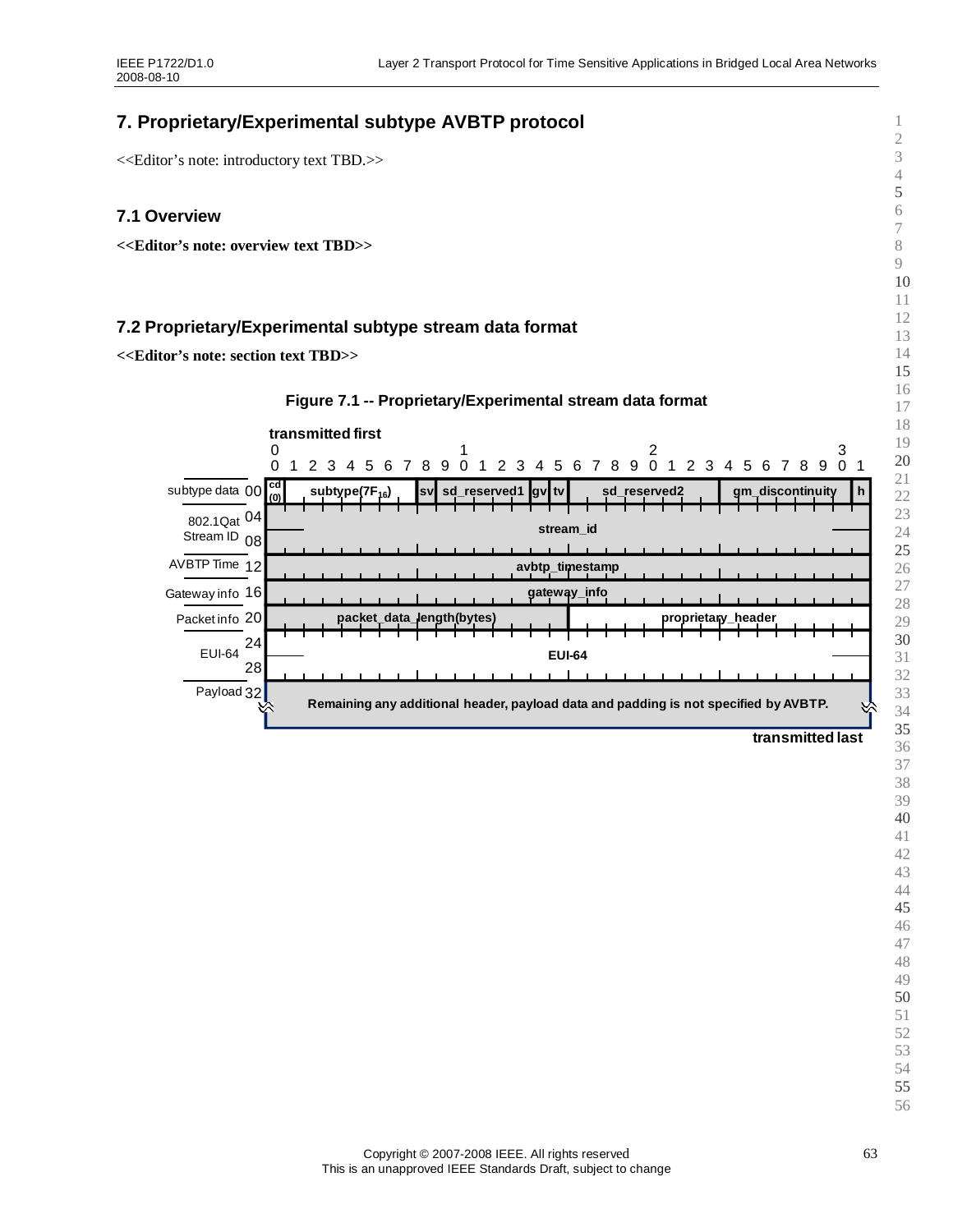## **7.3 Proprietary/Experimental subtype control format**

For subtype  $7F_{16}$  AVBTP control frames the subtype\_data1 field is called the escape\_type field and has the following values:

- a) A value of zero (0) in the subtype\_data field is required for use by proprietary/experimental as this field
- b) Values of 1 through 255 are reserved for future use by this standard.

#### **Figure 7.2— Proprietary/Experimental control escape subtype format**



If the subtype is  $7F_{16}$  and the subtype\_data field is 0, then following the subtype\_data field shall be a unique EUI-64 field that identifies the proprietary/experimental protocol.

All data after the EUI-64 is available for use by the proprietary/experimental protocol and is beyond the scope of this specification.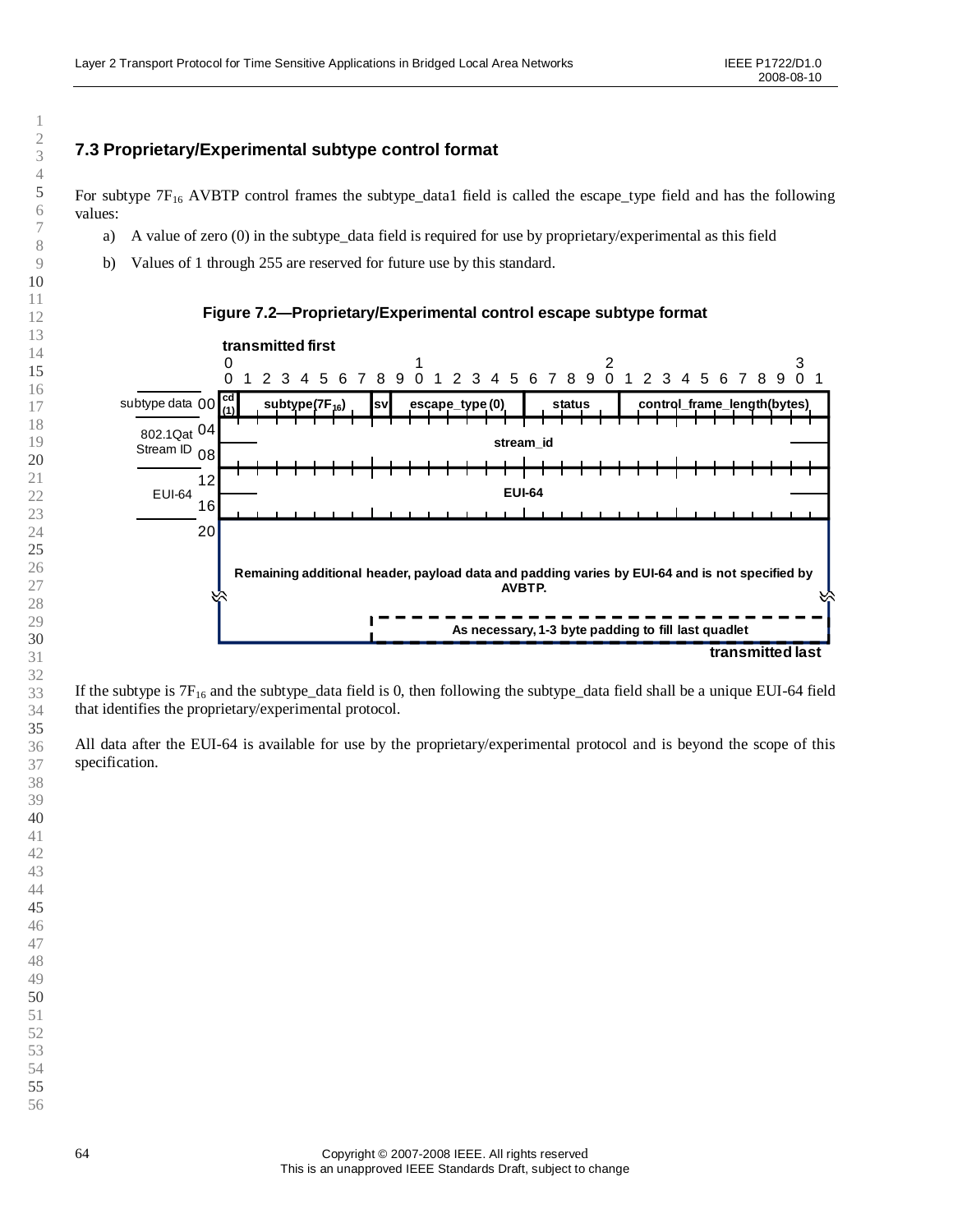# **Annexes**

# **Annex A (informative) Bibliography**

| [B1] IEEE 100, The Authoritative Dictionary of IEEE Standards Terms, Seventh Edition. |
|---------------------------------------------------------------------------------------|
|---------------------------------------------------------------------------------------|

[B2] IEEE EUI-64, IEEE EUI-48, and IEEE MAC-48 assigned numbers may be obtained from the IEEE Registration Authority, [http://standards.ieee.org/regauth/. T](http://standards.ieee.org/regauth/)utorials on these assigned numbers may be found on this web site.

[B3] [Digital Transmission Content Protection Specification Volume 1 \(Informational Version\)](http://www.dtcp.com/data/info 20071001 DTCP V1 1p51.pdf)

[B4] [DTCP Volume 1 Supplement D DTCP use of IEEE1394 Similar Transports \(Informational Version\)](http://www.dtcp.com/data/info 20070615 DTCP V1SD  1p1.pdf)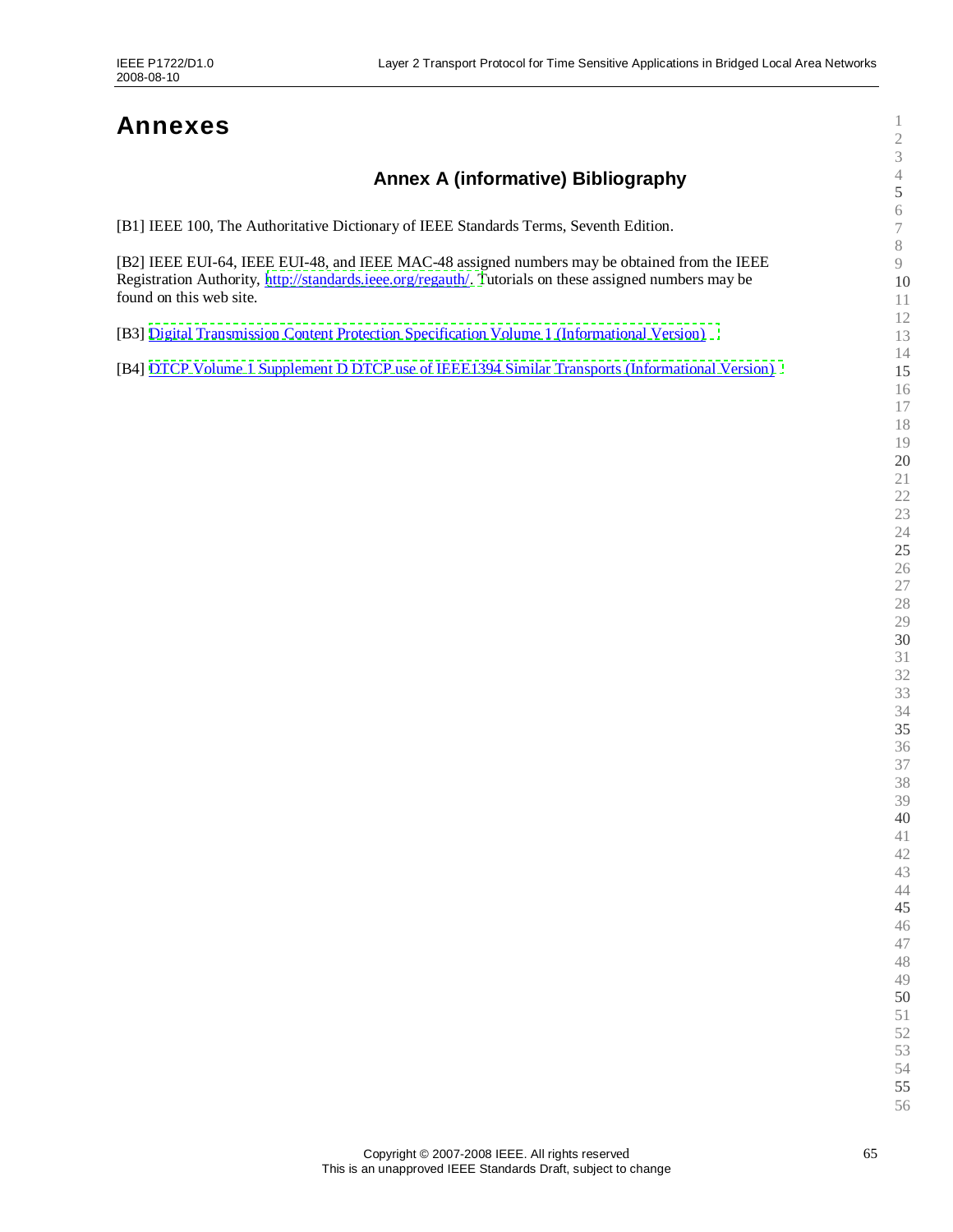## THIS PAGE LEFT INTENTIONALLY BLANK

<<Editor's note: This is because the template automatically forces Annexes to start on an odd numbered page>>

 

- 
- 
-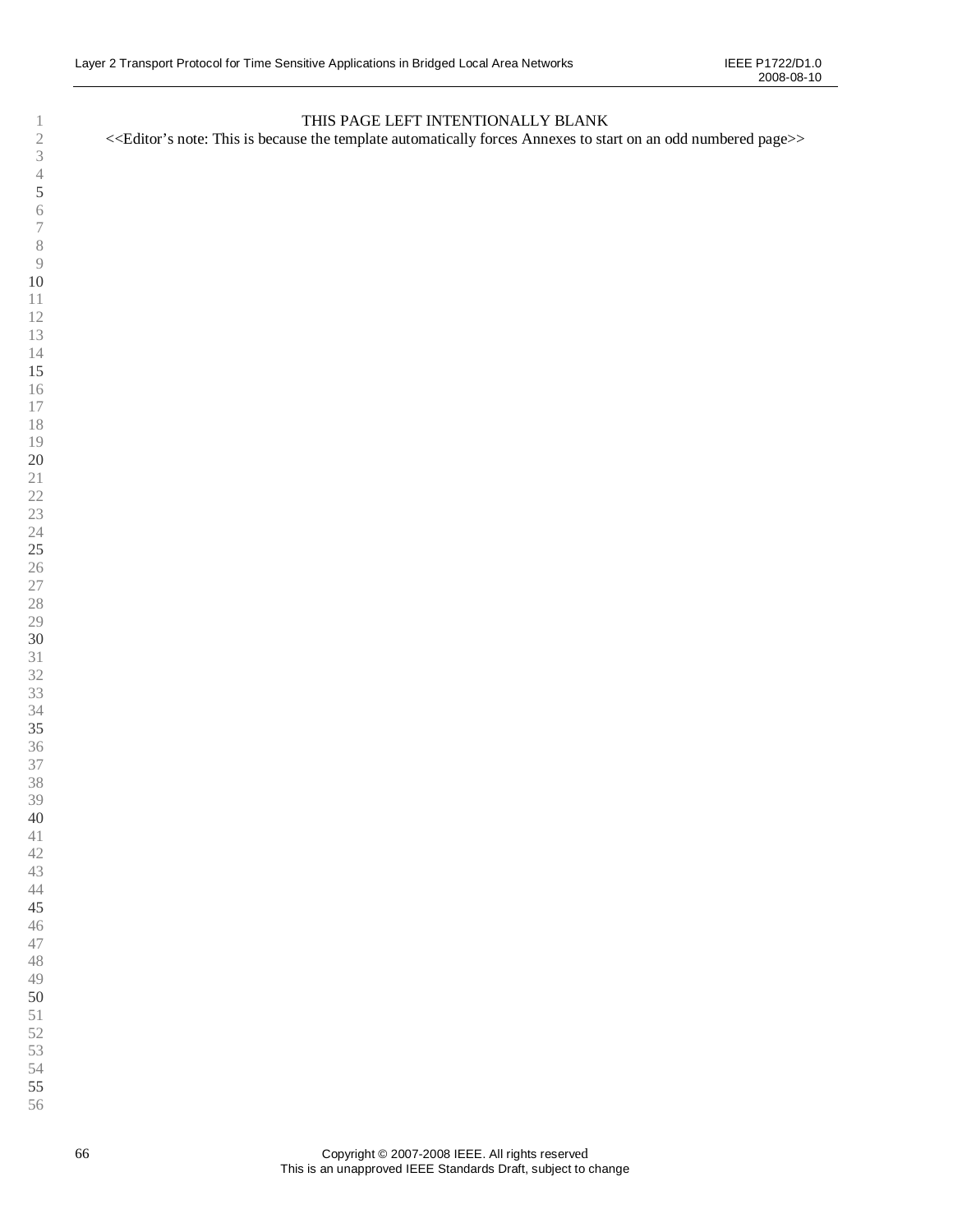# <span id="page-66-0"></span>**Annex B (normative) Interworking 61883 between AVBTP and IEEE 1394 networks**

## **B.1 Introduction**

This annex defines the methods and protocols for operation of interworking units (IWUs) used to interconnect 61883 compliant devices between IEEE 1394 and IEEE 802.3 or IEEE 802.11 AVBTP networks

## **B.2 1394 to/from IEEE 802 AVBTP Interworking scenarios**

There are three scenarios defined for interworking by this annex. They are called scenarios A, B and C.

Scenario A is the case where you have a stream originated by a 1394 device using and AVB network to connect with listeners on another 1394 bridged network:

```
1394 Talker -> 1394 Net- IWU1 -> AVB Net -> IWU2 -> 1394 Net -> 1394 Listener(s)
```
Scenario B adds AVBTP listeners to Scenario A so that listeners on both IEEE 802 networks and IEEE 1394 networks as follows**:**

```
1394 Talker -> 1394 Net1- IWU1 -> AVB Net -> IWU2 -> 1394 Net2 -> 1394 Listener(s)
                          |
                          V
                   AVBTP Listener(s)
```
Scenario C is where the talker is on an AVB network and needs to interoperate with both AVBTP and 1394 based listeners:

```
AVBTP Talker -> AVB Net -> IWU2 -> 1394 net2 -> 1394 Listener(s)
        |
        V
AVBTP Listener(s)
```
The goal of this protocol is to ensure that all of the above scenarios work such that simpler applications of bridging 61883/1394 capable devices over an AVB network using scenario A and also more complex applications of full connectivity of 61883 capable talkers and listeners can communicate via gateways regardless of the underlying network topology.

To support these cases, AVBTP Interworking Units shall handle:

- Conversion and adaptation of timing and synchronization conversion/adaptation
- Proper queuing and scheduling of CIP packets on each of the networks based on the requirements of those networks.
- Fragmentation and reassembly of CIP packets between the two networks.
	- o This is especially important as 802.3 networks support a maximum of 1500 byte payload frames whereas on high speed 1394 networks, the isochronous packets may be much larger than can be support on the Ethernet LAN.

**>>**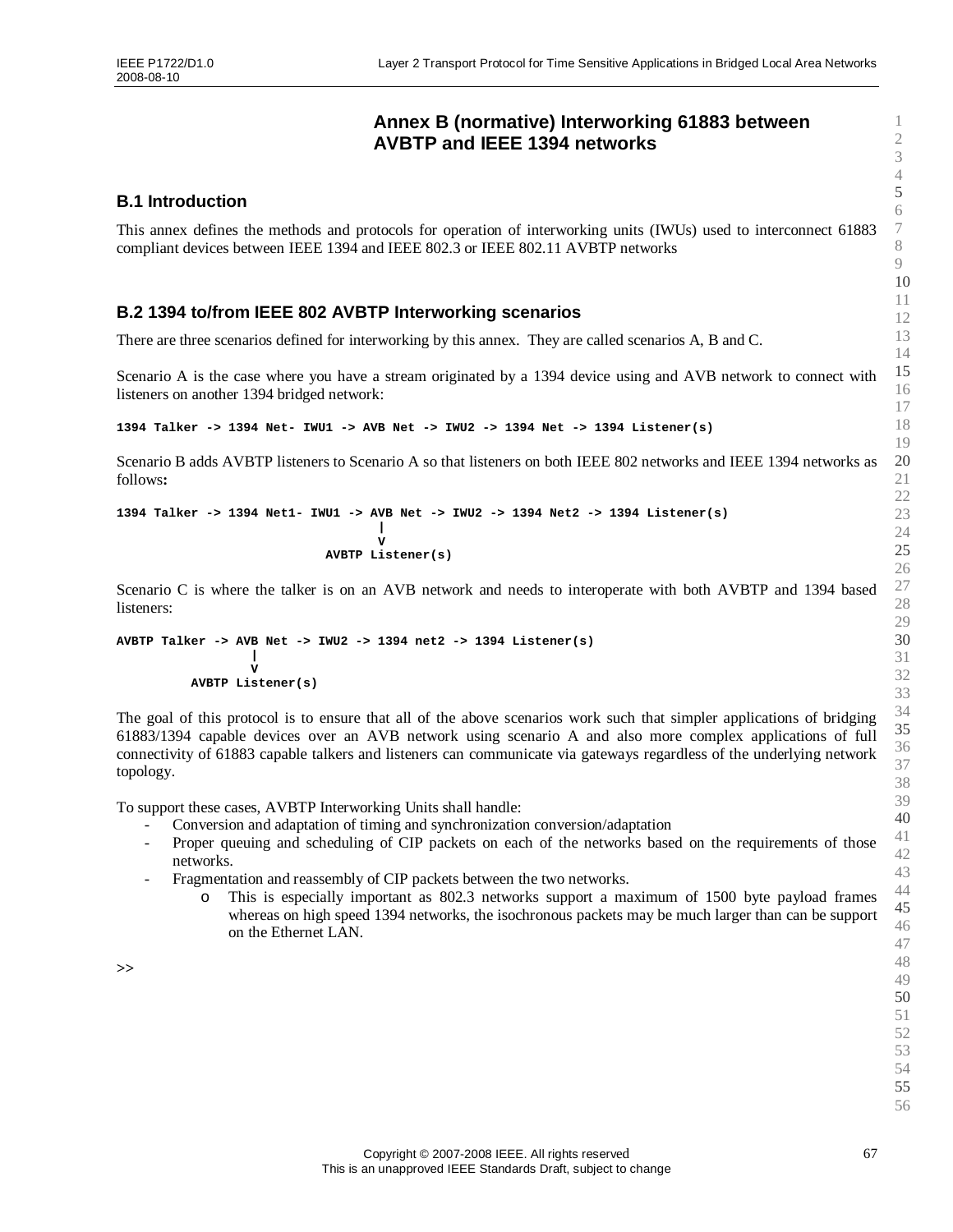## **B.2.1 Encapsulation**

IEEE 1394 to AVBTP interworking units shall use the same format of the AVBTP IIDC/61883 as specified in clause [6](#page-48-0) [above.](#page-48-0)

IIDC/61883 stream data frames shall use the **gateway\_info** field as specified in [5.6.8 above.](#page-43-1) This section defines how that field is formatted for IEEE 1394 to AVBTP interworking units.

For IEEE 1394 to AVBTP interworking units the gateway\_info is formatted into the following fields:

- a) **source\_seconds**: most significant 7 bits of the quadlet
- b) **source** cycle: 13 bits with a value range of 0-7999 decimal indicating the source 1394 bus cycle of the frame
- c) **source\_cycle\_offset**: 12 bits with a value range of 0-3071 indicating the source 1394 bus cycle offset of the frame



**transmitted last**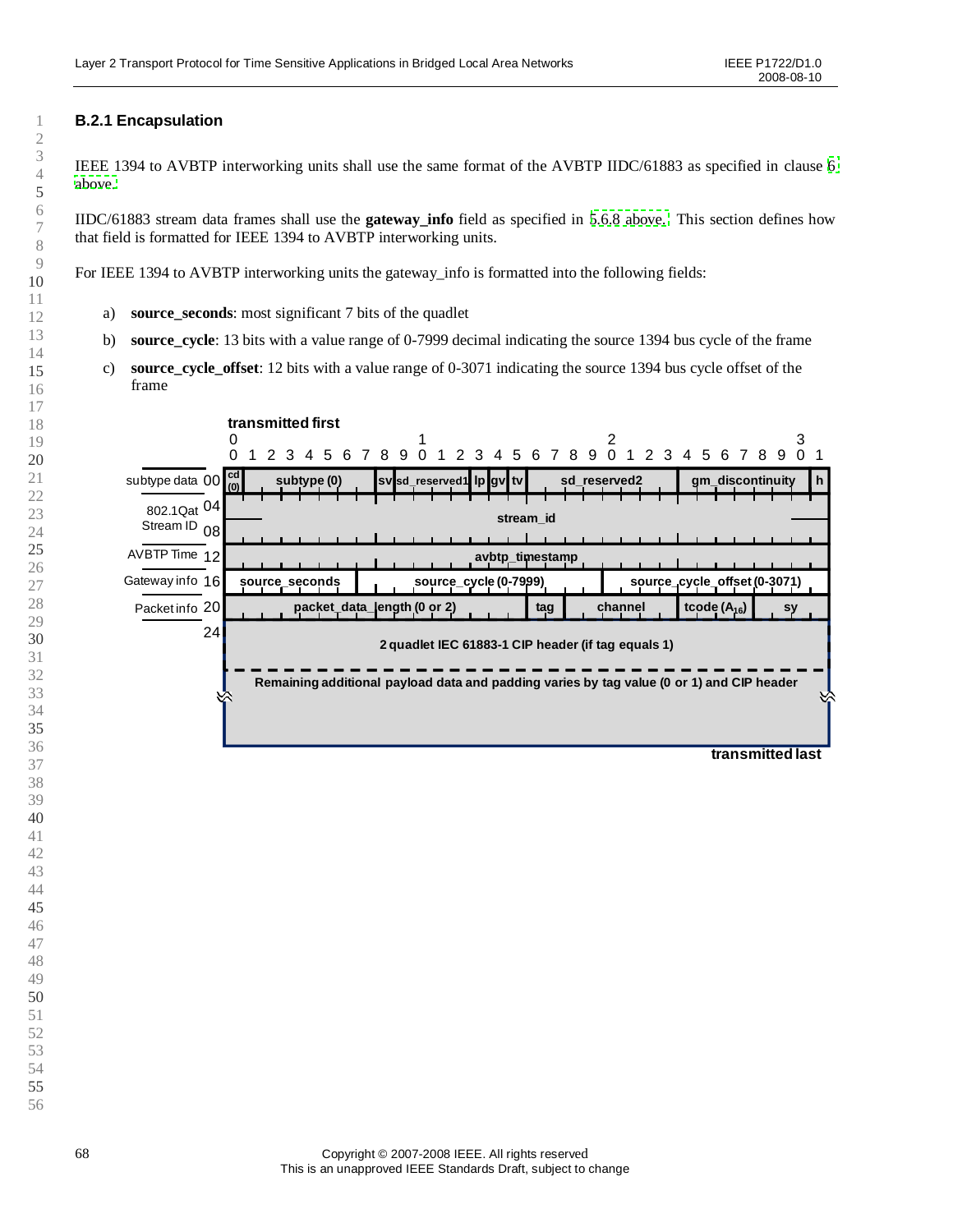#### **B.2.2 Stream Sequencing, Fragmentation and Reassembly procedures**

CIP packets on a 1394 network may be larger than can be accommodated on the AVBTP network which has a maximum AVBTP frame size (header plus payload) of 1492 bytes.

If a 1394 to Ethernet AVBTP gateway receives a CIP packet that will not fit on the AVBTP network, then the gateway shall break up the large CIP packet into multiple smaller CIP packets prior to sending on the AVBTP network.

If an Ethernet AVBTP to IEEE 1394 gateway receives multiple packets for a given cycle and that 1394 network can support large CIP packets, the 1394 gateway shall reassemble the smaller AVBTP based CIP packets into larger IEEE 1394 based CIP packets as necessary.

#### **B.3 Timing and synchronization**

**<<Editor's note: TBD. This section is intended to list any specific requirements of gateways to map timing and synchronization field (e.g. mapping of SYT fields to and from AVBTP timestamps). Below are some notes that still appear useful from previous work we've done>>**

1394 to 1722 conversion:

- a) Convert SYT field to AVBTP presentation time
- b) Leave SYT field intact –AVB ignores it

c) Exchange cross-timestamp packets with other 1394/AVB Gateways

- d) Could strip the 32-bit SPH to save a quadlet
	- Not really worth while
	- Would introduce jitter on 1394-to-AVB-to-1394
	- AVB Listener ignores SYT field

1722 to 1394 conversion:

- a) If SID=63 (AVB Talker)
	- Convert AVB Presentation Time to SYT field
	- Possible problems with 2ms SYT field on Part 2, 3, 5  $\&$  6
- b) Exchange cross-timestamp packets with other 1394/AVB Gateways
- c) Possibly recreate SPH if 1394-to-AVB gateway stripped it when putting 1394 packet onto the AVB network
	- If  $\text{SID} \leq 63$
	- And SPH = 1 (MPEG traffic, IEC 61883-4 and 61883-7)
- d) Larger range of AVB Presentation Time Offsets could require buffering in gateway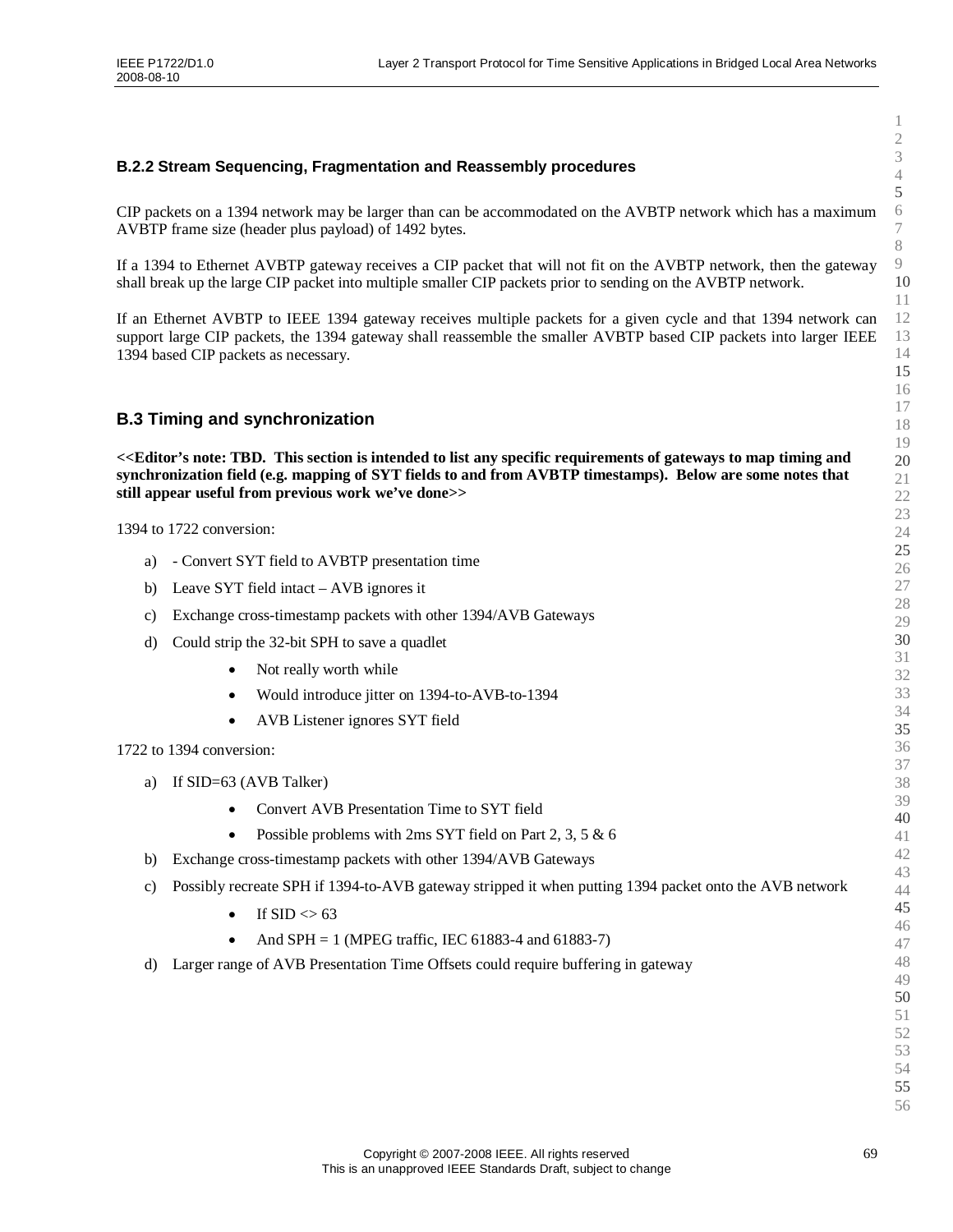## THIS PAGE LEFT INTENTIONALLY BLANK

<<Editor's note: This is because the template automatically forces Annexes to start on an odd numbered page>>

- 
- 
- 
- 
- 
- 
-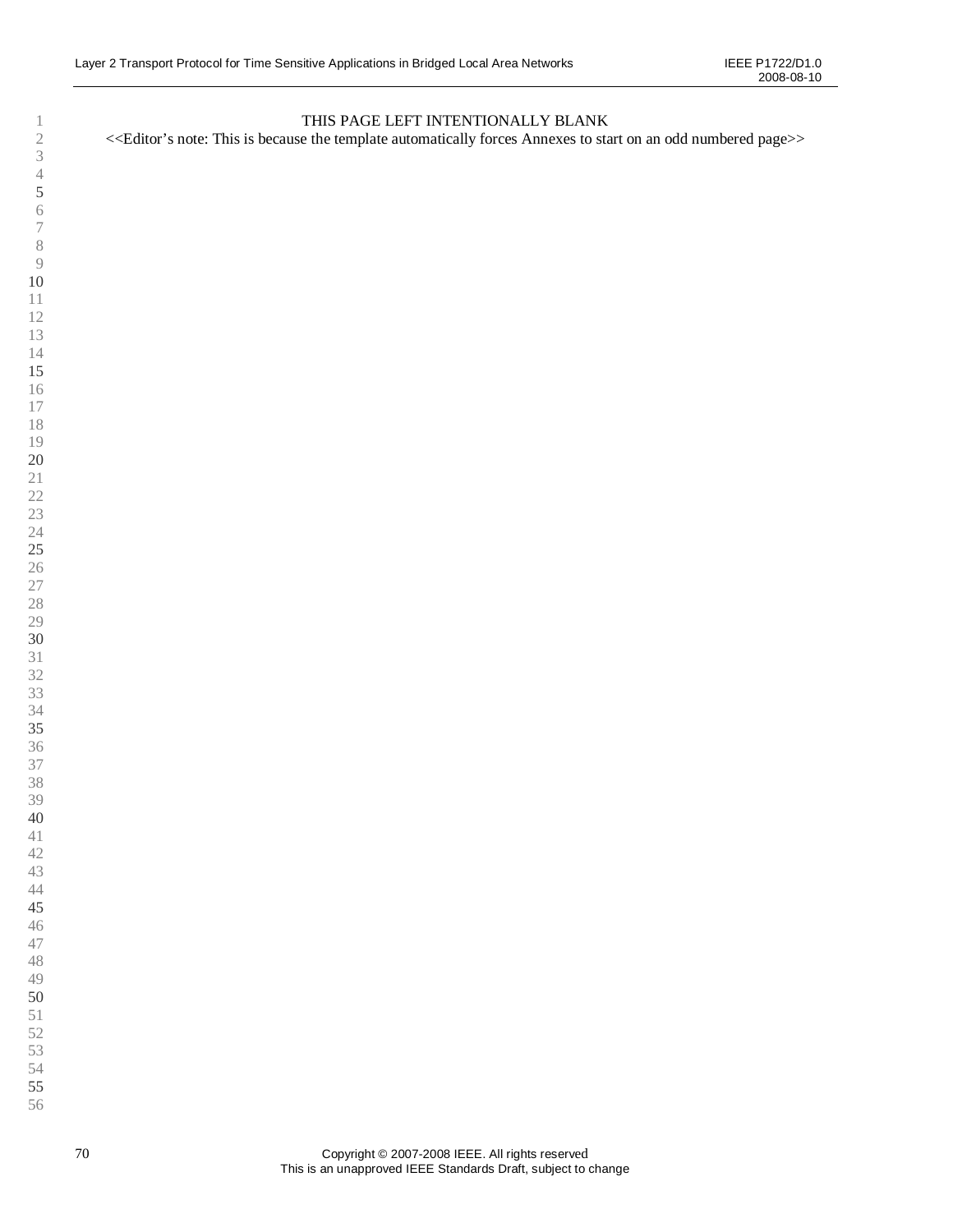# **Annex C(normative) MAC Address Acquisition Protocol (MAAP)**

## **C.1 Overview**

Multicast MAC addresses will be required by AVBTP for the transmission of media stream from one talker to multiple listeners. As AVBTP runs directly on a layer 2 transport, there is no existing protocol to dynamically allocate multicast MAC addresses for AVBTP.

A reserved block of Multicast MAC addresses has been reserved for the use of AVBTP these are from xx-xx-xx-xx-xx-xx through yy-yy-yy-yy-yy-yy. **<<Editor's note, this range will be filled in once we have the range allocated to us from the IEEE>>**

The MAC address Acquisition Protocol (MAAP) specifies a mechanism to dynamically allocate Multicast and Unicast MAC addresses in a specified address range. The base protocol uses a request, announce, defend and release mechanism and also has been designed to allow for future enhancements of supporting a MAC address assignment server via the assign and un-assign mechanisms.

In the case of AVBTP using MAAP, any application that uses addresses from the AVBTP multicast address range must make use of the AVBTP Multicast Acquisition Protocol to request and defend those addresses.

To obtain a set of addresses, an application randomly selects a multicast address from the desired range and multicasts probe packets containing the desired address range. The application then listens for a defend response or assign command. A defend response indicates that the address is in use. If no responses are received the multicast address is then assigned for use by the application. If any response is received indicating the address is already in use, then the MAAP layer randomly selects a new address range and begins sending probe packets containing the new address range. The process is repeated until an address range is successfully obtained at which point the MAAP layer informs the application of the resulting address range.

Once the MAAP layer has obtained an address it is required to remember and defend the address until it is until it is released by the application. Defending an address consists of listening for probes to use the address and responding to the probes signifying that the address is already in use.

MAC addresses can be allocated individually or as a consecutive range. A MAAP entity that is already acquired any address in a probed range must respond to the probes to defend its address.

#### **<<Editor's Question, I've defined this protocol for 802.3 networks, what about 802.11??>>**

## **C.2 Protocol Message Format**

All MAAP frames can be transmitted with or without an 802.1Q tag in the frame. It is recommended that MAAP frames be transmitted using 802.1Q tagging. If the frame is tagged, then it shall be transmitted using 802.1Q field with a fixed Priority value of 6 and a VLAN ID of zero(0). For 802.3 and example is shown in the figure below.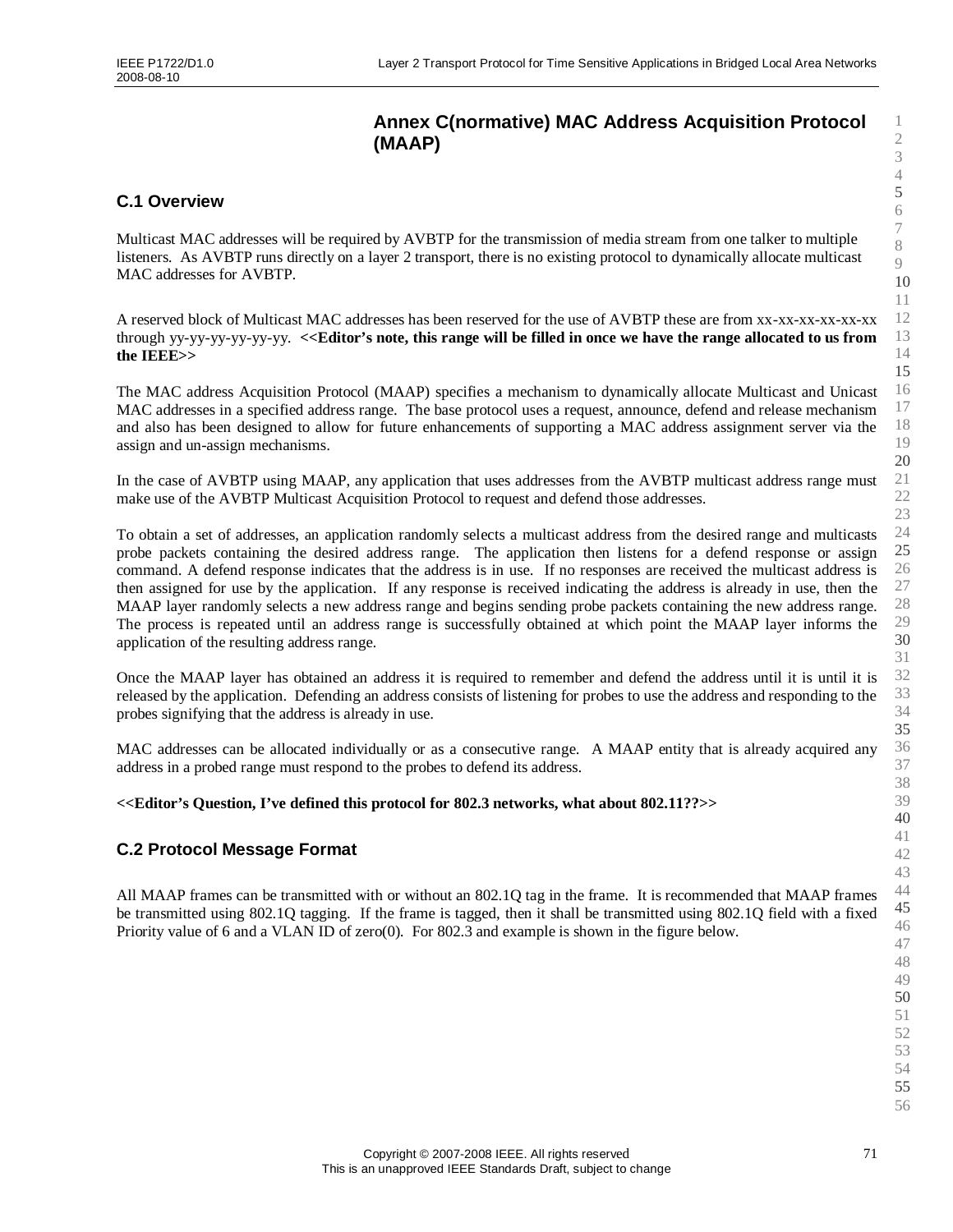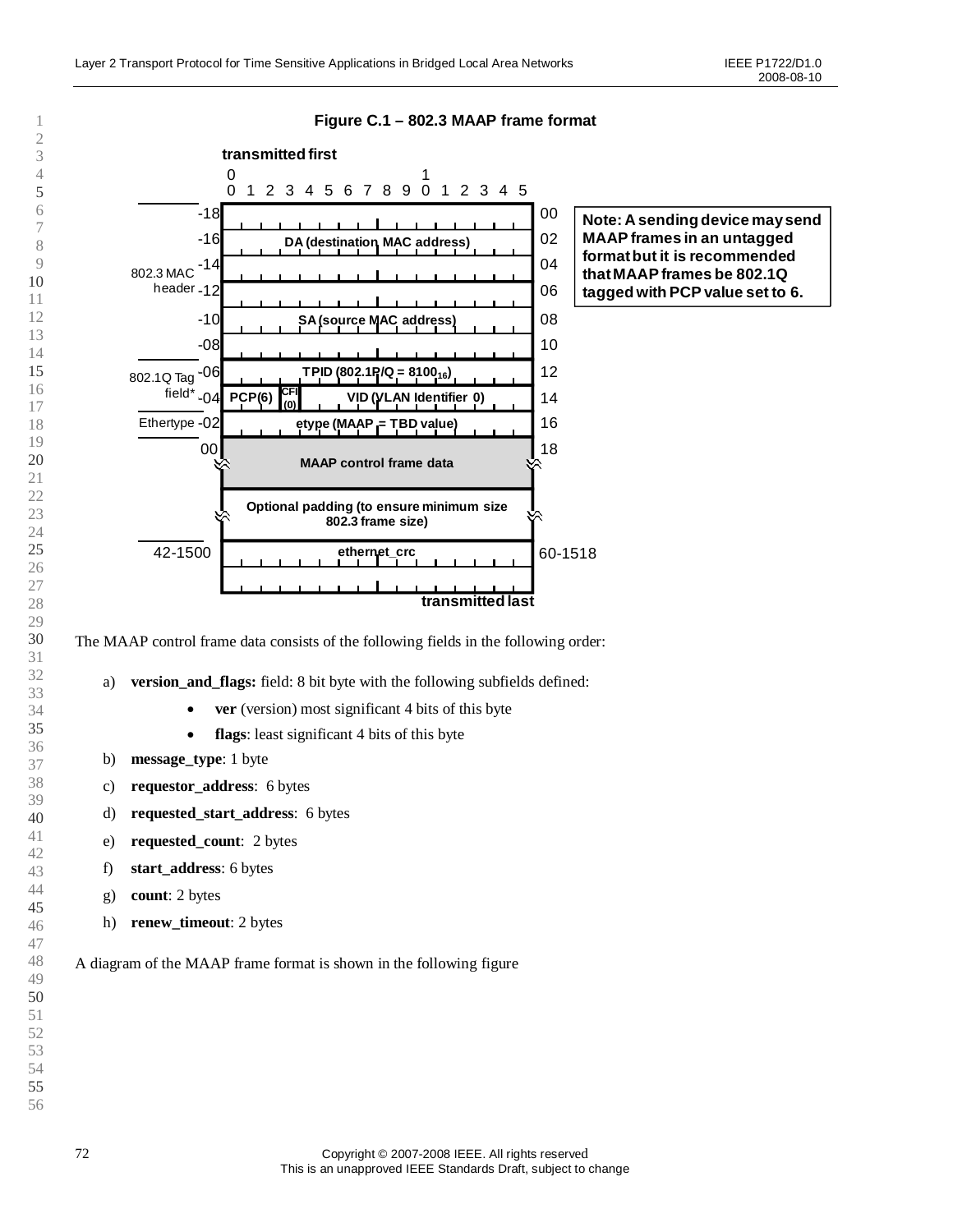

### **Figure C.2 –802.3 MAAP frame format**

. The frame type is identified in the message\_type field as follows:

|  | Table C.1—MAC address Acquisition protocol message types |
|--|----------------------------------------------------------|
|  |                                                          |

| Value         | <b>FUNCTION</b>      | Meaning                                 | 30<br>31 |
|---------------|----------------------|-----------------------------------------|----------|
| (decimal)     |                      |                                         | 32       |
|               |                      | Reserved                                | 33       |
|               | <b>MAAP PROBE</b>    | Probe MAC address(es) frame             | 34       |
| $\mathcal{D}$ | <b>MAAP DEFEND</b>   | Defend address(es) response frame       | 35       |
|               | <b>MAAP ANNOUNCE</b> | Announce MAC address(es) acquired frame | 36       |
|               | <b>MAAP RELEASE</b>  | Release MAC acquired address(es)        | 37       |
|               | <b>MAAP ASSIGN</b>   | Assign MAC address(es) command          | 38       |
|               | <b>MAAP UNASSIGN</b> | Unassign MAC address(es) command        | 39       |

All MAAP frames are sent with a multicast destination MAC address set to the reserved MAAP protocol Multicast address of zz-zz-zz-zz-zz-zz. **<<Editor's note, this reserved Multicast address shall be set in a future revision of this document per IEEE rules and procedures. Current suggestion is that it is in the same OUI and address range of the Multicast Registration Protocol (MRP)>>**

 The Source MAC Address shall be set to the MAC address of the sender. If the MAAP frame is 802.1Q tagged then: The first Ethertype field shall be set to the  $802.1Q$  Ethertype of  $81-00<sub>16</sub>$ . The Priority Control Point (PCP) field shall be set to 6. The Canonical Format Indicator shall be set to zero(0). The VLAN Identifier shall be set to zero(0).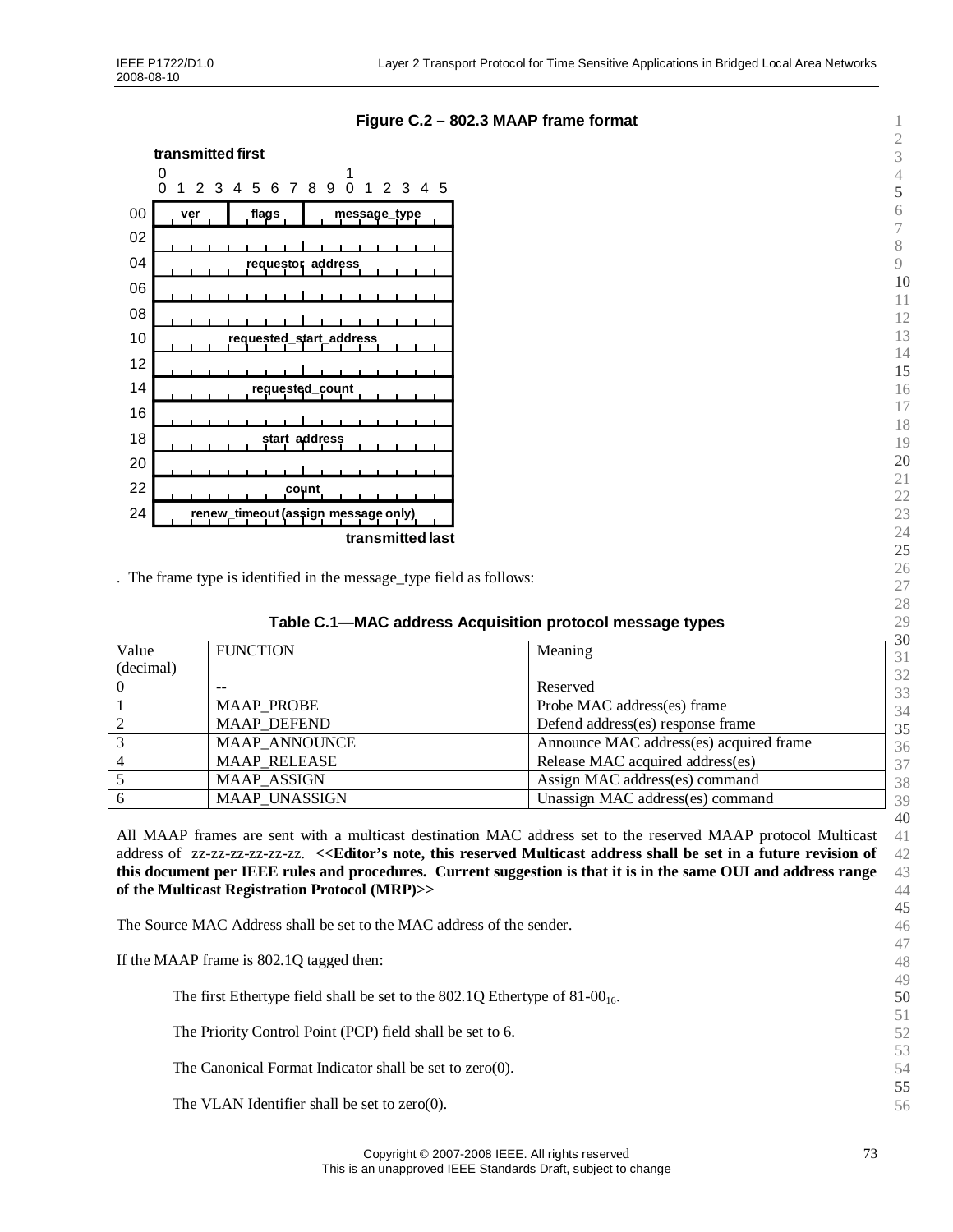The main Ethertype field shall be the MAAP reserved Ethertype of nn-nn<sub>16</sub>. $\lt$ **Editor's note: This Ethertype will be allocated in a future version of this specification per normal IEEE procedures>>**

In a Probe message, the requested start address and requested count fields shall be set to the start MAC addresses of the requested range and the total number of MAC addresses requested.

The requested start address and requested count represent an inclusive request for all MAC addresses between a range of addresses.

In a Response message, the Start Address and count fields shall be set to values of the start and count value of the range of addresses that conflict with the requested range

### **C.3 Requesting an address range**

An application allocates an address by requesting the MAAP entity to acquire a specified number of Multicast or Unicast addresses.

If the application has previously obtained an address range and has access to persistent storage, the application should have recorded the previous address range and should attempt to reuse the saved address range.

If no previous addresses were previously allocated then the MAAP entity randomly selects an address range based on the number of addresses requested by the application to acquire and a range of addresses specified by the application (for example, the AVBTP reserved multicast address range) . The MAAP entity selects a subset of that range based on the count of addresses requested and where the requested start address is selected using a pseudo-random number generator with a uniform distribution across the reserved range xx-xx-xx-xx-xx-xx through yy-yy-yy-yy-yy-yy.

The pseudo-random number generation algorithm must be chosen so that different hosts do not generate the same sequence of numbers for subsequent Probe frames. The pseudo-random number generator should be seeded using the least significant bytes of IEEE 802 MAC address of the requestor.

Once the address is selected the MAAP entity will start the address acquisition process. It starts by:

- Setting the maap\_probe\_counter to MAAP\_PROBE\_RETRANSMITS.
	- Formatting a new probe frame with:
		- requestor\_start\_address field set to the Unicast MAC address associated with the MAAP entity
			- requested\_start\_address field set to the start of the address range requested
		- requested\_count field set to the number of contiguous MAC addresses requested
		- start\_address field set to  $00:00:00:00:00:00$
		- count field set to zero
	- Sending the frame to the network
- Decrementing the maap\_probe\_counter by 1
- Starting the maap probe timer setting it to a random value selected uniformly in the range between MAAP\_PROBE\_INTERVAL\_BASE to MAAP\_PROBE\_INTERVAL\_BASE plus
	- MAAP\_PROBE\_INTERVAL\_VARIATION milliseconds,

If a defend response or announce indication frame is received that contains a conflicting address range as reported in the start\_address and count of that frame, then the MAAP entity shall randomly select a new set of addresses, and set the maap\_probe\_counter to MAAP\_PROBE\_RETRANSMITS..

If an assign message is received where the requestor address, requested start address and requested count match the sent probe message, then the MAAP entity will start the announce process and inform the application of the assigned MAC address range from the start address and count fields of the incoming message.

If a maap probe timer expires, then the MAAP entity will decrement the maap probe counter.

1 2 3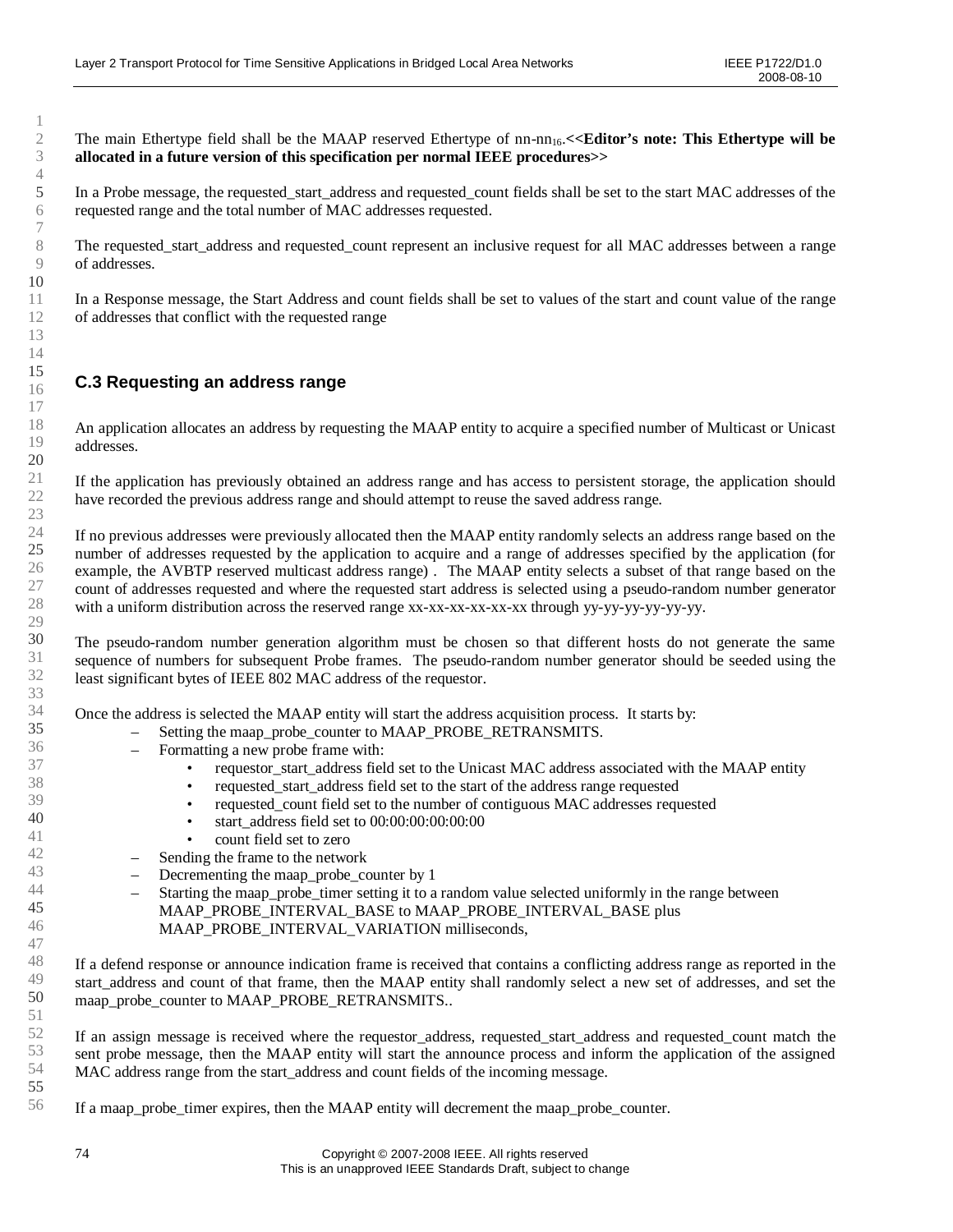- If the maap\_probe\_counter is equal to zero, then the MAAP entity will inform the application that the Address range has been acquired and the MAAP entity will start the announce process.
- If the maap\_probe\_counter is greater than zero, then the MAAP entity will retransmit the current address range, decrement the maap\_probe\_counter by one and restart the maap\_probe\_timer to a new random value selected from uniformly in the range between MAAP\_PROBE\_INTERVAL\_BASE to MAAP\_PROBE\_INTERVAL\_BASE plus MAAP\_PROBE\_INTERVAL\_VARIATION milliseconds,

# **C.4 Announcing an acquired MAC Address Range**

Once an address range is acquired, the local MAAP entity shall announce to the network by sending announce messages to the network. It does this by:

- Setting the maap\_announce\_counter to MAAP\_ANNOUNCE\_RETRANSMITS.
- Formatting a new announce frame with:
	- requestor\_start\_address field set to Unicast MAC address associated with the MAAP entity
		- requested start address field set to the start of the address range acquired
	- requested\_count field set to the number of addresses acquired
	- start\_address field set to the start of the address range acquired
	- count field set to the number of addresses acquired
- Sending the frame to the network
- Decrementing the maap\_announce\_counter by 1
- Starting the maap probe timer setting it to a random value selected uniformly in the range between MAAP\_ANNOUNCE\_INTERVAL\_BASE to MAAP\_ANNOUNCE\_INTERVAL\_BASE plus MAAP\_ANNOUNCE\_INTERVAL\_VARIATION milliseconds,

**<<Editor's note: need more text here about how announces repeat until count is zero, etc. and have similar text or refer to C.5 on defending and address during the announcement phase. >>**

## **C.5 Defending a MAC Address Range**

Once the MAAP entity has acquired a set of addresses it must also defend those addresses.

If the MAAP entity receives a Probe that conflicts with any of its acquired addresses if shall send a Defend response frame back to the source of the Probe. The Response frame shall contain copies of the requestor\_address, requested start address and requested count from the received Probe frame. It also then reports start and count of the conflicting address range in the start address and count fields of the defend response frame. In the case that the application has obtained multiple MAC address ranges that conflict with the request, then any one of the address ranges that conflict shall be sent in the response. If another Request frame is received that conflicts with the address range not sent in the response, then a response frame shall be sent back to the source containing this address range.

The MAAP entity may send multiple Response packets to a received Probe if the application has multiple address ranges that conflict with the address range specified in the probe.

If the MAAP entity receives an Announce message that conflicts with any of its assigned MAC addresses, then another MAAP entity has a conflicting address range that it has acquired (possibly due to message loss, merging networks, etc.). In that case the receiving may send one and only one Defend message for that address range. If a subsequent announce message is sent from that remote MAAP entity, then the other side will not yield, so the local MAAP entity shall relinquish that MAC address range. shall send a Defend response frame back to the source of the Probe and informing the application of the address range being relinquished.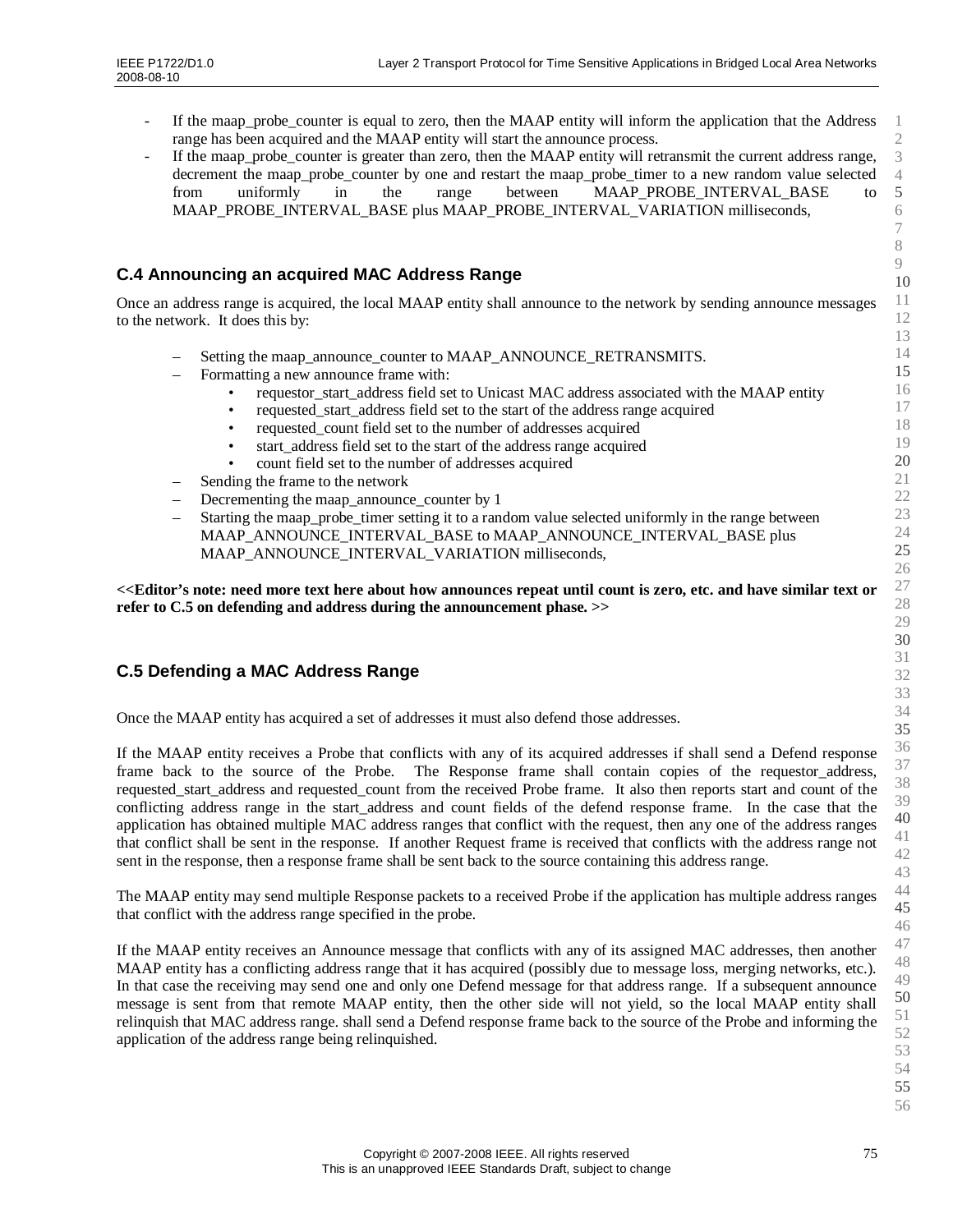# **Annex Z(informative) COMMENTARY**

This is a temporary Annex intended to record issues/resolutions thereof as the project proceeds. It will be removed prior to Sponsor ballot, and should be ignored for the purposes of TG/WG ballot.

### **Z.1 Unicast Destination MAC address support for stream data frames?**

Will we allow unicast MAC addresses now that we have a stream ID field? Previous versions said that we would use only multicast MAC addresses for stream data frames and that the multicast MAC address would serve as the Stream identifier. Now that we have a 64 bit stream ID in each frame, do we now also allow unicast MAC addresses?

**<<Editor's note: Consensus appears to be that AVBTP will not specify this and instead will "point to"802.1Qat for all management and specification of Stream IDs and their associated MAC addresses. As of today, 802.1Qat does support both Unicast and Multicast MAC destination addresses.>>**

### **Z.2 Need mechanism for getting PCP value for Class A and Class B streams**

Group opinion from 2007-09-23 Santa Clara meeting: We should hopefully have some mechanism to make this more plug and play to have some mechanism to automatically have AVB bridges inform AVBTP end stations on what the current value of Priority Code Point (PCP) is to be used for class A and class B streaming traffic if it is changed from the default.

**<< Editor's update 2008-06-19: This is an 802 issue. It is a know issue, but will be worked by that working group not by the 1722 group.>>**

### **Z.3 Does AV/C protocol need its own subtype?**

Would it be more appropriate to make AV/C the standard control for 61883 and use cd of 1 and subtype of 0? Can or should AV/C be used for anything besides 61883/IIDC encapsulation??

**<< Editor's note: Closed. AV/C will no longer be carried over the proposed CTP protocol which has been deleted from this standard. Instead, applications needing AV/C shall use AV/C over UDP/IP and will require that AVBTP end stations that run AV/C protocol also require to have a UDP/IP stack and use the protocol being developed by the 1394 Trade Association>>**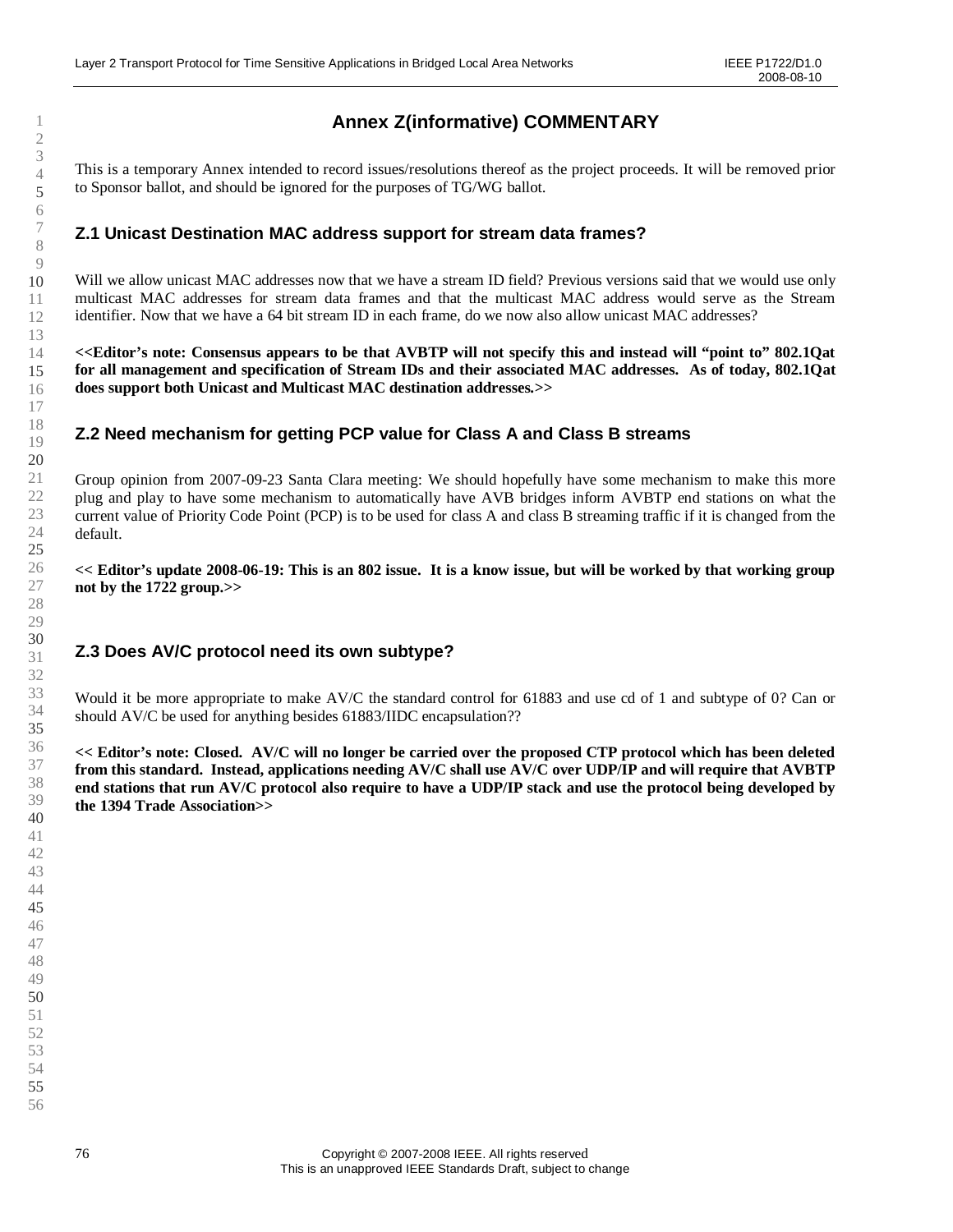## **Z.4 Need to define more details on format and function of AVBTP source Timestamp and relationship to use of the 61883 SYT field**

- Current consensus high level definition is "Nominal launch time (launch to the network)".
- For fragments, needs to be the same value for each fragment. 61883 type packets will want to be launched in 125us intervals (8 kHz clock)
- AVBTP will also need to deal with time changes in 802.1AS.
- Alternate proposal is that it is not tied to an 8kHz clock and is instead tied to the media clock and can be used as presentation time.
- Format of field is TBD (based on decision from 802.1AS)
- Full resolution target at  $\sim$ 1 second.
- Discussions to date have been where this timestamp indicates the "desired transmit time" for egress frames (i.e. when the frame is scheduled to be passed to 802.1Qav shaping for subsequent egress transmission).
- Further discussions will hopefully clarify the use of this field as we get further in our work on Timing and Synchronization details.

#### **<<Editor's note: We have made good progress on this based on the work done by Craig Gunther (see current draft sections for changes in timing and synchronization for common, 61883 and Annex B. Current consensus (to my understanding) is:**

- we will not use the CIP header SYT field for the AVBTP end stations, we will use the AVBTP timestamp field. Only 1394 to 1722 gateways will need to deal with time translations/management.
- we will keep the avbtp\_timestamp field at 32 bits
- we will use nanoseconds since epoch giving a resolution of around 4 seconds.
- avbtp\_timestamp will be used for presentation time similar to the way that presentation time is used in IEC 61883.
- we will default to 2 milliseconds to add to sample data ingress time to create presentation time to put into the frame.
- for 61883 type traffic with SPH=0 we will use the SYT\_INTERVAL mechanism (DBC used to calculate which sample frame the timestamp is related to), but use the avbtp\_timestamp field instead of the SYT field.

 $\rightarrow$ 

**<<Editor's update 2006-06-15: We have now agreed that when it comes to 61883-4 and 61883-7 support (MPEG Transport Stream (TS) packets support, we will follow the same convention as is supported in 1394 networks. This convention is that all Transport Stream packets have a one quadlet (four byte) source packet header with a valid timestamp. In the case of 1394, this was based on seconds, cycle and cycle offset. For 61883-4 and 61883-7 over AVBTP, we will use the same source packet header quadlet, but use 802.1AS based presentation time (32 bits of nanoseconds) instead of 1394 based cycle time.>>**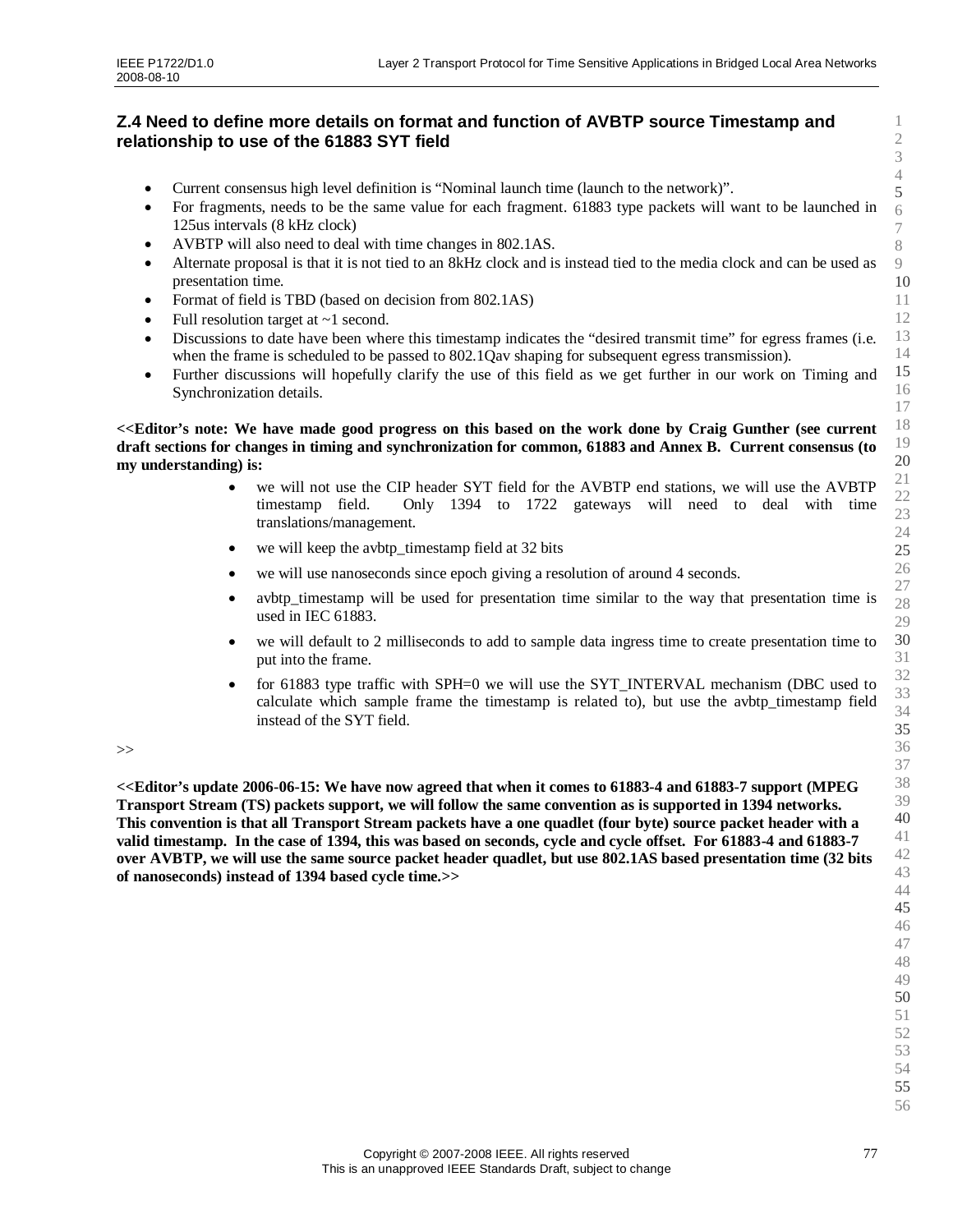#### **Z.5 Need to define how 802.1Qat stream IDs are used by AVBTP**

- Need to define relationship of stream IDs with source and destination MAC addresses.
- Need to have a standard Stream ID value that indicates that stream ID contains no data (perhaps all zeros or all ones?) so we can have control frames that either relate to a single stream or to a protocol options for a protocol (subtype). I would assume all zeros would be better as all ones in addresses are usually used for Broadcast.
- Need to define how stream ID management ties into AVBTP session management.

**<<Editor's update 2008-06-15: We have added the stream valid bit in all AVBTP frames, so the "no data"issue above is no longer an issue. As far as destination MAC addresses goes, the assumption is that AVBTP end stations will get all they need from 802.1Qat as far as correlating between MAC addresses and stream IDs with the addition that AVBTP has now also defined in Annex C a mechanism to use a Zeroconf like mechanism to request one or more unique MAC addresses using a query and defend mechanism.>>**

### **Z.6 Need to define what happens if presentation time has passed and/or is out of range.**

#### **<<Editor's note: cut and paste from Craig Gunther's contribution>>**

- 1. What about playing samples if presentation time has already passed?
	- What if it only happens once?
	- What if it consistently happens?
	- Consumer only?
	- Visual indication if samples are discarded?
	- 2. What about presentation time that is so far in the future that the node can't buffer it?

**<<Editor's update 2008-06-15: This has not been discussed for a while. We should probably discuss this at the Fremont face to face meeting on June 19, 2008>>**

**<<Notes from Fremont meeting: This is a good application to try and support. Use cases:**

- **Talker specified to make sure listener processes late frames**
	- **Could have a bit in the frame to specify "play anyway"(example emergency announcement)**
- Listener specified
	- **Examples:**

•

• **Feature on a speaker to play anyway (example debug)**

<<Meeting notes:

Try adding subtype to diagram for 802.3

- Look into changing 802.3 field specification (less text, point more)
- Update protocol specification to point to 802.1BA
- Check with Andy Yanowitz of Apple on 61883-4 -7 timestamps and any opinion on updating 61883.
- Formalize Annex Z to include open, closed, etc. status remove editor's notes
- Add Presentation time Always Play (AP) bit
- If early or on time, play on specified time
- If late and bit set, then it is OK to process data even if late